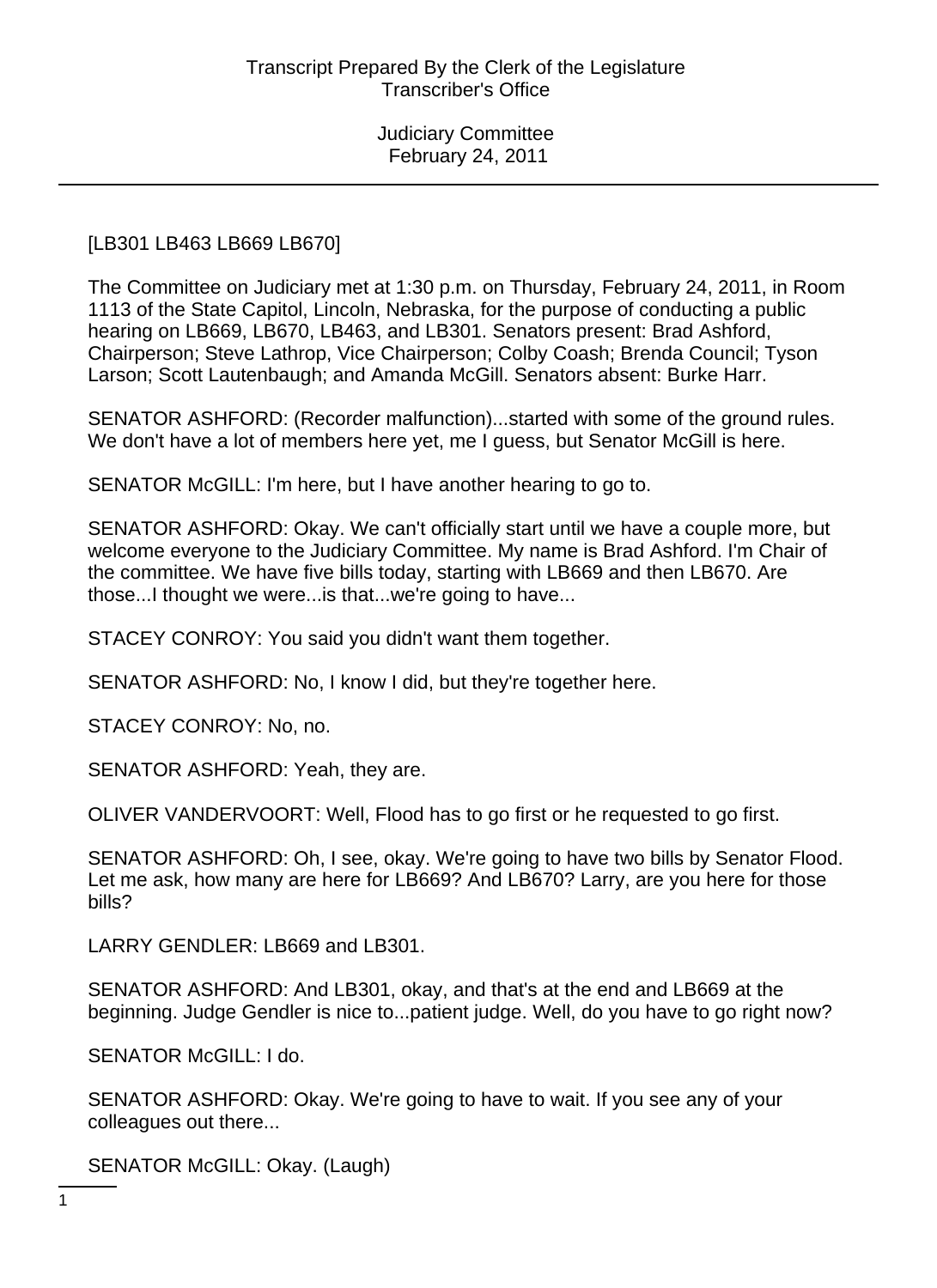SENATOR ASHFORD: Senator McGill will be back.

SENATOR McGILL: They're always late.

SENATOR ASHFORD: We have some, those of you who have not been here before, most of you have, but we have a light system that is on the front of the desk and we ask you to confine your comments to three minutes. We'll have a yellow light that will come on when we ask...when we'd like to have...at that point like to have you sum up your testimony. The three minutes doesn't include questions, so obviously there may be questions. Is Mike coming?

OLIVER VANDERVOORT: Yeah, he's being called down.

SENATOR ASHFORD: See how much respect I get? It's 1:30 and there isn't one single member in this place except me. Matt, can you start calling the offices and see where they are. I'm the only person that can have a cell phone. Everybody else has to take them outside. I'm kidding. Speaker Flood, when you get finished with your testimony, it may be necessary for you to sit here as a committee member in order for us to proceed.

SENATOR FLOOD: And deputize me?

SENATOR ASHFORD: I'll deputize you. Let me introduce my colleagues that are here. Amanda McGill from Lincoln was here earlier. Tyson Larson, our newest member from O'Neill, Nebraska, so welcome, Senator Larson. Scott Lautenbaugh from Omaha, and Brenda Council from Omaha. Ollie VanDervoort is our committee clerk; and Stacey is our, Stacey just got married and I can't say the words, is our committee counsel. So why don't we get started. Speaker Flood, I think we can...do we have five? Do we need five or can we start?

STACEY CONROY: I think it's okay if you're not at five.

SENATOR ASHFORD: Why don't we start, Speaker Flood.

SENATOR FLOOD: Okay. Good afternoon, Chairman Ashford, members of the committee. My name is Mike Flood, F-l-o-o-d. I represent District 19 which includes Madison County, all of it, and the city of Norfolk specifically as well. As you know, a bill enacted last year, LB800, made reforms in the juvenile justice system. Among other things, it provided a process for the sealing of juvenile records which is now found in Section 43-2,108.01 through 43-2,108.05. The changes proposed in this bill are the result of several discussions with county judges and court officials in my district and would amend the statutory sections I mentioned. I appreciate that the interested parties have been discussing the changes that are both in this bill and LB301, which comes up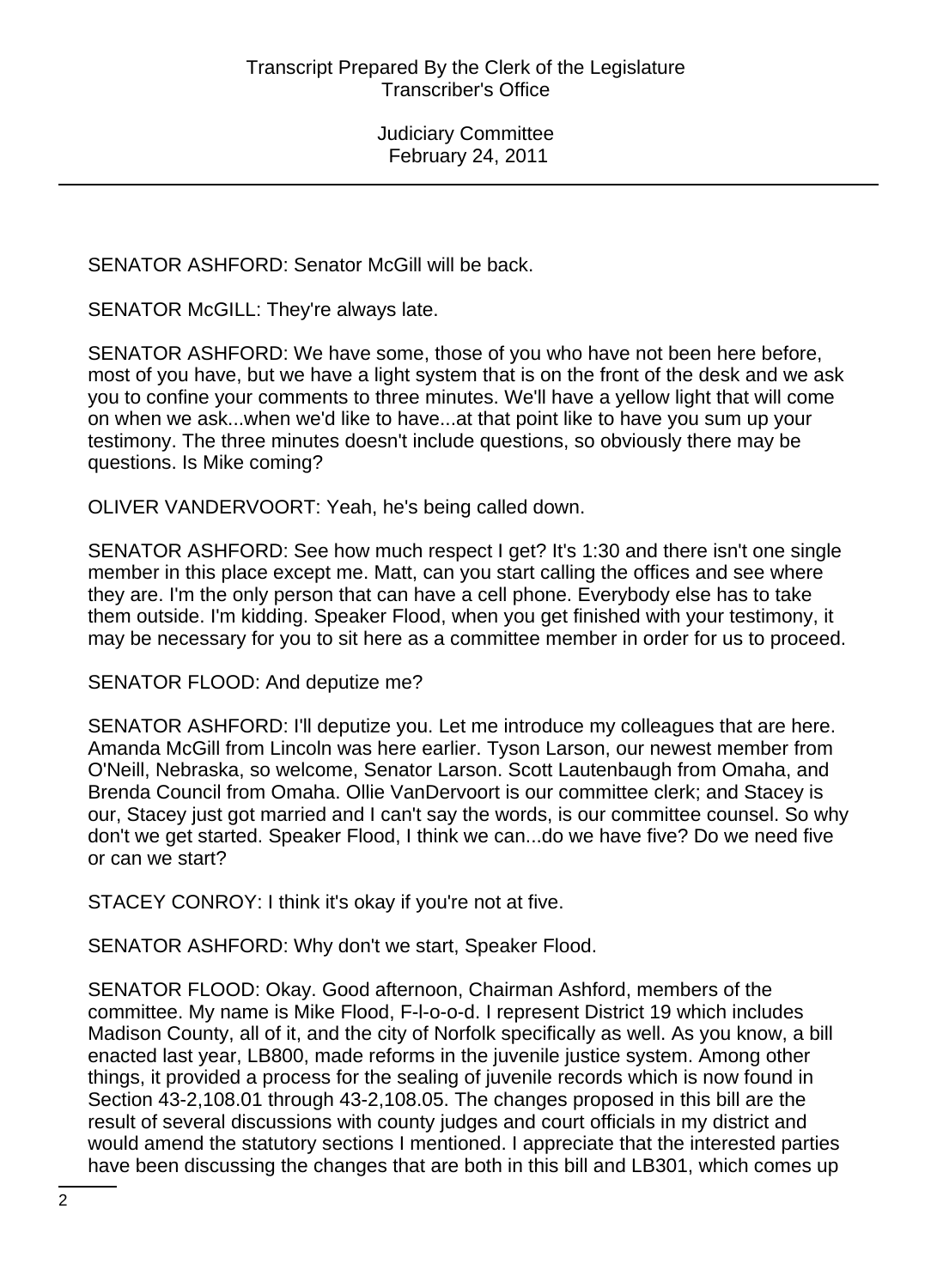Judiciary Committee February 24, 2011

later today. A dialogue has begun between the Minority Justice Task Force, our judges in the county level at Norfolk and Madison County, and other members of the court community. I do think, however, there is still work to be done and hope this bill and hearing provides momentum to get that done. Some of the remaining questions for discussion that I see at this time are, first, what offenses should be eligible for sealing? Game and Parks offenses, city or village ordinance offenses that do not carry a possible jail sentence, I question whether they should be eligible. Who should receive notice of the order to seal the record? I think all of the parties agree that the notification section could be refined. And who should have access to the sealed records? And when I come at that last point, who should have access to the sealed records, I do believe that an individual applying for a job in law enforcement or possibly the health profession, that there should be some access to those records given their connection and nexus to public safety. I'm sure there will be other questions that involve the treatment of transferred cases, extension of hearing deadlines in the sealed record process once a juvenile completes his or her commitment at the Youth Center in Kearney. I think these are some of the important questions that need to be addressed and resolved through these bills, specifically LB669 and LB301, and appreciate the fact that this committee worked on this over the summer. I communicated often with Senator Ashford. I think that LB301, which was introduced as a result of your efforts, has merit. I think some of the points that I raise in LB669 should add to the discussion. And I am going to waive closing but I'm very interested in this committee making progress on this issue this session. [LB669]

SENATOR ASHFORD: Thank you, Mr. Speaker. Just one question. You have to leave right away. Is Matt going to introduce the next? [LB669]

SENATOR FLOOD: If that's okay. [LB669]

SENATOR ASHFORD: That's fine. Senator Lautenbaugh. [LB669]

SENATOR LAUTENBAUGH: Thank you, Mr. Chairman. Thank you for coming today, Speaker Flood. The existing law, without either of these bills, is it causing problems for the county attorneys in some of the smaller counties throughout the state? [LB669]

SENATOR FLOOD: Not so much the county attorneys but the clerk magistrates and the county court staff. In Stanton County, Phyllis Cleveland over there spent five hours on one juvenile's case records in order to seal them, and while I think that's something that you need to know about, I do acknowledge the fact that if it serves an important governmental interest, you know, the time alone shouldn't be a deterrent. But it is taking a significant amount of time to do this. I think there are benefits to LB800. I just think we need to maybe take a more 30,000-foot view as to exactly what our end goal is. But, yes, and Judge Stoffer is here. He's a county court judge in the judicial district I work in, in Norfolk, and he can tell you firsthand some of the concerns that clerk magistrates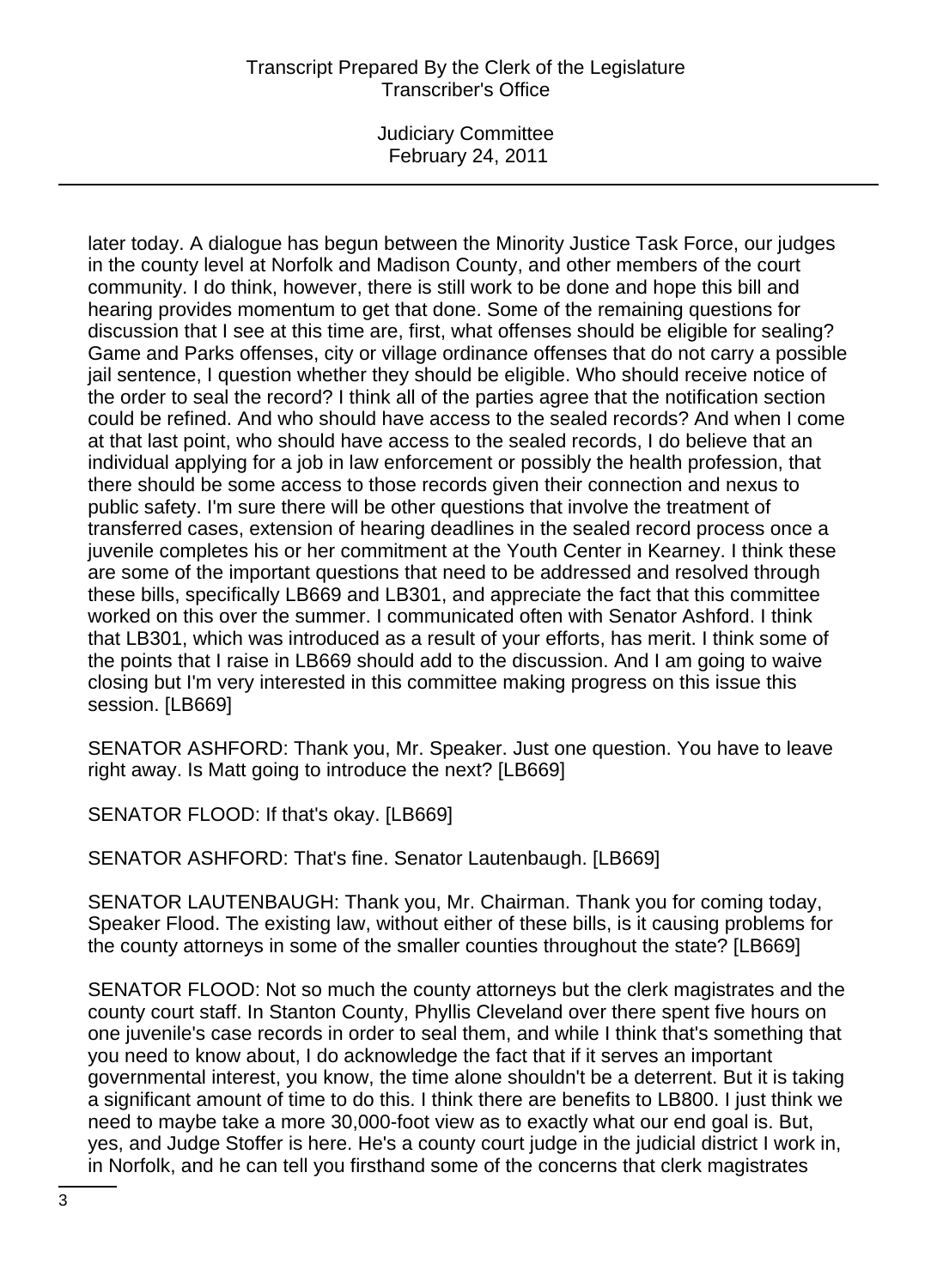have. [LB669]

SENATOR LAUTENBAUGH: Thank you. [LB669]

SENATOR ASHFORD: Thanks, Senator Lautenbaugh. Thank you, Speaker Flood. [LB669]

SENATOR FLOOD: Thank you very much. May I be excused? [LB669]

SENATOR ASHFORD: Judge, do you want to...and those who want to testify on LB669, and Marty may want to, are you going to come up? Come up to the front if you want. Judge, welcome back. [LB669]

ROSS STOFFER: Thank you. Senator Ashford, members of the committee, my name is Ross Stoffer and I'm one of those judges that Senator Flood just referred to that...up in his area, and I believe that I'm basically speaking neutrally in regards to both of these bills at this point because, as Senator Flood has indicated, there are discussions that are going on, trying to take care of the problems that exist. As Senator Flood indicated, it has created quite a burden upon the court magistrates and the court system. One of the things that I think that needs to be addressed, or I shouldn't say addressed but needs to be brought out, is that the county judges with juvenile jurisdiction, which I'm one of, are different than some of the Separate Juvenile Court judges. The Separate Juvenile Court judges, of course, have...that's their only thing that they're working on is juvenile issues. County judges with juvenile court jurisdiction have additional issues that they work with: probate, civil matters, adult criminal matters, things of that nature as well. And also Separate Juvenile Court judges also have additional personnel that are available to them, court reporters and bailiffs and things of that nature, that we do not have available to us to help us with the sealing process. So we have to take people that are in the process of working with all of these cases, working with all these files, and take them off of those cases and put them on to these other things, which, as Senator Flood has indicated, in Stanton County, for example, took five hours with one juvenile who had three cases. And I think as Senator Flood indicated, there are a lot of different ways that we can address those issues. Cutting back on the number of people who have to be notified of the sealing is certainly one area to do that. In the way the bill exists or, excuse me, the way the law exists at the present time, the clerk magistrate has to go through...individually go through the file to figure out different, the way the statute is written right now, they have to figure out all the therapists, all the different agencies that have been involved. I think that both of these bills that are starting to address that issue with limiting that, because of HIPAA and things of that nature that those people cannot get those records anyway, and limiting it to the Department of Health and Human Services and some other areas as well. And then on the other end of it, limiting the number of cases that the court has to start the initiation process on as well, because right now with it being such a large number of cases, anything from dog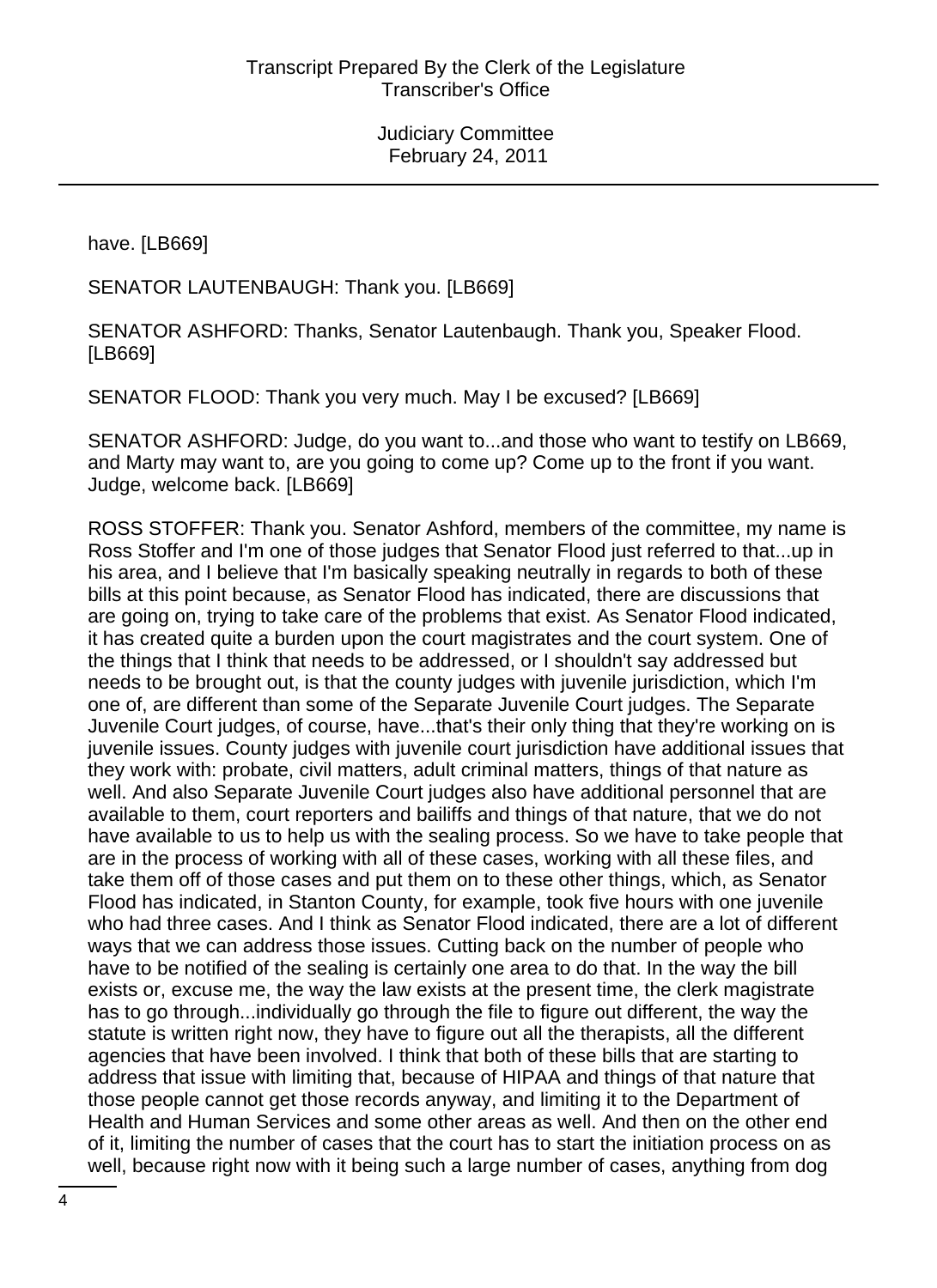at large all the way to possession of marijuana or theft cases, things like that, I think that we can cut back on those numbers as well without having to have, for example, the dog at large things, being automatically sealed by the court. But yet leaving open that possibility that there are those areas where someone may need to have that case sealed for employment or educational purposes, the individual will still have the right and the ability to come in and ask for that to be done as well without cutting that process off. So those are the things basically that I wanted to bring to the committee's attention about those particular areas that are causing problems and also that we are working on those things, trying to get those things resolved as well between the two bills. [LB669]

SENATOR ASHFORD: Judge, did you...you're here on LB301 as well, I assume. [LB669]

ROSS STOFFER: That's correct. [LB669]

SENATOR ASHFORD: And it's not...if you wish, we can apply your comments to LB301, you don't have to wait around, but it's up to you. Do you... [LB669]

ROSS STOFFER: All right. I would appreciate that. And I probably will be around for a little while yet as well,... [LB669]

SENATOR ASHFORD: Okay. Any... [LB669]

ROSS STOFFER: ...because I will be talking about... [LB669]

SENATOR ASHFORD: Any questions of the judge? Okay. Good points. Thanks, Judge. [LB669]

ROSS STOFFER: Thank you. [LB669]

SENATOR ASHFORD: Any other proponents on LB669? Marty? Not one of your better ties, not bad. [LB669]

MARTY CONBOY: It's a little skinnier anyway. [LB669]

SENATOR ASHFORD: Yeah. [LB669]

MARTY CONBOY: Makes me look bigger. [LB669]

SENATOR ASHFORD: Usually it has more red in it, but... [LB669]

MARTY CONBOY: Thank you. Good afternoon, Mr. Chairman, Senators. My name is Marty Conboy, C-o-n-b-o-y, the city prosecutor in Omaha. I'd like to, first of all, thank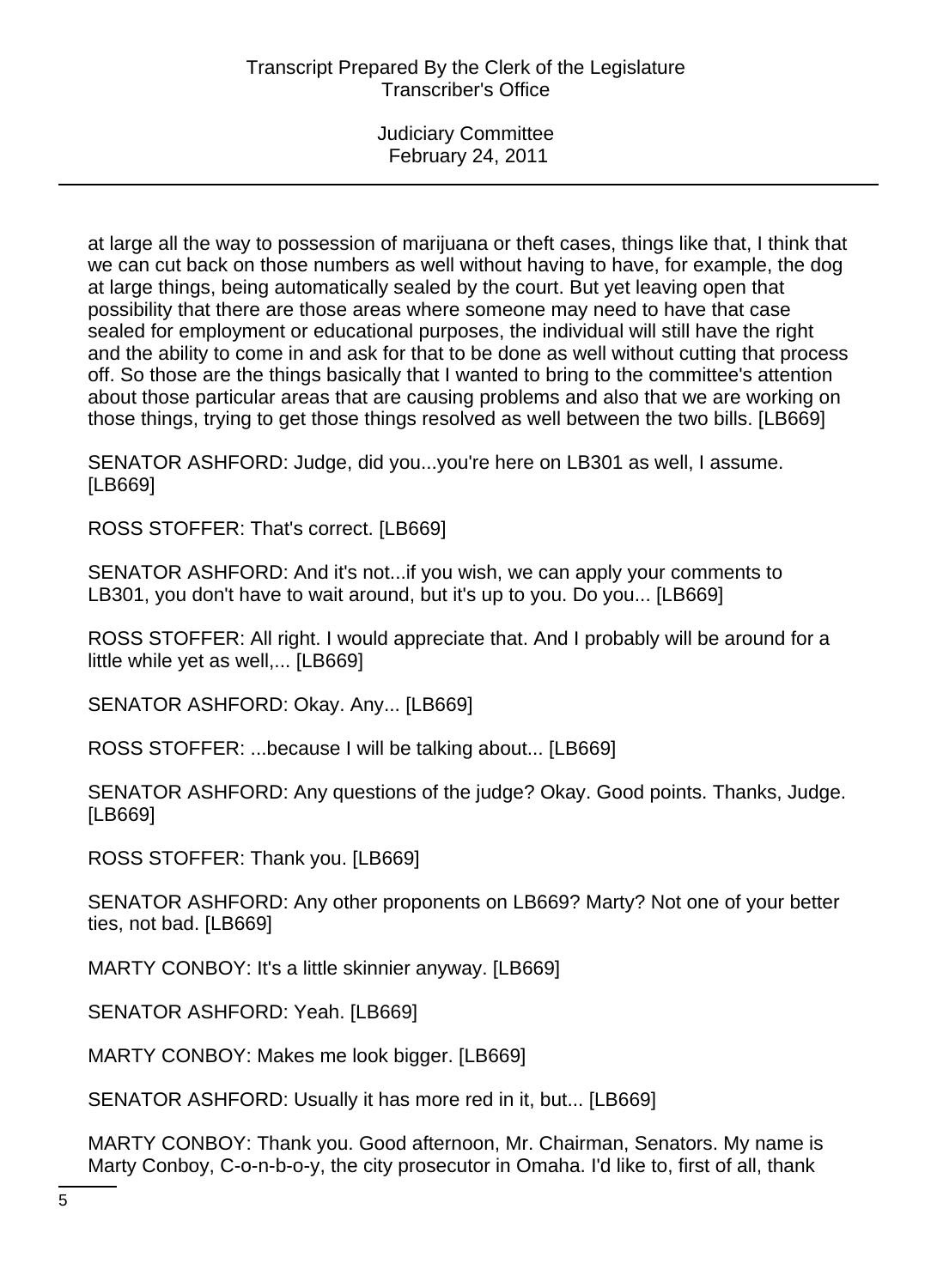Judiciary Committee February 24, 2011

Speaker Flood and echo some of his comments in regard to the efforts made by this committee over the last year or two, look at how the LB800 process was unfolding and some of the comments, and attempt to adjust the law to accommodate that, and this is a package of bills here today I think that, from different perspectives, do that very well. LB669 addresses one issue that is of concern in Douglas County perhaps more so than in others. We do, traditionally have done about 2,000 cases of what would be legally juveniles in adult court. We've cut that number down by more than half voluntarily, but the problem it creates in that system is the way the law is currently worded, and I would call your attention to the portion on page 4 of LB669, approximately lines 7 and 8 which are redacted. It virtually requires that in every case where the adult or person becomes 17, which really applies to pretty much everybody that's been in adult court, almost at the time they show up in court, that that record would be automatically sealed, and it isn't clear whether that's prospective in terms of the cases that since this passed or if it would go back to cases that historically have been in the courts, which I think would probably make more sense that anybody that felt that at what ever time they were in that court as a juvenile that they want that record sealed. Unfortunately, those people aren't getting these automatic seals. It really, as a practical matter, has kind of come down to where it's either all or nothing. Either the court is going to have to bring all these cases forward and try and somehow identify them and follow this law to its letter or not do any of them, which I'm afraid is probably...unless somebody requests them. This bill I think would at least require that request be made so that in adult court at least, and juvenile court I realize is very different, but in the case where you have a separate adult court for these kids that they would have...just like they have the opportunity to request the case be transferred. As I've said many times in this room, at some point, you know, we are almost unique in this state in that adult court handles juvenile cases in original current jurisdiction, and that is problematic. In most states they start in juvenile court where the analysis to make it an adult case is done by people probably best suited to do that in juvenile court, and then at that stage it would become a matter of potential permanent record. In most states, those juvenile courts are automatically sealed and so they are not a court of record where this problem exists. So our problem in Nebraska is kind of unique and our attempts at solution are going to always be fraught with some difficulty because of that. I would echo those comments also for LB301 and LB463 as well, which are results of I think this group's attempt to try and make this law achieve its goal and still satisfy some of those problems, and particularly in those issues of who can get these things. I think it was mentioned law enforcement applicants, corrections, which is a problem, and some of those other groups which have expressed frustration because they're afraid not only that they might get these but they might somehow let them fall into observation of somebody who's not entitled to see them. I would also mention that LB669 makes it a contempt of court very clearly for somebody to violate that. That makes sense and I think that was probably presumed, but now it's very clear in the statute. So that's, I think, an important clarity as well. I'd be happy to answer any questions. [LB669]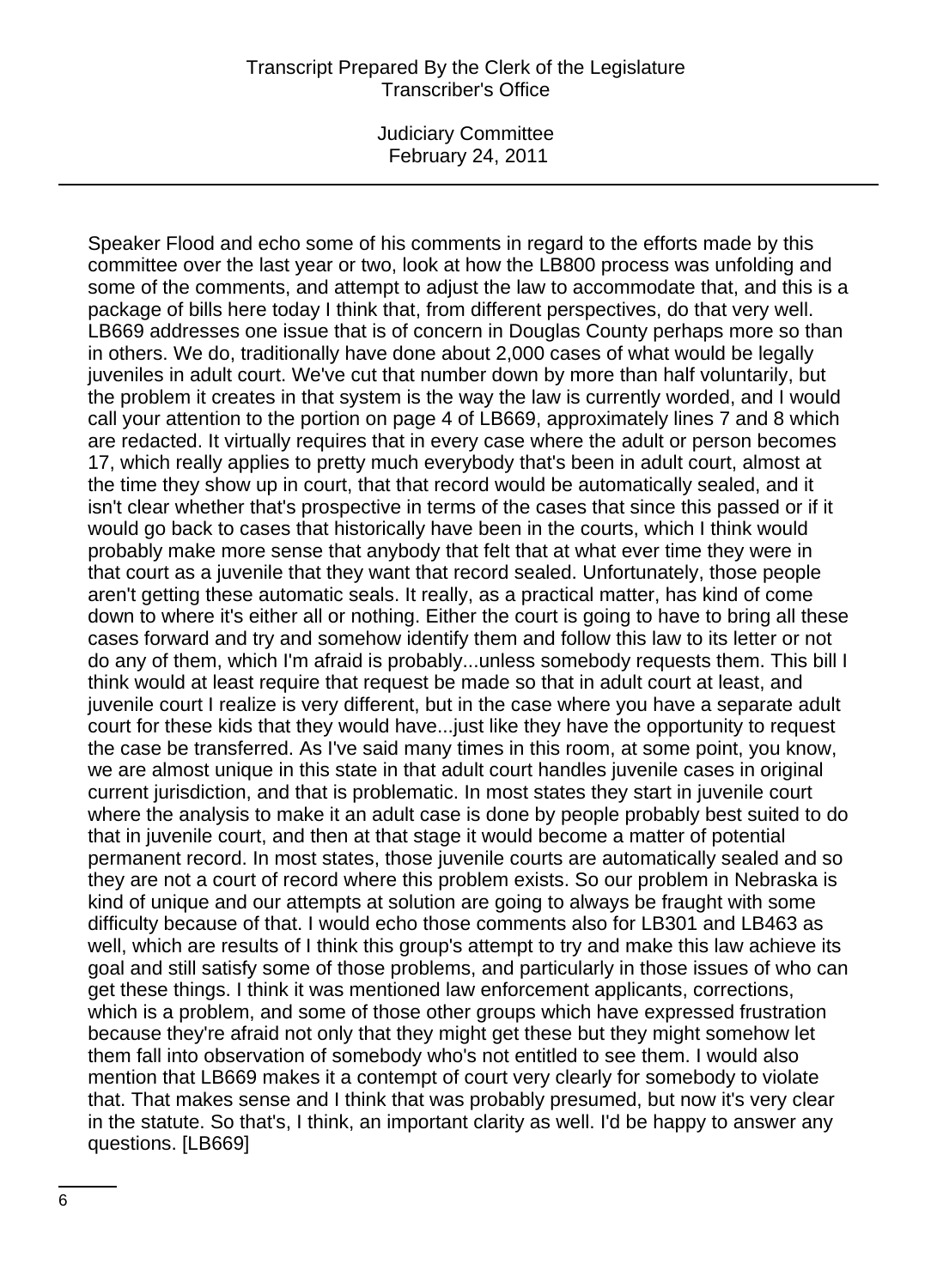SENATOR ASHFORD: Thank you, Marty. Any questions of Marty? A couple things: First of all, on your efforts with the county attorney to file these cases in juvenile court is an immense piece of work and a promise kept because that's something that you indicated a year and a half or so ago that you would be able to accomplish in collaboration with the county attorney, and that's a major accomplishment so I congratulate you for that. Secondarily...and the county attorney...LB...well, also your work. You came, spoke to us this summer after having spent a lot of time on this issue, so that spurred us into action because we knew you'd be back. So thank you for... [LB669]

MARTY CONBOY: And I should say at that time I was representing the Criminal Justice Management Council of Douglas County and their concerns, which they've asked me to express here, and I, again, on their behalf, are grateful that those things have been recognized. And I don't think I'd need to testify, if it's all right, on those later bills. [LB669]

SENATOR ASHFORD: Fine. We'll just assume that your testimony applies to those other bills as well. [LB669]

MARTY CONBOY: Thank you. [LB669]

SENATOR ASHFORD: Thanks, Marty. Any other proponents? Opponents? [LB669]

KATIE ZULKOSKI: Good afternoon, Senator Ashford, members of the Judiciary Committee. My name is Katie Zulkoski, Z-u-l-k-o-s-k-i. I'm testifying today on behalf of the Nebraska State Bar Association. As you all are aware, the Nebraska State Bar Association, through the Minority Justice Committee, has been working on this issue for over the past year and we continue to believe that the process being started automatically for these juveniles is in the best interests of all of these kids. And that being said, we are very sensitive to the time constraints facing the courts and the county attorneys, and we know that there are some improvements that can be made and we are committed to continuing to work on those. We think that LB301 and some of the issues contained in LB669 can address that, and we hope to keep working. [LB669]

SENATOR ASHFORD: Thank you. Any questions of Katie? Seeing none, thanks, Katie. Judge. [LB669]

LARRY GENDLER: Larry Gendler, G-e-n-d-l-e-r, Juvenile Court, Sarpy County. I'm going to be brief. I have to laud the county judges. You know, I had mentioned a couple weeks ago, as chair of The Eyes Initiative, I work with these folks. Judge Stoffer runs a terrific team. They do terrific work. Every time I go out there I learn something, and I think we have to keep that in mind and keep it within that context. My point here this afternoon really is that we put a high bar up for these youngsters on probation. We have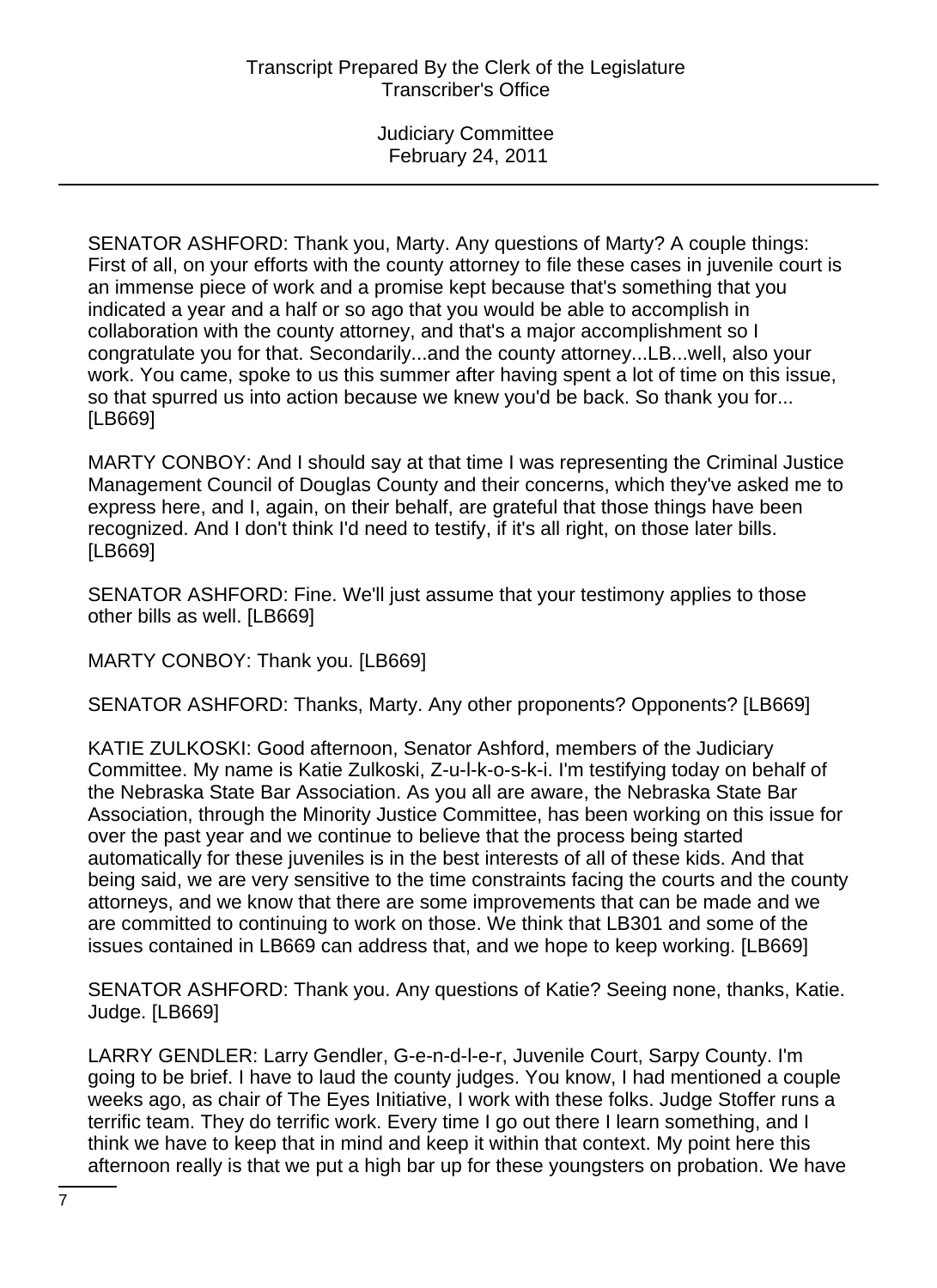a lot of expectations of them and we want them to achieve, not just to get by. So my question to all of you is, shouldn't we give it our best effort as well, as a system? And that's where I think our discussion ought to be, and our best effort I think is to ensure that these records get sealed. So my concern is that we make it too easy to keep them unsealed. I don't know how else to put it. And that's really the gist of my concerns here. I think if we set a high standard for these youngsters, we need to set a high standard for ourselves. [LB669]

SENATOR ASHFORD: Thank you, Judge. Any questions of Larry? Thank you for everything you do, as we always tell you, because we mean it. Thank you. Next proponent...opponent. Sorry. Neutral? Matt, we waive closing on that, so let's move to LB670. [LB669]

MATT BOEVER: Good afternoon, Chairman Ashford, members of the Judiciary Committee. My name is Matt Boever, B-o-e-v-e-r. I'm in Senator Speaker Mike Flood's office. LB670 is almost identical to a bill Senator Flood introduced here last year, LB936. This bill, LB670, would provide the juvenile court with specific statutory authority to fashion a more meaningful probation order. It would allow the juvenile court to place a juvenile on probation under the conditions necessary to ensure that the juvenile will lead a law-abiding life and to place a juvenile on probation under conditions reasonably related to the juvenile's rehabilitation. The list of new conditions begins on page 6 of the green copy and continues on to page 7. An example of the new conditions is in subsection (A), page 6, "To obtain employment, attend school, or pursue a prescribed secular course of study or vocational training." The subject of this bill was brought to Senator Flood's attention following the 2008 Nebraska Supreme Court case In re Dustin S. That's at 275 Neb. 655. In this case the court found that the juvenile court lacked the statutory authority to order a juvenile to spend time in detention. Much of the discussion last year focused on whether the court should have this authority to place the juvenile in detention facility. Senator Flood made a change with this bill specifying that it's staff secure detention, and this authority is in subsection (B) on page 6. You know, there are concerns placing a juvenile in detention and detention is often not the best way to rehabilitate a juvenile offender; however, there are understanding judges and caring caseworkers in the juvenile system. They want to have juveniles...they want to help juveniles and have the juveniles' best interests in mind. They don't exercise their authority without due deliberation. LB670 would allow the court some needed authority in these special situations. Thank you for your consideration of LB670. [LB670]

SENATOR ASHFORD: Thank you, Matt. Any questions of Matt? Does it require staff secure? Is that what it says? So... [LB670]

MATT BOEVER: Yes. [LB670]

SENATOR ASHFORD: ...in those counties that don't have a staff secure facility, that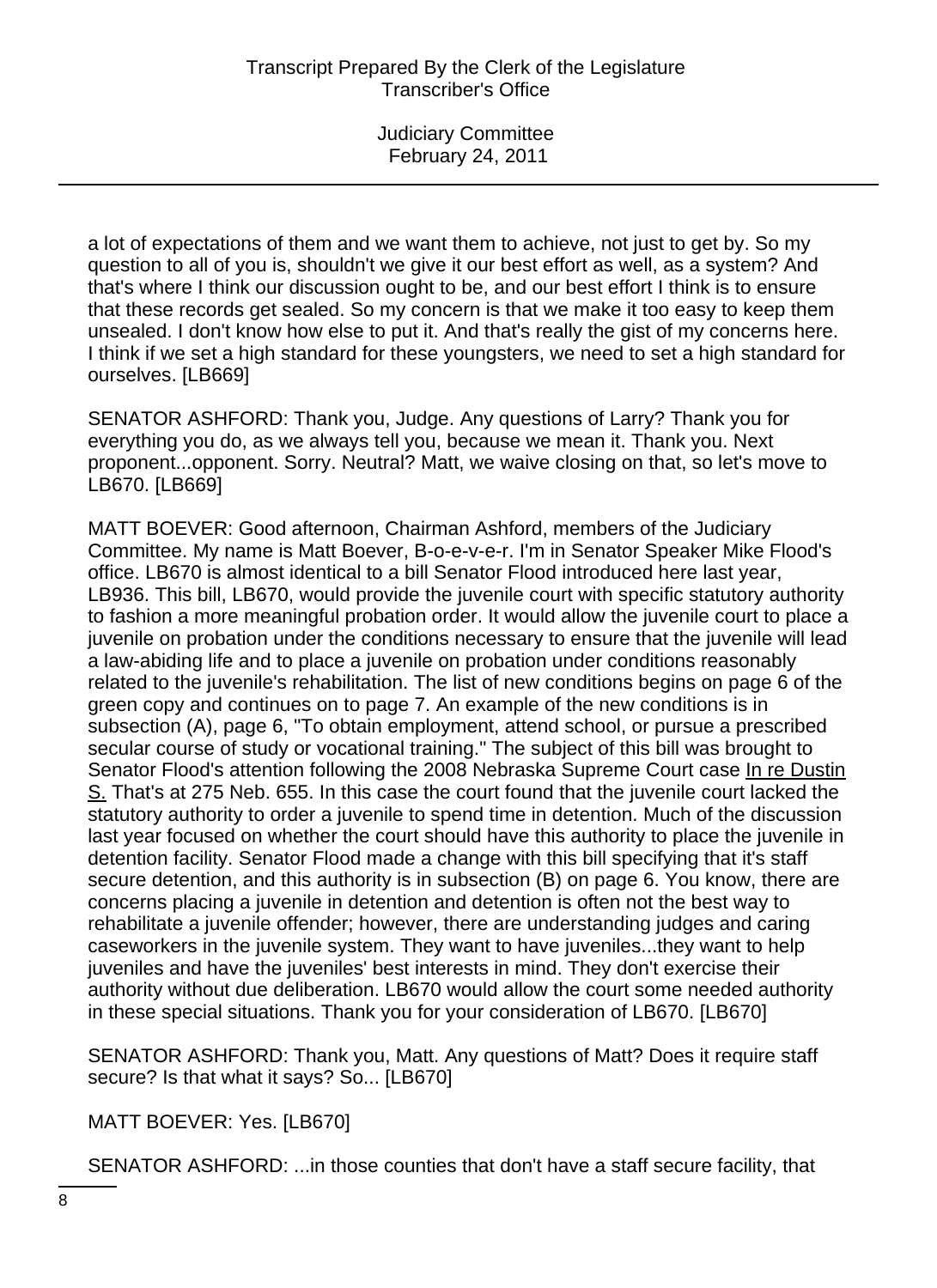option would not be available. [LB670]

MATT BOEVER: Right. [LB670]

SENATOR ASHFORD: So Douglas County would not be available. [LB670]

MATT BOEVER: That's my understanding. [LB670]

SENATOR ASHFORD: Right. Okay. Thank you. [LB670]

MATT BOEVER: May I be excused? [LB670]

SENATOR ASHFORD: And do you want to waive closing or do you wish... [LB670]

MATT BOEVER: Yes, that's fine. [LB670]

SENATOR ASHFORD: Okay. How about proponents on LB670? It didn't work. I thought I'd fake you out and get you out of there after the first bill. [LB670]

ROSS STOFFER: Yeah. (Laugh) Nice try. I'm Ross Stoffer again, S-t-o-f-f-e-r, and I'm a judge up in the northeast part of the state and I think Matt basically went through a lot of what we were talking about in regards to LB670. That particular case came about and said that juvenile courts are courts of limited jurisdiction and that we can only do what the Legislature has allowed us to do. And the present language that deals with juvenile probation basically says that the court can place a juvenile on probation under the supervision of a probation officer. So at the present time there's nothing that allows us to set those terms and conditions. We are doing it, but technically I think if someone were to appeal that, potentially that could be thrown out because it is not something that we have the power to do under the statute. So that's what we're asking for, the possibility of having those things enumerated so we don't face those issues. In regards to the staff secure detention situation, I know that there's a lot of controversy about the detention situation and, basically, as Matt indicated as well, I've seen some real changes in juveniles who have been in staff secure detention for a day or two, and that's...really, that's kind of the thing that I'm looking at more than...I'm not looking at anything of putting a juvenile in detention for 30 days or 60 days or anything like that, like an adult might be put in jail, but more to get the juvenile's attention so they know that we're serious and they know that they have to start changing things. I've had individuals who had quit school, had quit their extracurricular activities, done all kinds of things that they had quit doing, and they spent one day or one weekend in staff secure detention and they got back in school. They're doing fine now. They're getting good grades in school. They just really found out that we were serious about wanting to make sure that they had those things happen, so that, along with the clarification of making sure that we have the ability to do some of those things we're doing right now anyway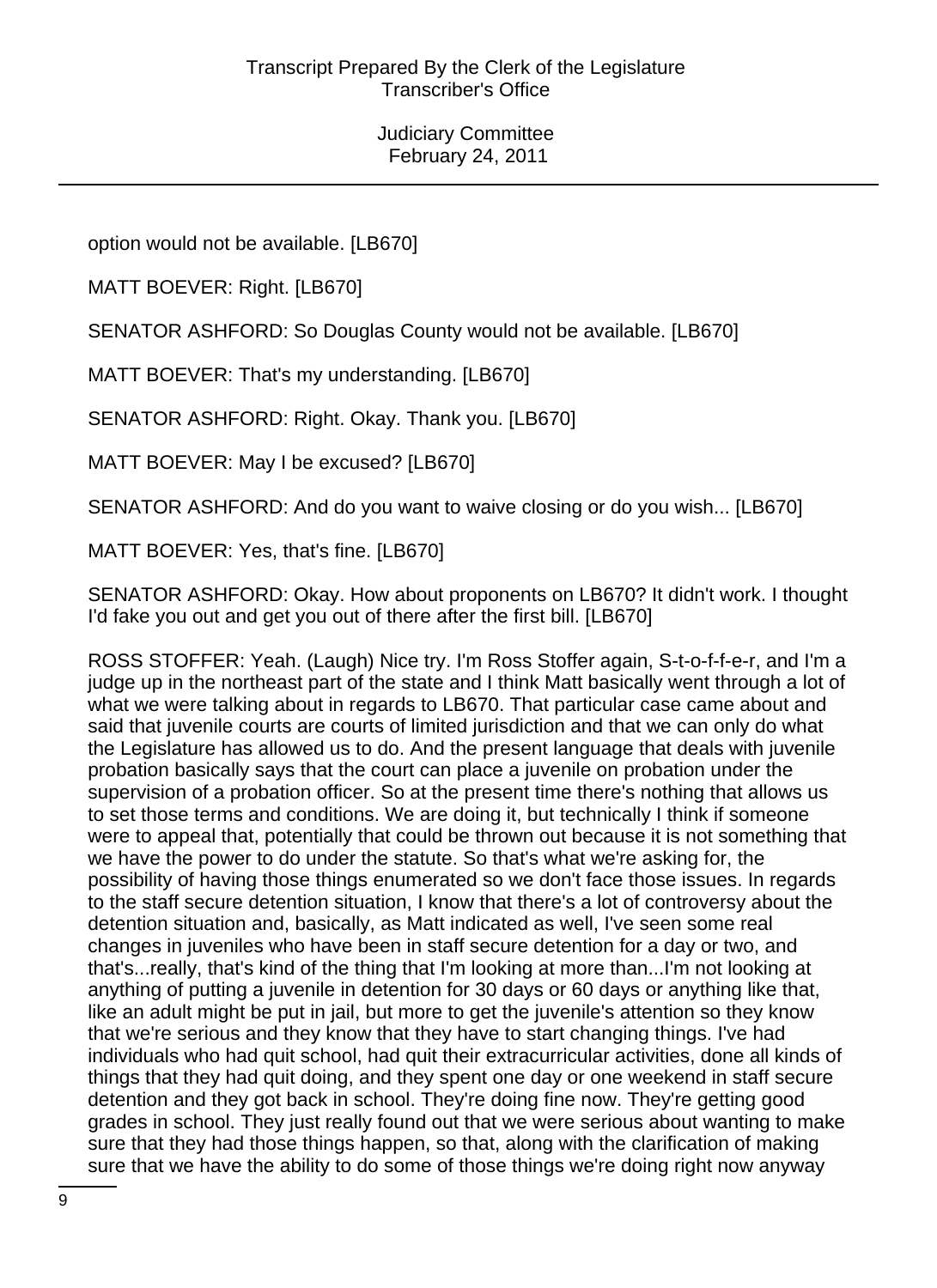so that the...to take care of that part of the cases that have been decided that said we can only do those things that are allowed by statute. So that basically is the position that we've taken in regards to this. Does anyone have any questions? I'd be sure happy to answer. [LB670]

SENATOR ASHFORD: Any questions of Judge Stoffer? I think it's very clear-cut. Thank you, Judge. [LB670]

ROSS STOFFER: Thank you. [LB670]

SENATOR ASHFORD: Any other proponents of this bill? Opponents? Neutral? Okay. And Matt waives closing so we'll go to LB463 which I will introduce. [LB670]

SENATOR LAUTENBAUGH: Please proceed, Mr. Chairman. [LB463]

SENATOR ASHFORD: Thank you, Mr. Vice Vice Chair. [LB463]

SENATOR COASH: Is it Vice or Vice Vice Vice? [LB463]

SENATOR LAUTENBAUGH: I think I'm Vice Vice Vice. [LB463]

SENATOR ASHFORD: (Exhibit 1) Good afternoon. My name is Brad Ashford. I represent District 20 and I am here to introduce LB463 on behalf of Governor Heineman. I do have a letter from the Governor which I will not read but would ask that it be placed in the record. Last year the Legislature passed LB800 to provide for early intervention with at-risk youth. This committee and committee staff and many of the people in this room spent endless hours working on this issue. It is a major accomplishment for this committee and all of its members and staff. The bill focused on keeping nonviolent offenders out of detention and ensuring that those in detention do not remain there unnecessarily. It created greater flexibility within the juvenile justice system to address delinquency and truancy. It also created a clear and comprehensive process for sealing juvenile records to help remove barriers to success caused by involvement with the juvenile justice system. And I especially would like to thank Senator Council for her insights into the sealing of the records issue. LB463 which, as I mentioned, I'm introducing on behalf of the Governor, is a follow-up to LB800, and it's designed to enhance efforts towards early intervention with at-risk youth to make the reduction of excessive absenteeism a priority and to make technical changes in LB800. In response to requests from law enforcement, the bill does allow access to sealed records to law enforcement agencies for purposes of considering applications for employment. The bill also reflects the numerous comments that I and my colleagues have received from parents of students who have been absent from school because of a prolonged illness. The bill would require school districts to develop, in collaboration with the county attorney, policies regarding absenteeism. And I know Kevin Riley is here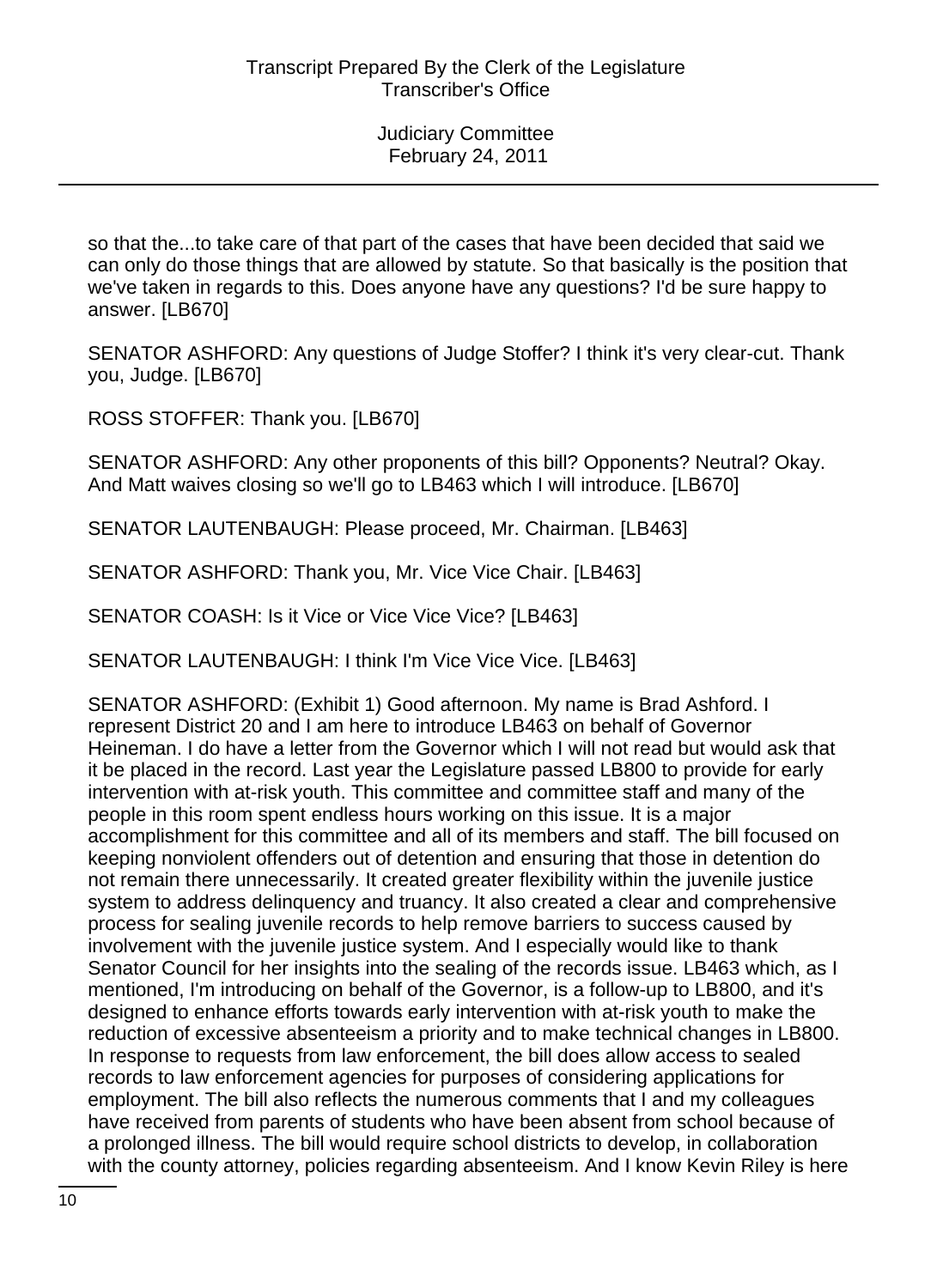Judiciary Committee February 24, 2011

representing the 11 metro area superintendents, and he may comment on that part of the bill. With my proposed amendment to the green copy, LB463 will facilitate the implementation of a comprehensive, multidisciplinary plan in the metro area to reduce excessive absenteeism, improve educational outcomes, and prevent unnecessary involvement in the juvenile justice system for at-risk youth. The plan that is the hallmark or the fulcrum of this bill has been and will be developed over the next several months by the 11 superintendents of the metro area school districts and will be implemented on or before August 1 in collaboration with the Douglas County and Sarpy County attorneys and local juvenile justice agencies. The bill includes funding for the implementation of the plan in the amount of \$250,000 for a grant to the county attorney of Douglas County each year for the two years of the biennium. An additional \$100,000 each year for two years will be appropriated to the Department of Education to assist school districts across the state in developing strategies to reduce excessive absenteeism and to review school districts' policies on excessive absenteeism. There is no question that excessive absenteeism is a major issue across the state with last year's numbers indicating that 23,000 students in the state of Nebraska were absent more than 20 days. The superintendents' plan we are asking must include a coordinated effort to share information regarding at-risk youth with agencies and organizations serving youth in the metro area, pursuant to a memorandum of understanding or other documentation that will be in place before August 1 of 2011. The information will be shared using the Nebraska Criminal Justice Information System, NCJIS, and the baseline source of date and point of exchange. The at-risk youth targeted by this information-sharing initiative include those involved with the juvenile justice system, probation, Health and Human Services, or who have been absent from school for more than ten days for reasons other than serious illness. There are representatives of these agencies here. I will mention that all the state agencies and the school districts in the metro area have been working throughout the summer and the fall to develop this information-sharing initiative. The exchange of information is a progressive step towards improving cooperation and coordination at the administration and service delivery levels for the benefit of children and their families. Essentially what this means in real terms is that when a child who is at risk reaches a certain level of absenteeism, that information as to the at-risk factors involving that child, whether it's contact with the juvenile justice system, HHS, or probation, that information is made available in real-time to the school district so they can, working with the county attorney in the metro area, they can then decide what sorts of resources are necessary to address the problems of this particular student. Much work has been done on this information-sharing initiative, and you'll hear more about it in the testimony. Real-time data is critical to an effective juvenile intervention system. One example to illustrate the importance of interagency communication is Nebraska Juvenile Service Delivery Project, a collaborative program between the Department of Health and Human Services and probation. This program serves Douglas County and is focused on retaining juveniles in their home communities rather than in state court, the juvenile justice system. More than 500 juveniles in the Douglas County juvenile justice system have been served through this project. Currently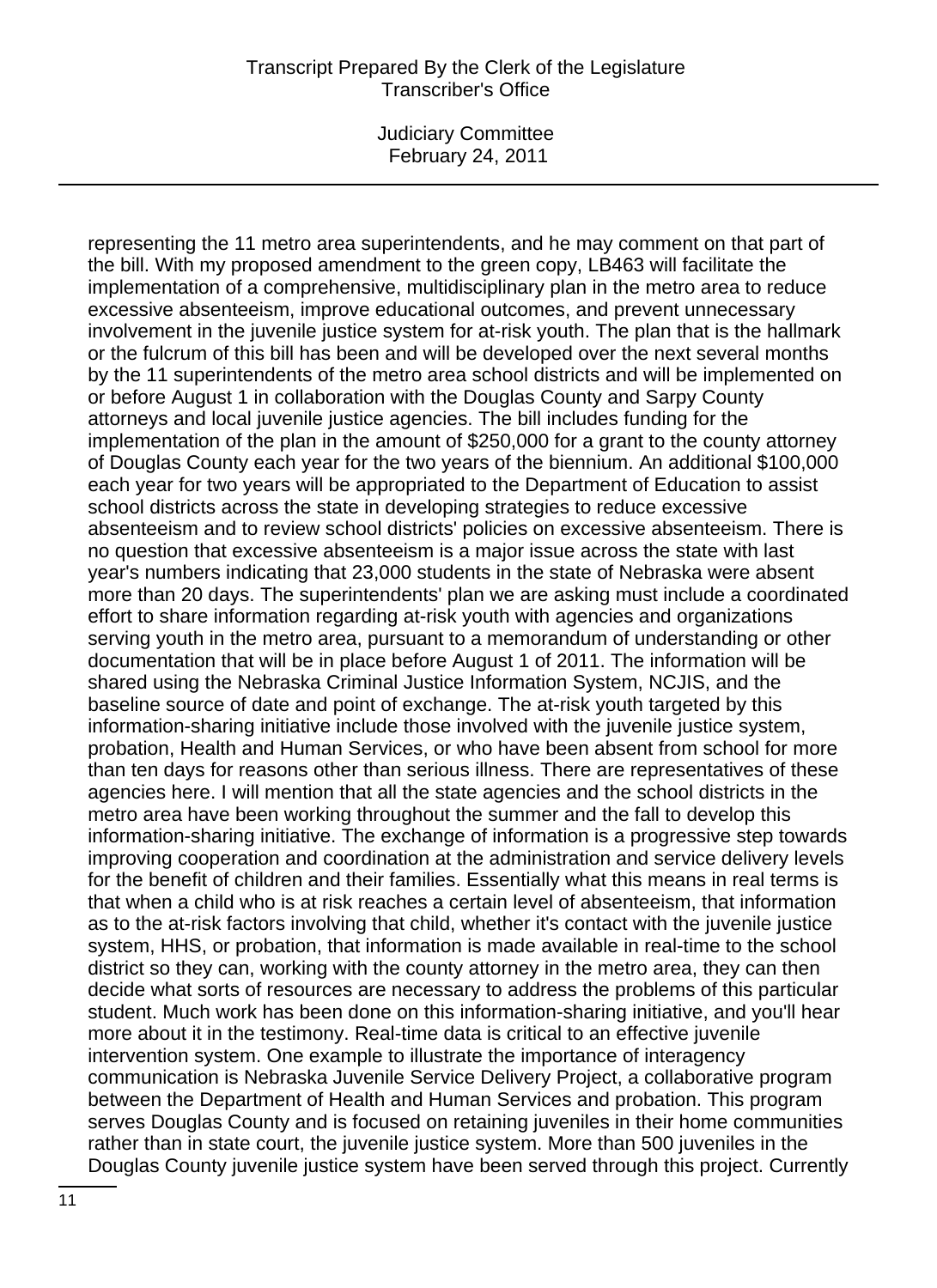Judiciary Committee February 24, 2011

95 percent of the juveniles active in the project are participating in an approved educational program. These are dramatic improvements for these young people. This project outcome is due in part to the intense case management, open dialogue, and sharing of information that has occurred with the schools in Douglas County, probation, Department of Health and Human Services, law enforcement, and other engaged agencies. I want to thank, as I mentioned earlier, Kevin Riley, the superintendent of the Gretna Public Schools, who has represented the 11 superintendents in developing this plan for information sharing and for providing for early intervention for young students, young people who have exhibited risk factors. I also want to thank Bob Beecham from Building Bright Futures and Avenue Scholars Foundation. Bob has worked throughout the summer and fall with...on this information-sharing initiative with John Tuell from the Georgetown University Center for Juvenile Justice Reform and a board member of the MacArthur Foundation and John is here today to talk about information sharing. I want to also thank Mike Overton from the Crime Commission for all his work in developing the NCJIS database over the years. It is really, as we found out earlier today in some discussions, the NCJIS database, which has information involving juveniles in our state, is at the very top of the heap as far as first-class data systems. We are where we need to be in our baseline data, thanks to Mike Overton and Mike Behm from the Crime Commission. Ellen Brokofsky from the Probation Department; Kerry Winterer of the Department of Health and Human Services; and Roger Breed of the Nebraska Department of Education and their teams have been working throughout this period of the interim in addressing this initiative. This convergence of the juvenile justice system and the education system is critical to keeping our kids in school and safe from harm. Again, I want to thank this committee for committing its time and efforts and its priorities in bringing this issue to this place. We have a bit of a ways to go, and I hope LB463 will move the ball forward. Thank you. [LB463]

SENATOR LAUTENBAUGH: Thank you, Senator Ashford. Does anyone have any questions for Senator Ashford? [LB463]

SENATOR ASHFORD: Oh, the Vice Vice... [LB463]

SENATOR LAUTENBAUGH: The Vice Vice Chair. [LB463]

SENATOR McGILL: I know, I said, ooh, the VVC. Senator Ashford, can you talk about the amendment and why we've chosen to fund it through learning community dollars? [LB463]

SENATOR ASHFORD: The...why we chose to fund it through the learning community dollars? [LB463]

SENATOR McGILL: Yeah. [LB463]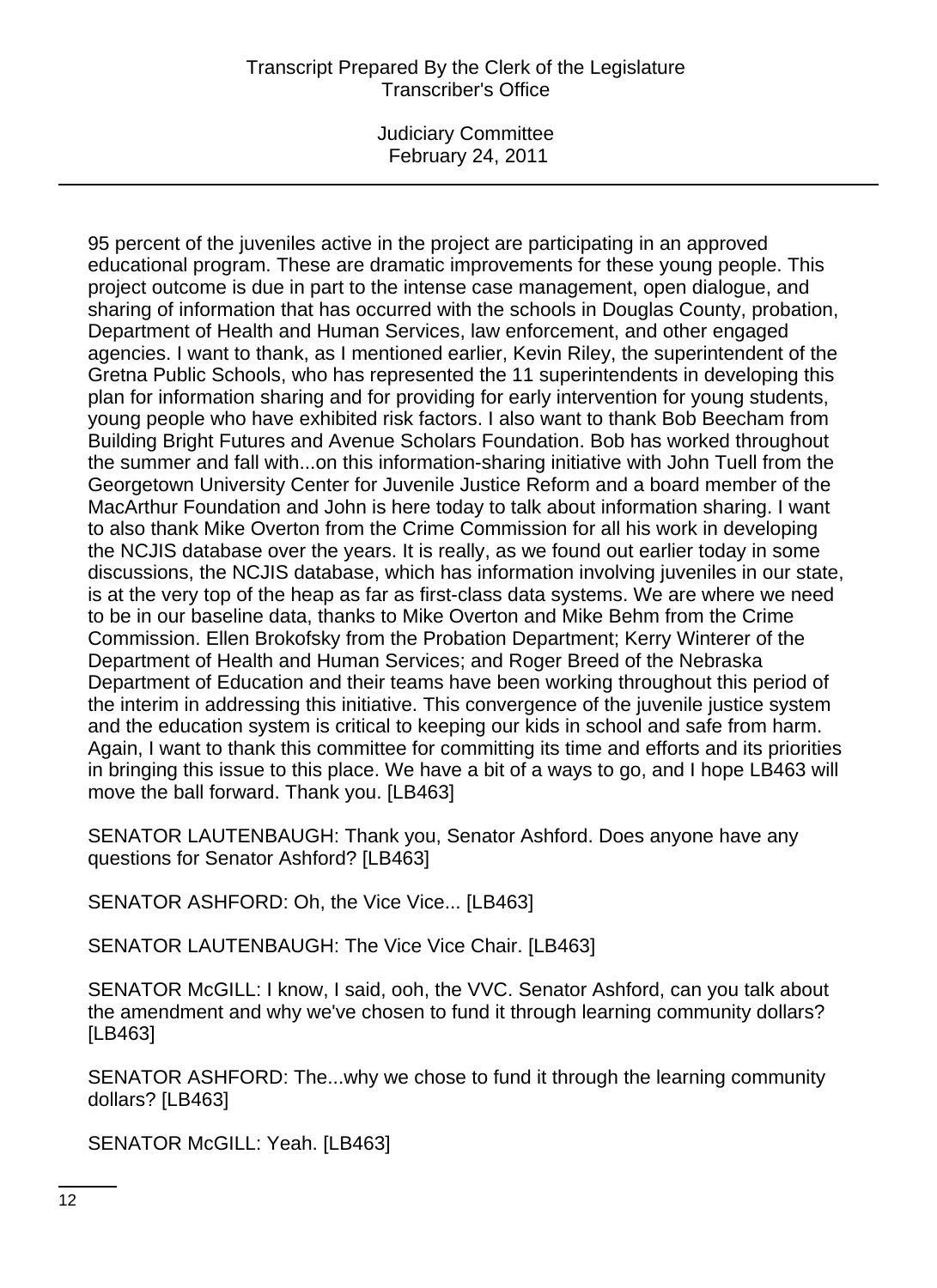SENATOR ASHFORD: That was a decision that was made with the Governor's Office early on in the process. [LB463]

SENATOR McGILL: Do you feel comfortable with taking that much money from them? [LB463]

SENATOR ASHFORD: I do, I do. [LB463]

SENATOR McGILL: Okay. [LB463]

SENATOR LAUTENBAUGH: Which one of us is doing this now? Is it you or me? [LB463]

SENATOR McGILL: Oh, I'm sorry. [LB463]

SENATOR LAUTENBAUGH: Oh. No. I have a question if no one else does and it's sort of in the same vein. Are you worried that some might see this as kind of mission creep on behalf of the learning community and there might be some resistance in that regard? [LB463]

SENATOR ASHFORD: I think what we...the better way to do this in answer to, and if I might elaborate on Senator McGill and your question because it's a key question, one of the frustrations that I have had in working over the last year on this issue is the lack of collaboration between the learning community and the 11 superintendents working together. I think in their own areas I think they've done fine. But the collaboration has not been there. It is critical that the metro area and the superintendents have made truancy their number one priority moving forward. I would encourage the learning community to do the same thing. And I know that they're here today to talk about some changes they've made in some of their priorities, and so we'll listen to what they have to say. Clearly the best answer to Senator McGill's point is that these decisions and these efforts be made on the local level with whatever assistance we can make on the state level, especially in the area of collaboration with HHS and probation. But that hasn't been there and we need to encourage that so. [LB463]

SENATOR McGILL: I'm just concerned. I'm concerned that we're taking away about a third of their operating budget because you know I'm totally on board with this issue and you know that. And I want to see more of that cooperation too. I just want to make sure that we're not hindering their ability to exist, you know, at the same time. [LB463]

SENATOR ASHFORD: Well, and I think the learning community may come up today and talk about how this impacts their budget. I think it's clearly an issue that the committee needs to be aware of. [LB463]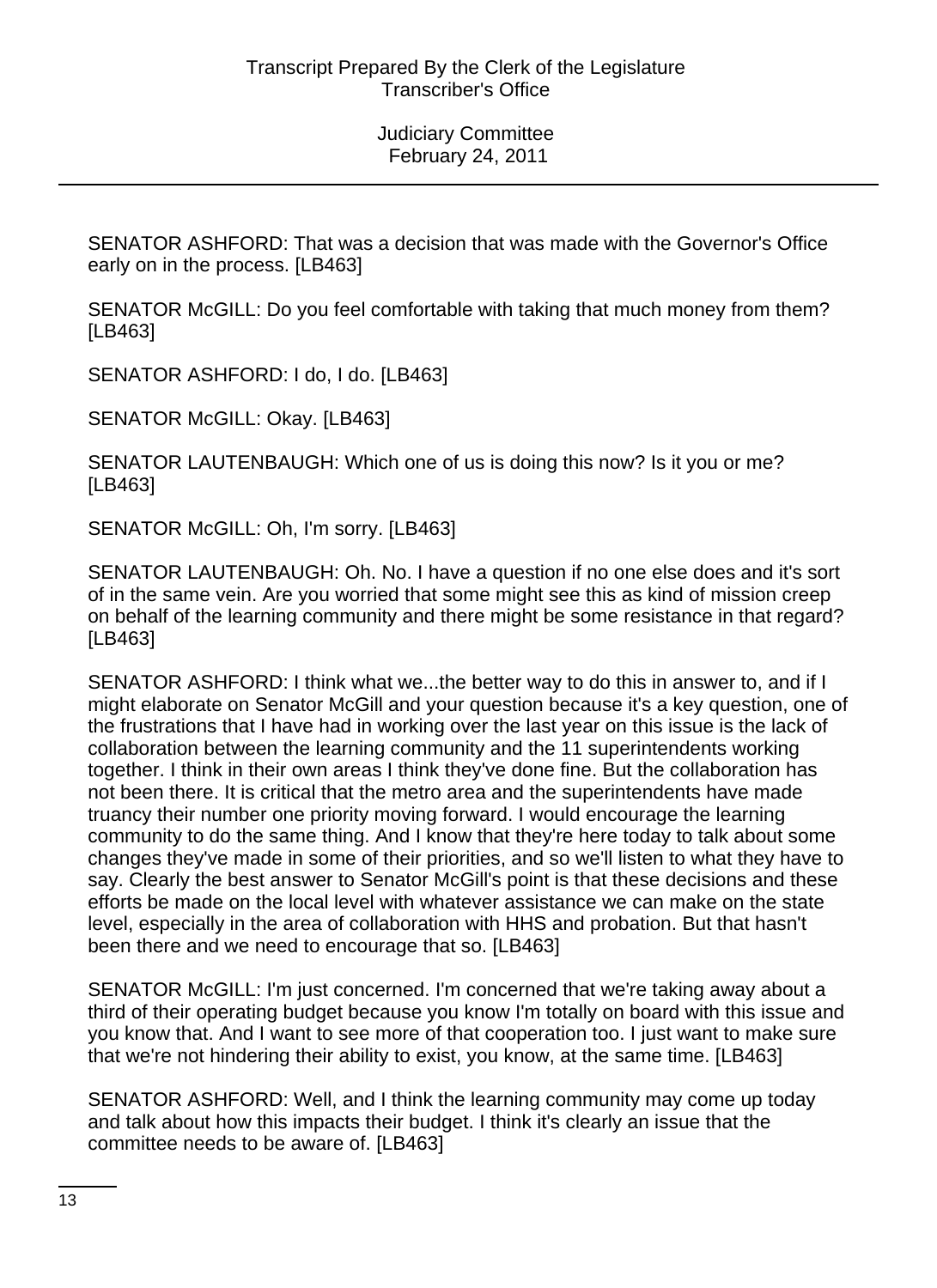#### SENATOR McGILL: Yeah. [LB463]

SENATOR ASHFORD: And we can think about funding as we move forward. [LB463]

SENATOR McGILL: Okay. [LB463]

SENATOR ASHFORD: But it is my hope and my plea really that the learning community, working with the 11 superintendents, can prioritize truancy and excessive absenteeism at a very high level and that the necessary resources be placed at this problem. Right now this is the best solution I could come up with. We tried others, but this is the best one I could find. [LB463]

SENATOR McGILL: All right. [LB463]

SENATOR LAUTENBAUGH: Any other questions for Senator Ashford? I'll ask how many proponents do we have? How many...that are going to testify I should say. How many opponents? And we've now been joined by the Vice Vice Chair so I'll hand the meeting back over to her. [LB463]

SENATOR McGILL: Well, I think the Chair is coming back around the table so I'll hand it off to the Chair. [LB463]

SENATOR ASHFORD: I can if I decide to. Why don't we start with the proponents. We have a list of proponents somewhere and are on somewhat of a time frame and have given to me. John Tuell first and then John Cavanaugh, Kevin Riley, Mike Behm, Don Kleine, Warren Whitted, and Roger Breed and then we'll go through the remainder of the proponents. So let's start with John Tuell. [LB463]

JOHN TUELL: Good afternoon, Senator Ashford, distinguished members of the committee, appreciate the opportunity to talk with you today. Some time back I was invited in September, as Senator Ashford has alluded to, to help frame a method by which Nebraska could improve information shared across education and primarily in Ralston and Omaha Public Schools, probation, Health and Human Services, and very importantly, the Nebraska Criminal Justice Information System as he stated, to reduce excessive absenteeism and further identify those absentees who are deemed high risk due to their involvement in probation or child protection system. With that representative leadership group, I've been privileged to work with those folks to help develop over the past five months a memorandum of understanding that articulated the purpose and goals of this collaborative entity and define a process by which agencies can lawfully share information, lawfully share information and data elements that will trigger an understanding that those youth with at least ten days of absenteeism are at high risk because of their involvement with probation or HHS and significantly identify the data repository for information about these high-risk youth which we have learned quite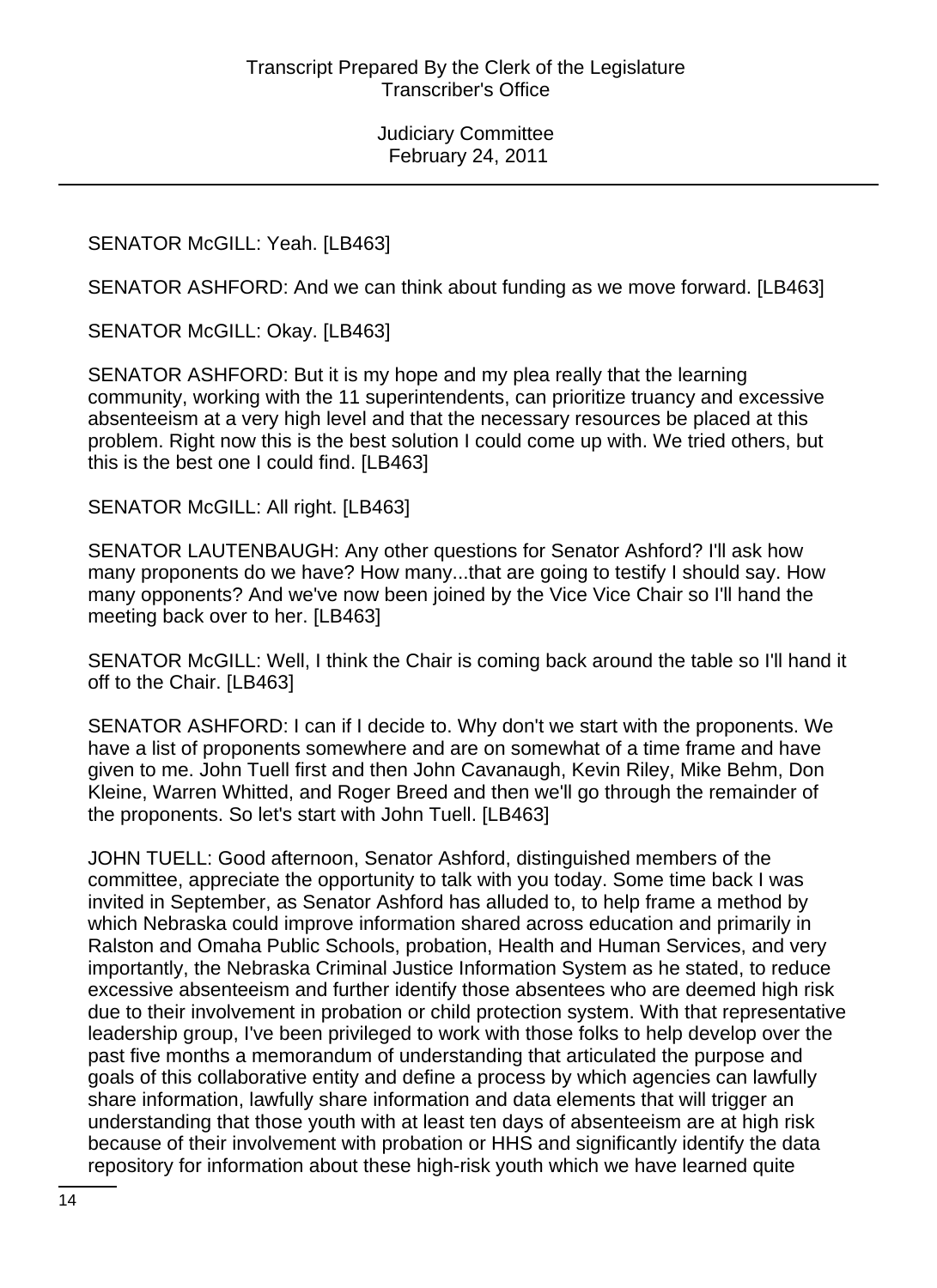Judiciary Committee February 24, 2011

capably exists with the Nebraska Criminal Justice Information System. LB463 requires, as Senator Ashford had stated, that a plan be developed by school superintendents to reduce excessive absenteeism. It necessarily recognizes that to do that you have to share information across these systems. Unfortunately, HIPAA, the Alcohol and Drug Abuse Patient Records Act regulated by Title 42 of the Consolidated Federal Regulations, and the Family Education Rights and Private Act, FERPA, make that difficult proposition frequently. So there is significant work to be done and historically, that's not just a problem unique to the state of Nebraska. As a result, I had the privilege of working with colleagues in the models for change initiative sponsored by the MacArthur Foundation to develop an information-sharing tool kit which I hold here, and we've used this framework to really identify in this pilot effort a set of questions about what we need to know when we're talking about sharing information, what purpose we're sharing and using this information, at what key decision points, how will the information be stored, and then very importantly, how will we protect this information? I think this effort has significantly enhanced the preparation of Nebraska to provide support for LB463. I believe at this point out of this work that this group of devoted Nebraska professionals have created a properly protected pathway for lawfully sharing information that will systematically identify Nebraska's highest-risk youth and permit knowledge of the prevalence and characteristics of these youth in the spirit of LB463. I believe Nebraska is close to endorsing a model process. And once this process is in practice, school superintendents can effectively collaborate the Office of Probation Administration, Department of Health and Human Services as a matter of routine to satisfy the mandate of LB463. I've had the privilege of working on some of these initiatives around the country. I had the privilege of authoring some legislation in federal statute that mirrored what is being put forth in LB463. I believe this particular legislative bill provides the proper balance on guidance and mandate for localities to move this initiative forward. And I actually would argue that it is not just a fiscal imperative, but that it's a moral imperative to do this to provide better service. [LB463]

SENATOR ASHFORD: Thank you, John. Do we have any questions of John? John, just would you just very quickly, on the federal confidentiality rules and federal statute, and I know you've looked at Nebraska law as well, the idea that you've come up with is to share data at certain trigger points. Ten days of absenteeism is one of those trigger points and then matching that with data in the NCJIS system to identify the most at-risk children, young people, and then get them help. How would you rate our NCJIS system with other systems around the country? And are we poised to get this done effectively quickly? [LB463]

JOHN TUELL: The answer to the latter is, yes, absolutely because of NCJIS. We witnessed the demonstration this morning and all the five months of work that we've been doing on this issue has allowed us to understand the capacities of NCJIS. While NCJIS will probably need some additional support to develop some additional capacity for some of the information that's going to come into it, at this point I've not seen a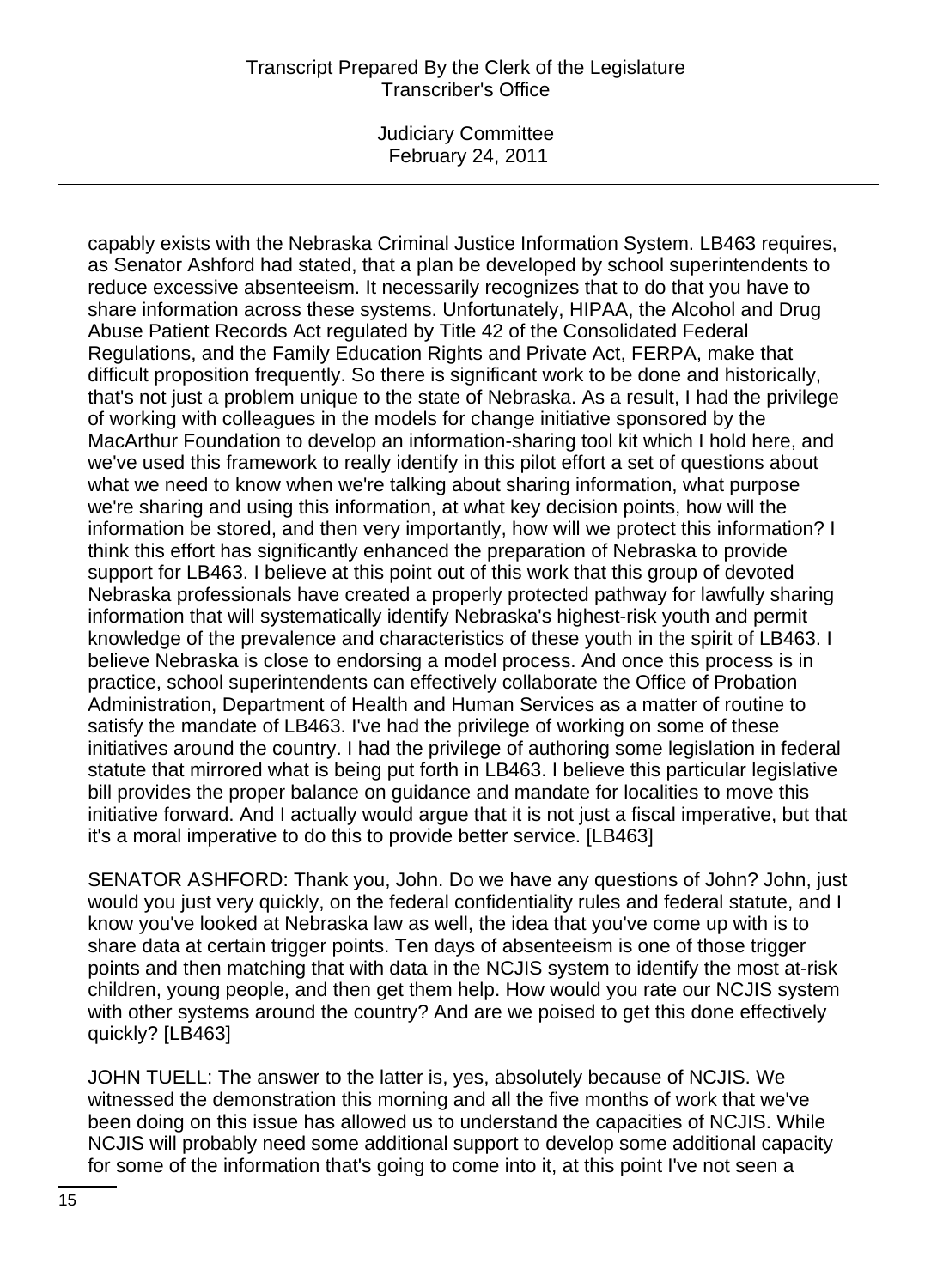system that I've worked with in my history of working on these issues across the country that is any more capable of taking on this issue and being a really excellent repository for this data and this information. [LB463]

SENATOR ASHFORD: And then just lastly, what other states...you work with other states. What other states are doing similar types of projects that you can identify for us? [LB463]

JOHN TUELL: Well, I've been supportive of work in Cook County, Illinois; in the state of South Dakota where legislation was passed that mirrors this kind of effort; in the state of Washington. Last week I was in the state of Florida. There are a number of others historically that I've worked with, some local jurisdictions as well. Again the key, members of the committee, is to really take a solid look at the statutory frame in Nebraska and statutory frame on the federal statutes and do a complete compilation and analysis so that this bill provides for an opportunity to lawfully share that information that will still permit the kind of exchange that is contemplated in the bill. [LB463]

SENATOR ASHFORD: And in your opinion, LB463 gives...is a foundation for doing that. [LB463]

JOHN TUELL: It is absolutely the foundation. It's a very strong foundation. And it still provides latitude for each of the individual agencies to have control over the information that is unique to their agency. [LB463]

SENATOR ASHFORD: Thanks. Thanks, John. Thank you for coming. [LB463]

JOHN TUELL: Thank you. [LB463]

SENATOR ASHFORD: John Cavanaugh. John. Then Kevin Riley after that. [LB463]

JOHN CAVANAUGH: (Exhibit 2) Thank you, Mr. Chairman. John Cavanaugh, executive...J-o-h-n C-a-v-a-n-a-u-g-h, executive director of Building Bright Futures, 1004 Farnam, Omaha. Mr. Chairman, I appreciate the opportunity of being here today and to support this important legislation as a continuation of really the landmark legislation, LB800, which this committee courageously led and the Legislature implemented. That is really a game-changing piece of legislation. Building Bright Futures, as you know, is a comprehensive, not-for-profit, private sector initiative to improve educational outcomes and specifically to attack the education achievement gap that we see in our schools, and particularly in the metropolitan area. Among the issues identified directly affecting academic achievement is school attendance. And focusing on that issue as you did last year became critically important and at a critical time because last year, and I think the county attorney will be here, we saw a transformation in the number of students referred to the county attorney for excess of 20 absences, going from less than 200 to more than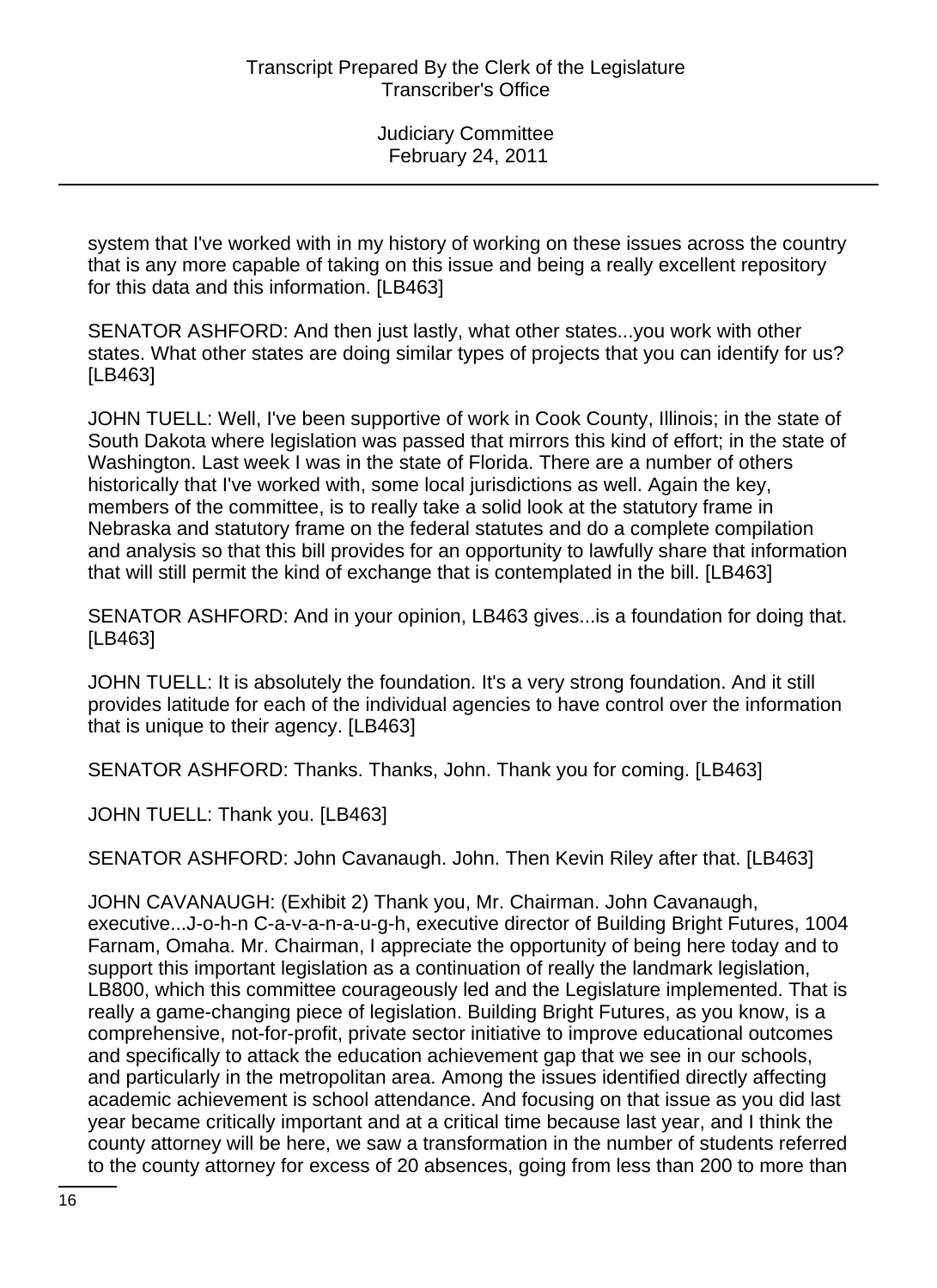Judiciary Committee February 24, 2011

1,000, and revealing a much more extensive attendance problem where we have about 6,000 students a day in the metropolitan area not attending school. And Commissioner Breed has further explained that this is not simply a metro issue; it is a statewide issue. And when we look at the attendance figures across the state, it is without doubt the single greatest impediment to our achieving academic excellence for all of our students. What I've provided the committee this afternoon is our response--the Building Bright Futures response--and I want to commend Dr. Rachel Wise, who is the director of our program operations and directly supervising our attendance program. But what we did here basically was take LB800, take the response to LB800 by the metropolitan area school districts, and among the elements within LB800 was for each school district to submit a plan to the county attorney, take the best and consistent elements across those school districts, their response to your initiative, and then create a community response. So what you see here are the intersects between the school, the community, and where those intersect. And then we diagram that plan and get the summary on the back page which is of the narrative, but chose the types of interventions and the time and places of interventions that are necessary to effectively change outcomes. What I want to say...leave this committee is a sense of real achievement in the sense of the response to LB800 by the school districts and Kevin Riley, leading the metropolitan school districts' superintendents, who's done an outstanding job of moving this to the next level. And I think he'll describe the culture change that the superintendents see as necessary to change outcomes. But I think that you can take tremendous credit in this committee and you particularly, Mr. Chairman, for your perseverance, your insight, and your initiative in addressing this...not only addressing this problem but through LB463 continuing the involvement and identifying what further needs to be done among which is information sharing among the critical agencies serving at-risk populations. So we're here to support your legislation and commend you for your tremendous efforts. [LB463]

SENATOR ASHFORD: Thanks, John. Any questions of John? And thanks to Bright Futures for your support of these efforts and your kind words. Kevin Riley. [LB463]

KEVIN RILEY: Mr. Chairman, committee members, my name is Kevin Riley. I'm superintendent of the Gretna Public Schools, testifying in support of LB463 and its subsequent amendments. Superintendents would like to thank Senator Ashford and the 2010 Legislature for the passage of LB800. This law has set in place a series of meetings and collaborative efforts that will have a long-lasting effect on school attendance in this state. This past June the superintendents of the learning community met. One of our statutory responsibilities is to make recommendations to the learning community coordinating council on improving academic achievement. Our first recommendation is to improve student attendance. It is well documented that truancy is a gateway to delinquent behavior and is indicative of family dysfunction on a larger scale. To accomplish this, we knew that we needed to assemble representatives from a number of public agencies. We also knew that the collaboration and cooperation among these agencies would be the determining factor in our success. As we were making our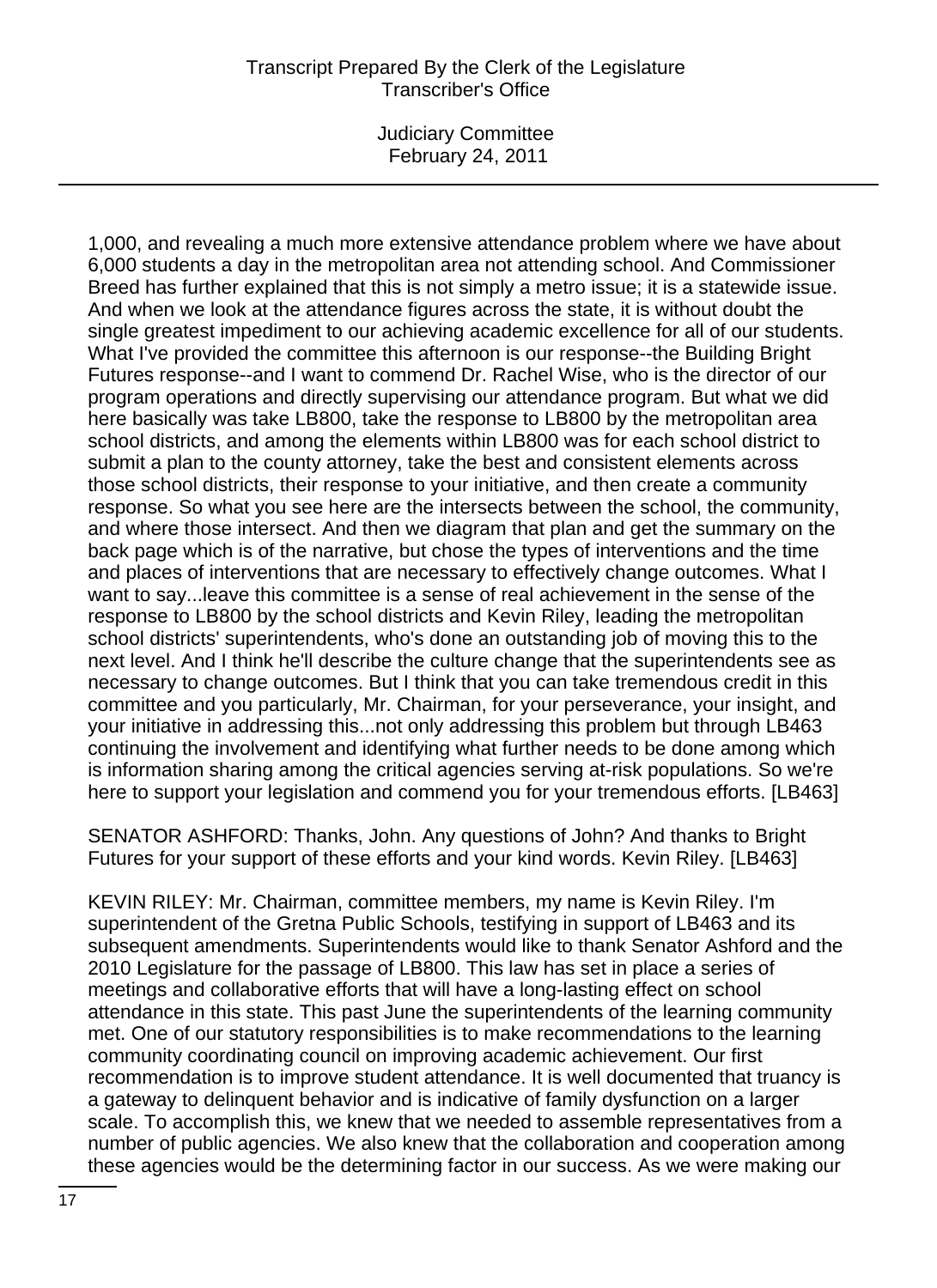Judiciary Committee February 24, 2011

plans, we were informed that Senator Ashford was working with some of these very agencies to improve attendance. We communicated with the senator and since December superintendents representing their respective school districts have been meeting regularly with Douglas and Sarpy County judges, county attorneys' offices, HHS, juvenile probation, law enforcement, Building Bright Futures, learning community representatives, and Avenue Scholars. Our work has resulted in a plan or a framework at this point of how we will move students with poor attendance through levels of interventions, services, and preventions. Our plan allows us to respond before the 20 absence threshold for those that need immediate intervention or services. We are currently developing protocols that will be in place for every public school building in Douglas and Sarpy County. We see, as the superintendents, the key elements of this legislation as follows: (1) The statutory language that allows agencies to share information. The lack of such language in the past has been a major hurdle for the agencies listed earlier. Remember, the collaboration and cooperation of these child-serving agencies will determine our success. (2) We don't have to wait 20 days to intervene. (3) There are exceptions for students with serious illness. There are some families right now that we should be leaving alone. (4) It's based on a plan developed by the superintendents because if you don't have the schools involved, you'll never solve this problem. And (5) resources for agencies that need to add staff. This has the potential to be something very, very powerful. And I've never seen 11 superintendents more excited about something than they are about this. Thank you. [LB463]

SENATOR ASHFORD: Thank you, Kevin. And it hasn't been just since December. You've been working almost full time as far as I know over the summer and fall of building collaboration amongst the 11 superintendents and it's really an incredible effort. So thank you for your personal commitment. Any questions of Kevin? Thank you very much. I'm going to ask Warren Whitted to come up because he has to leave, from the Bar Association. If that's okay, Mike, and then we'll go on. [LB463]

WARREN WHITTED: (Exhibit 3) My name is Warren Whitted, W-h-i-t-t-e-d. I'm president-elect of Nebraska State Bar Association and I'm here to testify in support of this bill. The children of our state are our most valuable resource. And if we have 10 percent of one school district and a high percentage of many school districts that aren't attending it's critical the development of that resource. We believe, in the Bar Association, that immediate efforts and resources need to be invested on the front end to both prevent truancy and to intervene early on in the process when it occurs. Beginning last fall, the Nebraska State Bar Association, in conjunction with Senator Ashford, began to look at innovative ways to...that bar associations across the country have participated in efforts to reduce truancy in their communities. The Nebraska State Bar Association also highlighted efforts being made in Hastings and Grand Island through the use of lawyer volunteers and some paid lawyers to participate in programs to intervene in truancy situations. We believe that these programs show positive impacts that can be achieved when county attorneys and local lawyers are involved in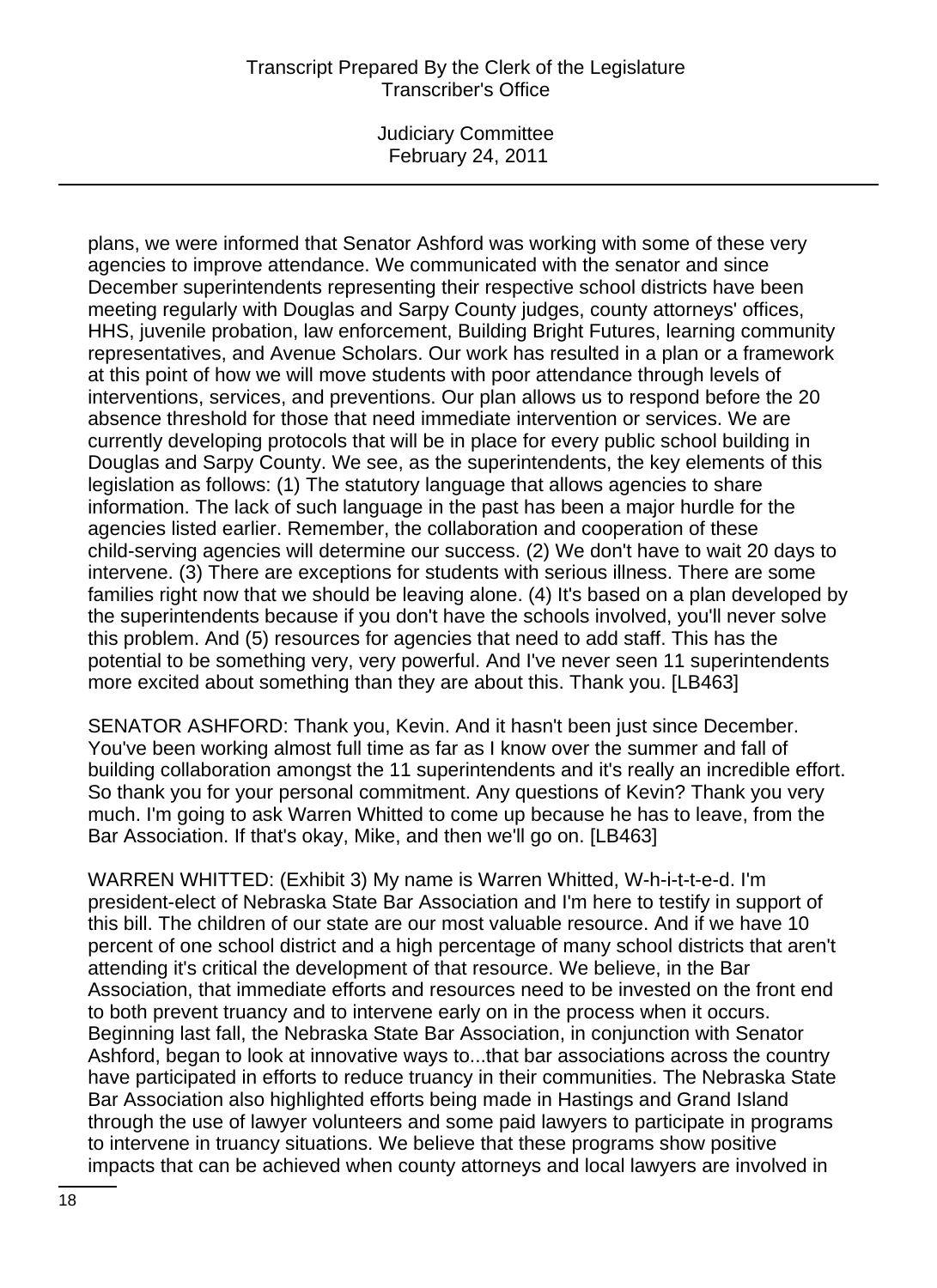the truancy prevention process and intervention. While there are different methods used throughout the country, we believe that early intervention in these programs is critical for their success, and we laud the efforts of the committee and the people that we've heard from previously. On December 10, 2010, the Nebraska State Bar Association's House of Delegates approved a resolution to encourage the involvement of Nebraska lawyers with schools and this body in attempting to address the truancy problem. We're not necessarily involved in the policy level, but we're willing to be involved to the extent that we can make our services available where the rubber meets the road or we actually have to talk to the kids. So we at the Nebraska State Bar Association support LB463 and pledge our continued and expanded efforts of lawyers to participate in this process. [LB463]

SENATOR ASHFORD: Thank you, Warren. I, too, would like to thank....I failed to mention Jane Schoenike, as well, who has helped us get this lawyer initiative started and to getting the thought process started. And thanks for your help as well, Warren. Any questions of Warren? Seeing none. [LB463]

WARREN WHITTED: Thank you for taking me out of order. [LB463]

SENATOR ASHFORD: That's all right. Mike and then Don Kleine and Roger Breed is after that. [LB463]

MICHAEL BEHM: (Exhibit 4) Good afternoon, Senator Ashford and members of the Judiciary Committee. My name is Michael Behm, B-e-h-m. I'm the executive director of the Nebraska Commission on Law Enforcement and Criminal Justice, commonly known as the Crime Commission. I'm here today to testify in favor of LB463. This legislation identifies the need to share information to ensure timely and effective interventions for children. Having information available in a timely manner is critical to make effective decisions for both criminal justice and juvenile justice. The Nebraska Crime Commission has been involved with data sharing for over ten years. The Nebraska Crime Commission...we offer the Nebraska Criminal Justice Information System or NCJIS, which is a secure data portal providing access to critical information for state, local and federal users. LB463 identifies the interactions between probation, the Department of Health and Human Services, and the schools which can be improved by sharing accurate data and collectively overseeing troubled youth. We certainly support the overall goals of LB463 as well as the identified need to improve data sharing. The Crime Commission has been involved with a data sharing committee targeting this specific need. The discussions have resulted in proposed data sharing process that would rely greatly on NCJIS. The Crime Commission sees this as a logical and efficient manner in which to share the data, and we will work with these agencies to find viable solutions. NCJIS already includes probation, DHHS, and the Omaha and Ralston School Districts as data providers and data consumers so this provides a good extension of existing capabilities while also providing the potential for extending to other areas of the state.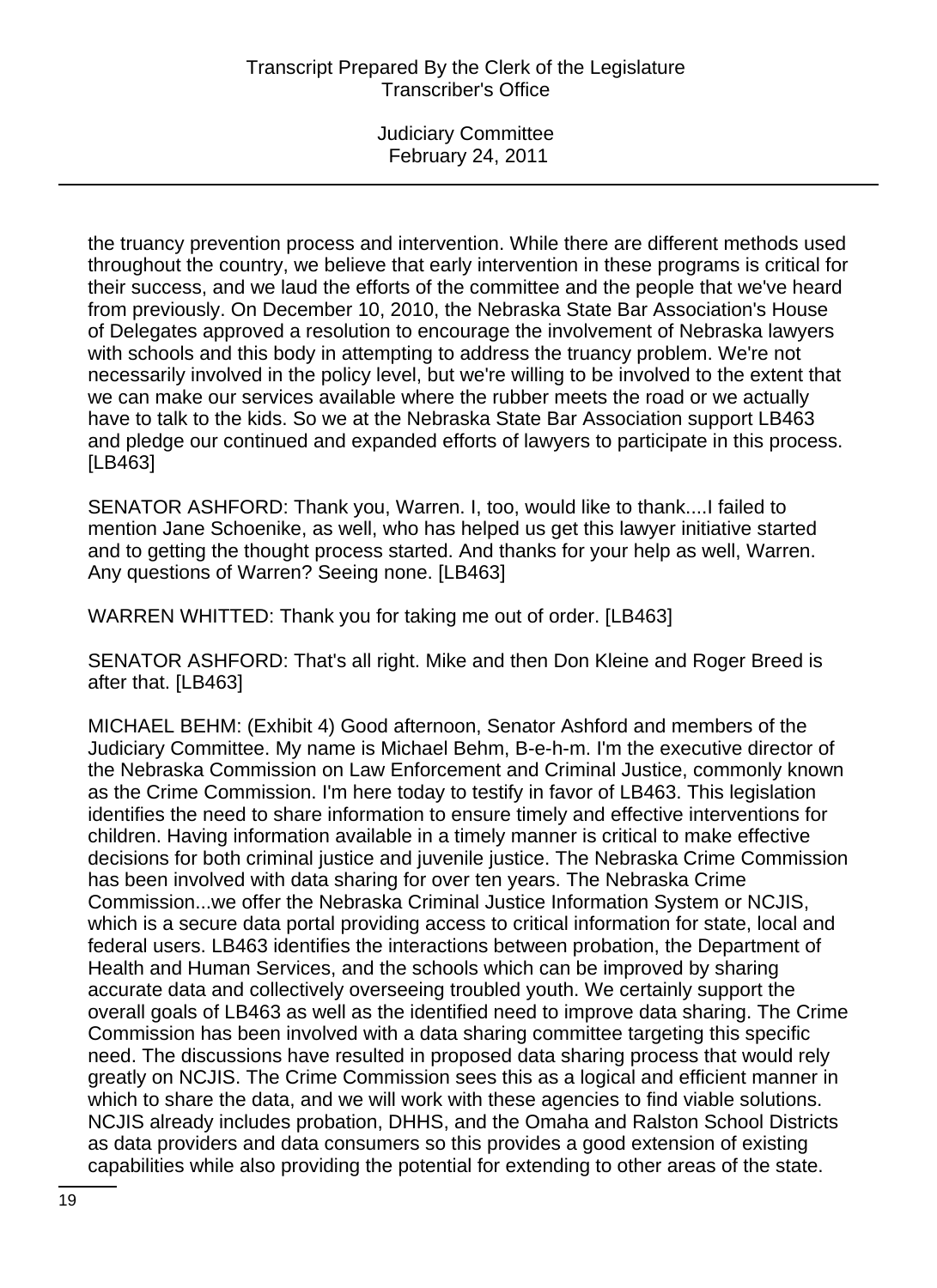Judiciary Committee February 24, 2011

The proposed solution would have NCJIS be the central hub to share data as well as trigger certain reporting. This will expand the availability of data and the level of detail as well as provide consistent views of data for all of the key participants: the schools, probation, and DHHS. The schools will send attendance information to NCJIS and when a student hits ten absences, a report on their probation, DHHS, and related activity would be provided to the schools. This would be proactive instead of relying upon school staff to do searches or watch attendance thresholds. Even basic information such as a caseworker contact data would be provided to help manage situations. Data can be matched to be sure schools are aware of which students have probation or DHHS activity. This will not only assist the schools but probation officers as attendance information is critical to the supervision of a juvenile. I'd like to thank you for the opportunity to testify today, and I'd be happy to answer any questions. [LB463]

SENATOR ASHFORD: Any questions for Mike? And please thank Mike Overton as well. To see this system and to see that it is one of the very top systems in the country and it's just sitting there for us to tap into is very laudable. So thanks for all your efforts. [LB463]

MICHAEL BEHM: Thank you, Senator, I will. Thank you. [LB463]

SENATOR ASHFORD: Don Kleine. [LB463]

DON KLEINE: Good afternoon. My name is Don Kleine, K-l-e-i-n-e. I'm the Douglas County Attorney. I'm here as a proponent on behalf of Douglas County and also Douglas County Attorneys Association. I really don't know quite where to start here. There's so much we could talk about. But there's an impressive group of people that are proponents of this bill, and I've seen such a change over the last couple of years with regard to collaboration and cooperation and sharing of information, which is critical for this to work: Building Bright Futures, the superintendents, the Crime Commission, the Bar Association, the county attorneys, the judges that are involved. If you look back two years ago, as Mr. Cavanaugh stated, we had I think 239 truancy referrals in Douglas County for the year. So we knew something was wrong. Those numbers were not accurate. Last year we had 1,073 referrals. This year we already have 887. We had 340 referrals in the last 30 days. So I would imagine our numbers will be pretty close to 2,000 by the end of this year, at least with regard to truancy referrals. Our goal obviously is not to have these students in the court system, to be proactive with the superintendents and all the different agencies to try to do whatever we can to prevent these kids from being in the juvenile court system. With that regard, we've met with the superintendents. We meet with Building Bright Futures regularly. We meet with the different parties involved. We do a 10-day letter now that the superintendents have asked us to do that comes from my office to the families of people who have missed 10 days to say if they miss 20 days they're going to get referred to our office. On a weekly basis, every Thursday, today included, for a couple of hours we hit the referrals for this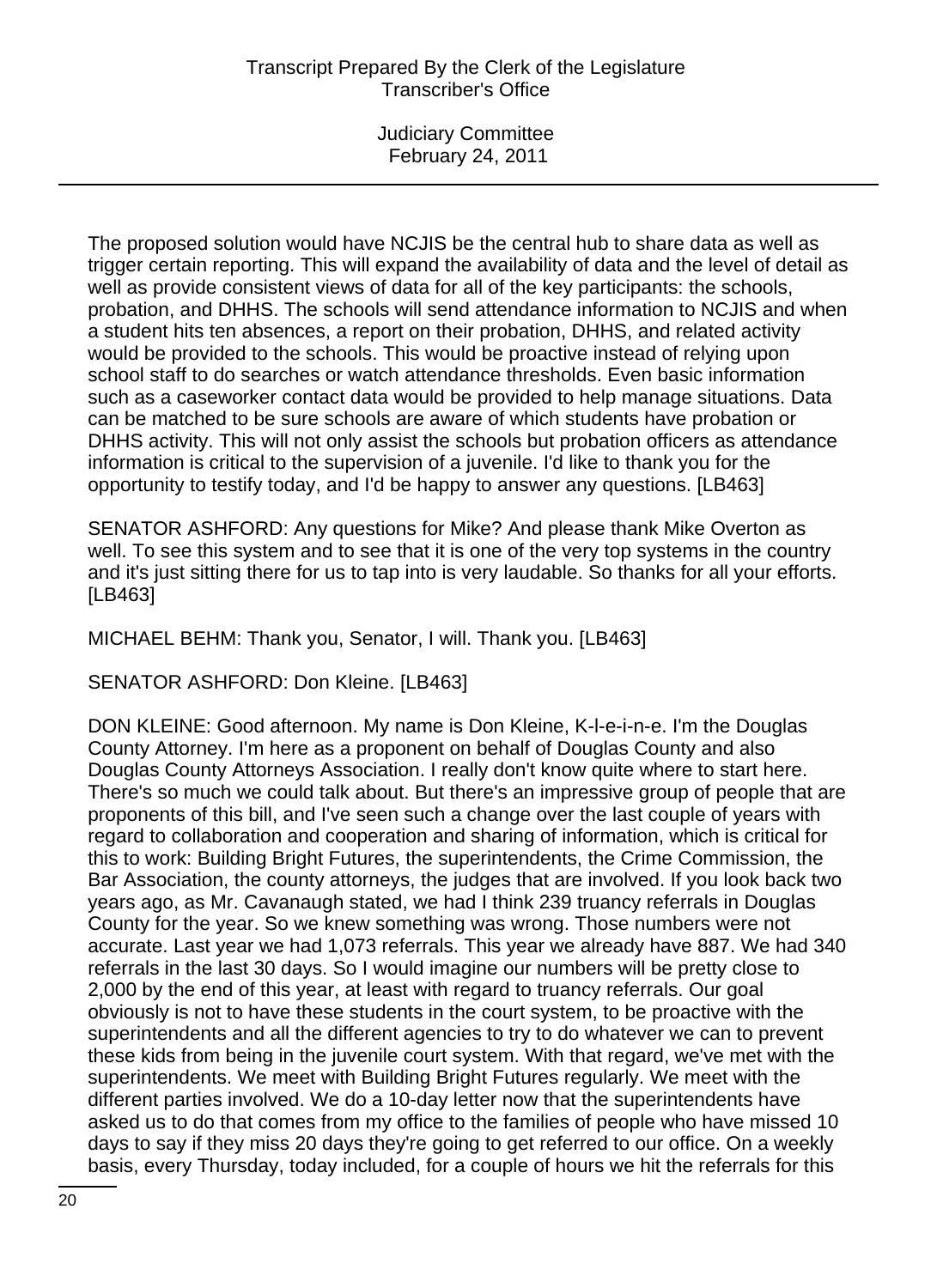last week. I think we have about 70 kids that were in today, 70 cases that we review, and we have a multidisciplinary approach in looking at those cases, those referrals. We have HHS there, we have the different agencies HHS contracts with, we have the superintendents of all the schools there are represented, we have probation there, we have law enforcement there, members of our office are there and we have an open discussion about not just...sometimes obviously the problem isn't just the person missing school, if there's an underlying issue and how can we best serve this child in looking at all the issues that are involved with this person missing school and get them back in the system and do that maybe without filing a case in the juvenile court. I guess I just would answer any questions that you might have. [LB463]

SENATOR ASHFORD: Thanks, Don. And thanks to Nicole Goaley, who I believe, well, I know is doing a lot of work in this area and has done for quite a while. [LB463]

DON KLEINE: Absolutely. And... [LB463]

SENATOR ASHFORD: How do you do it actually? I mean... [LB463]

DON KLEINE: We need...no. I guess that's...you know, when you talk about a couple of files and new referrals coming in, we are absolutely swamped. We have people working very late at night every day, and the weekends just keeping up on what we're trying to do here. So when you talk about a system where you're getting, you know, a couple thousand new referrals, that's a lot of cases. And so we need help sorting through these cases. We need the resources to deal with these cases, these kids the way we should to get them back to school, get them the help they need, put them in the right situation for whatever problem is causing them not to get to school so we get them back in that school system. [LB463]

SENATOR ASHFORD: And I also...the fact that the confidence that you built up with the superintendents is an amazing piece to this. The fact that you're getting these cases, it's obviously it's a big chore. It's a horribly difficult job. But the superintendents have confidence in your office that they're going to be processed as they have been. And that's really...it's an immense achievement. [LB463]

DON KLEINE: Well, we have great communication. Like I said, there's a real team effort here between all the people involved in this room, I think, to get the right thing done. And we realize that there's a problem here. And this dovetails with everything that we do in the county attorney's office. You know, we just got a grant with regard to the Crime Commission with regard to fighting violent crime that's kind of modeled on Operation CeaseFire. You know, these are kids that aren't in school obviously. These are kids that at one time were truants. So, you know, everything we do dovetails with everything else, and this is a very important part of the process to keep these students in school. [LB463]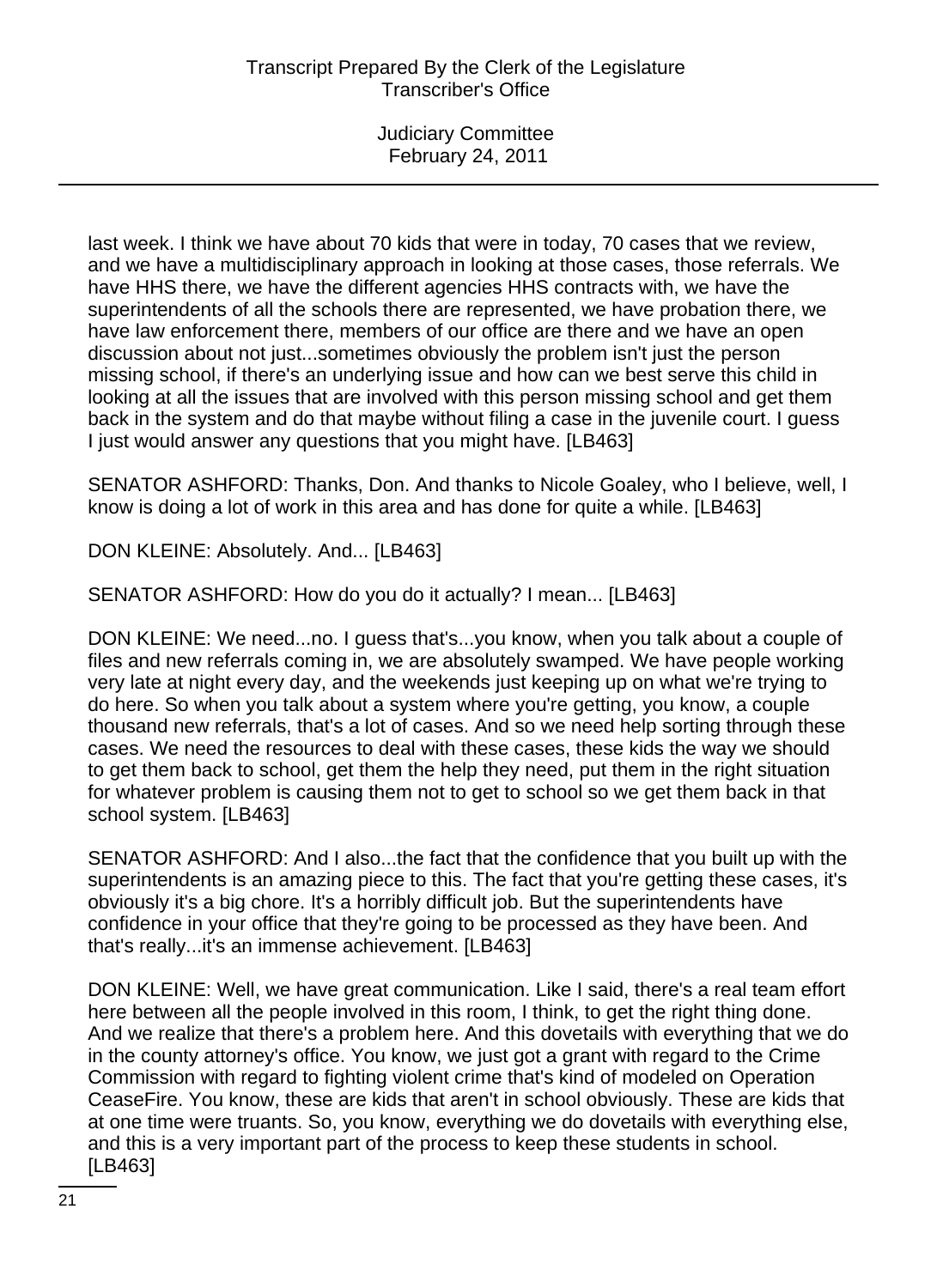SENATOR ASHFORD: Thanks, Don. [LB463]

SENATOR McGILL: This just makes me excited to know where we'll be in five years and how much different our system will be and our children will be, and I'm just excited. [LB463]

DON KLEINE: So are we, so are we. [LB463]

SENATOR ASHFORD: Yeah. And, yeah, yeah, it's just... [LB463]

DON KLEINE: Thank you so much for everything you're doing. [LB463]

SENATOR ASHFORD: Well, thank you for what you're doing. Thanks, Don. Roger, I know he's...I didn't...snuck in the back. Welcome to the Judiciary Committee, Roger. I know that's not...we're pretty nice people, though. (Laughter) [LB463]

ROGER BREED: (Exhibits 5, 6) I'm glad you explained that. I was at the Appropriations Committee Tuesday and I can't say the same. (Laughter) I do have handouts as an appropriate educator. I need to clarify the position under which I testify. First of all, I am Roger Breed. I'm the Commissioner of Education, R-o-g-e-r B-r-e-e-d. The State Board of Education, my employer, has taken a position of neutrality and offered staff to provide technical testimony. So I am appearing in that role. But I have brought with me some specific data with regard to student absences that I think is pertinent to the committee's work. In 2009-10, well, first of all, LB800 asked the department to gather from each school district this year the sort of a rolling attendance/absence count on a monthly basis. And we have diligently done that. And as per the directions of LB800, we will be meeting with representatives of probation and HHS to offer a package of information and recommendations to the committee at the end of this school year. But we also had the capacity to look back a year. And this gives, I think, a sense of the problem that we face. In 2009-10, we had 282,000 public school students in Nebraska K-12. Of those 282,000, 82,000 missed more than 10 days; 40,000 missed more than 15 days; just under 22,000 missed more than 20 days. And most disturbing to me because I have grandchildren in this range, 1,500 students in grades 1 and 2 missed more than 20 days. Now I don't know if you have children or grandchildren in 1st and 2nd grade, but for the most part, they'd rather be at school than with their parents and I don't blame them. My own grandchildren I can understand quite well why they would want to be in school rather than with their parents. I didn't want to be with them either. (Laughter) But the point of it is that that's an adult problem. This is an adult and community problem that interferes with student attendance at school. And it will require an adult and community solution involving all of the parties at hand that have testified before me: the superintendents, the judiciary or judicial process, law enforcement, probation, HHS, and so forth. The other question that comes before me is, does attendance matter? You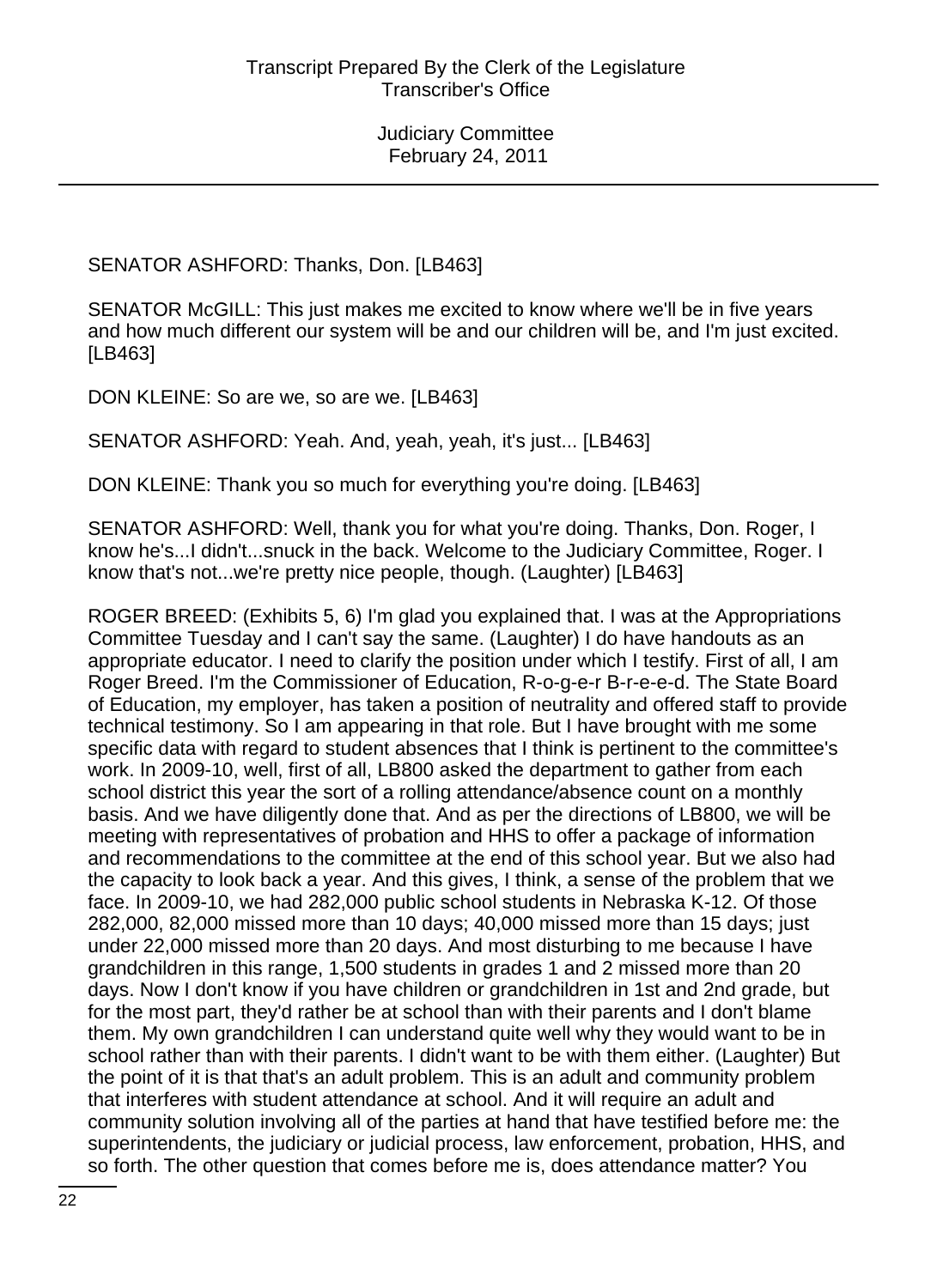Judiciary Committee February 24, 2011

know, and all of us know somebody that probably got to school and did well, maybe didn't attend well. So we used our data from last year and we asked a simple question: On the NeSA-R assessment to 11th graders, if you attended less than 20 days, what was your NeSA-R score? If you were absent less than 20 days, what was your NeSA score? And if you were absent more than 20 days, what was your NeSA score? We created two groups and we asked a simple question: Does attendance matter? And the answer is pretty clearly, yes. If you were an 11th grader absent less than 20 days, you had a NeSA score on the average of 102, if you were an 11th grader absent more than 20 days last year, you had a NeSA-R scale score of 72, that's a standard deviation difference between the two scores just on the basis of attendance. The other point that I would like to emphasize is that this is...and I know the focus of this is to attend to the problem in the metropolitan area and that is a good starting place, but I hope it would not be the last place that we go. Attendance tends to be a statewide issue and absences at school are a problem in many districts, large, small, rural, and urban. And with that, I'll conclude and respond to any questions that you might have. [LB463]

SENATOR ASHFORD: Thanks, Roger. Any questions of Commissioner? Thank you very much. [LB463]

ROGER BREED: Okay. Thank you for the work on LB463. [LB463]

SENATOR ASHFORD: Thank you. Senator Coash has joined us. I don't think I introduced you. [LB463]

SENATOR COASH: Been here awhile. [LB463]

SENATOR ASHFORD: You've been here awhile? And Senator Lathrop so let's...as well. Let's move to the further proponents testimony. Lorraine. [LB463]

SENATOR LAUTENBAUGH: Are there opponents? [LB463]

SENATOR ASHFORD: I'll ask. Are there opponents to this measure? A couple. Okay. Thanks. [LB463]

LORRAINE CHANG: (Exhibit 7) My name is Lorraine Chang, C-h-a-n-g. I am the vice chair of the Learning Community of Douglas and Sarpy Counties as well as the chair of the elementary learning center task force of our council. And I thank the Judiciary Committee for inviting us today. I'm pleased to be testifying today on behalf of the Learning Community in support of LB463. Others have testified to the growing magnitude of the truancy problem in our state and in our two-county area. It is clear that a more intentional and more collaborative approach with improved information sharing is urgently needed. There's no doubt that school attendance is a key factor in school achievement, and education is a key means for keeping our children out of the juvenile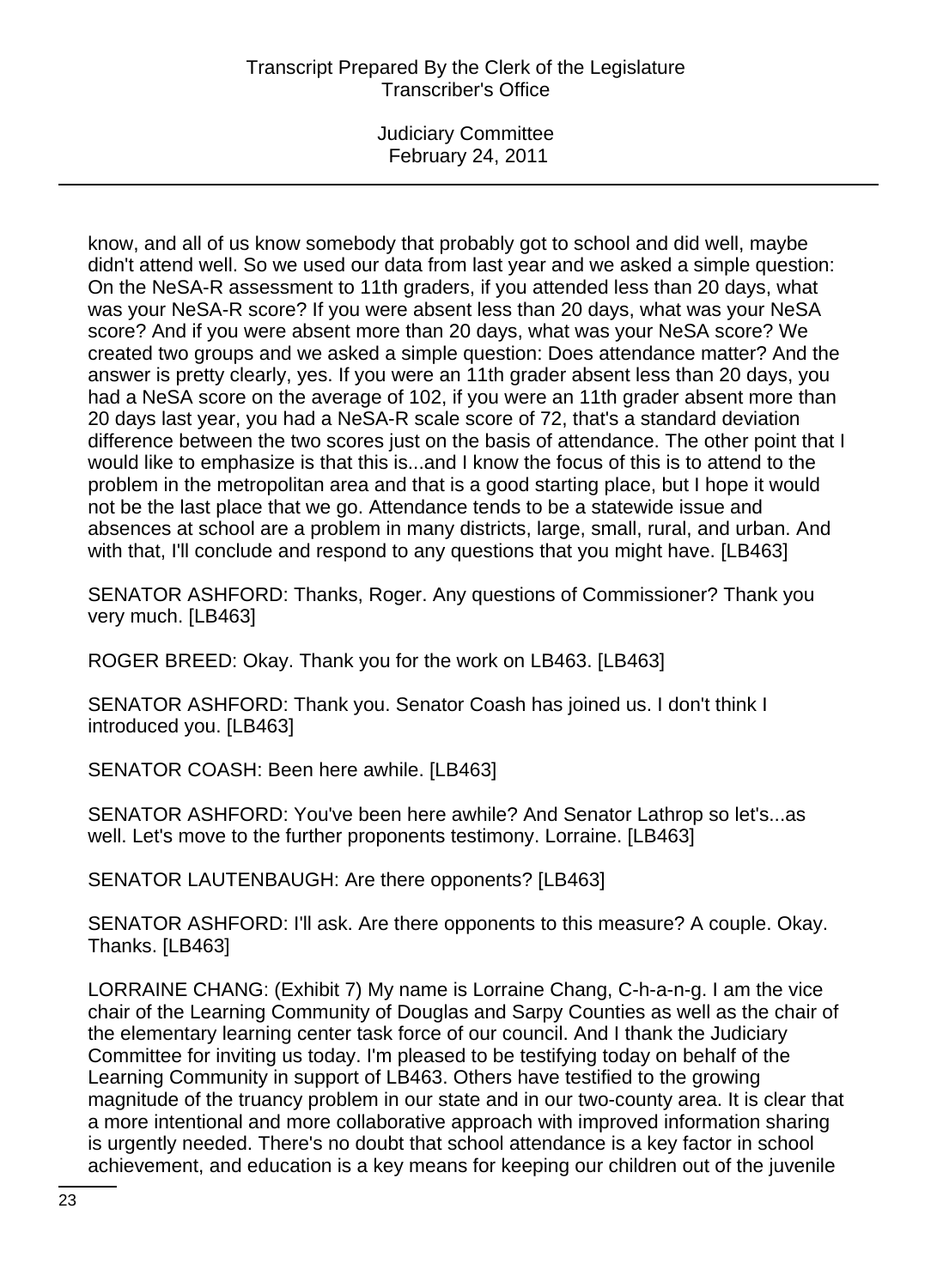Judiciary Committee February 24, 2011

justice system. The Learning Community supports a research-based collaborative approach to address excessive absenteeism and truancy issues. In fact, on February 17 our council passed a resolution to that effect supporting formal recommendation from our superintendents' advisory committee, as Dr. Riley has testified, that student attendance be our first area of collective focus for closing the achievement gap as we move ahead. The Learning Community's inclusion in this effort is consistent with our statutory charge to collaborate and support efforts to close that achievement gap. One key component of this effort is our elementary learning centers which serve as resources for enhancing the academic success of elementary students, particularly those challenged by high poverty, lack of English speaking skills, and high mobility. From the outset, the plans of our elementary learning centers have recognized that increasing student attendance is a priority. The high level of absenteeism at the elementary grades is alarming and demands urgent attention. By engaging elementary students at an early age and working with their families to establish a habit of daily attendance and a love of learning, the research clearly shows that students will be less likely to be absent and less likely to drop out in a later grade. Since May of 2010, we have appropriated almost \$2.4 million of our ELC funds to our member school districts and community partners for summer day programs, after-school programs, and academic skill development efforts, all of which are designed to inspire children to be excited about learning and to provide the skills necessary to be successful in school. The handouts provided show that as we continue with our RFP processing for summer and fall 2011 program, our programs addressing attendance issues will receive priority funding support. Another priority effort through the elementary learning centers is the creation of family support liaisons who will be embedded in high-priority elementary buildings in north and south Omaha and Bellevue. Using our elementary learning centers' operating levy, we are collaborating with third-party agencies in the Omaha and Bellevue Public Schools to implement this program. We have contracted with Lutheran Family Services of Nebraska to provide these services. And Amy Richardson from Lutheran Family Services will be speaking more specifically to have a family support liaison will work to ensure that attendance issues are given the priority in the school interventions that we work with. [LB463]

SENATOR ASHFORD: Thanks, Lorraine. Any questions of Lorraine? And thanks for your leadership on the truancy issues. Senator McGill. [LB463]

SENATOR McGILL: Can I just get your input on how this is going to be funded? I know it's going to take money out of the Learning Community so do you have any input you'd like to share on that? [LB463]

LORRAINE CHANG: I appreciate your question. There's no question that our council supports addressing the attendance issue as our highest priority as it relates to improving student achievement. But we do have some concerns about the effect that the redirection of our operating funds would have on our daily ability to meet our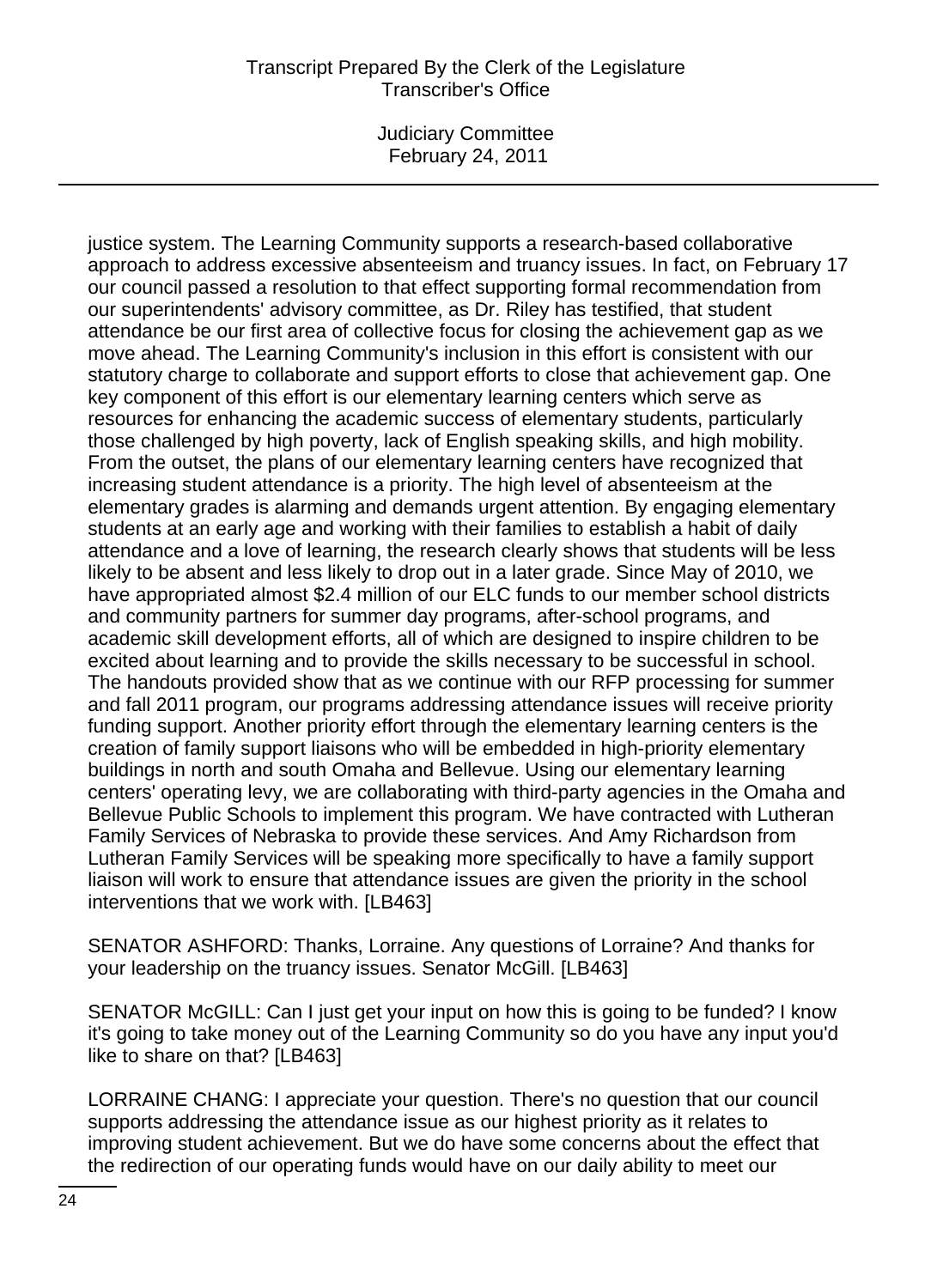statutory responsibilities, especially because of the restricted nature of our funding streams. We do believe, however, that our elementary learning center levy operating funds have the potential for serving as a means for addressing the truancy issue and is an alternative, more appropriate, and perhaps even more robust source of funds for this purpose. And as I explained in our testimony, our elementary learning center area is where we are best suited as a learning community to really address truancy and prevent the kind of student attendance that will happen in the later ages. [LB463]

SENATOR ASHFORD: That's a good answer. Thanks, Lorraine. Any other questions? Thank you. Amy. [LB463]

AMY RICHARDSON: Good afternoon. I'm Amy Richardson, A-m-y R-i-c-h-a-r-d-s-o-n. I'm vice president of program for Lutheran Family Services. Thank you, Mr. Chairman and committee members, for your time today. Lutheran Family Services of Nebraska is a 118-year-old statewide not-for-profit providing a vast array of human care services impacting over 35 (sic) people a year from more than 32 offices located throughout Nebraska. Lutheran Family Services carries out our mission through three broad categories: behavioral health services, community services, and children's services. We have committed dollars and resources in developing early intervention programs that will truly have impact on school attendance and achievement. We know the kids have to be in school and have to have regular attendance in early elementary years for success in the future. The family support liaison program would feature these guaranteed services. Once children who may need help that are identified (inaudible) educators, they will receive an assessment. The assessment will identify barriers that could damage achievement and/or regular attendance. The assessments can also be used to set priorities. We are expecting that children who are showing attendance problems will be the first we serve. After the assessment, the family support liaison staff will build an individualized service plan to address needs, immediately engaging the parents and drawing them into the planning process. Specific goals will be set for the child, including academic, attendance, and a goal to lower the amount of stressors that is measured in the initial assessment. Barriers to these goals will be defined. The liaison staff, with parental involvement, will recommend ways to overcome these barriers. A team meeting with family educators, liaison staff, and the child will be held to develop strategies and agreed-upon plan to alleviate the barriers to attendance and school achievement. Once a plan is agreed to by everyone and put into motion, assessments will be administered on a regular basis to track the child's level. Liaison staff will monitor the child's progress, meeting with the child's parents or educators frequently. Youth receiving services will have family support liaison constantly monitoring attendance and immediately reacting to their assigned youth if they are not in school that day. The liaison staff will close the service case and offer aftercare through the liaison, keeping in touch with the family. LFS supports LB463's recognitions of the importance of a collaborative approach to addressing chronic issues such as excessive absenteeism. And the reality there are oftentimes many other family factors such as drug, alcohol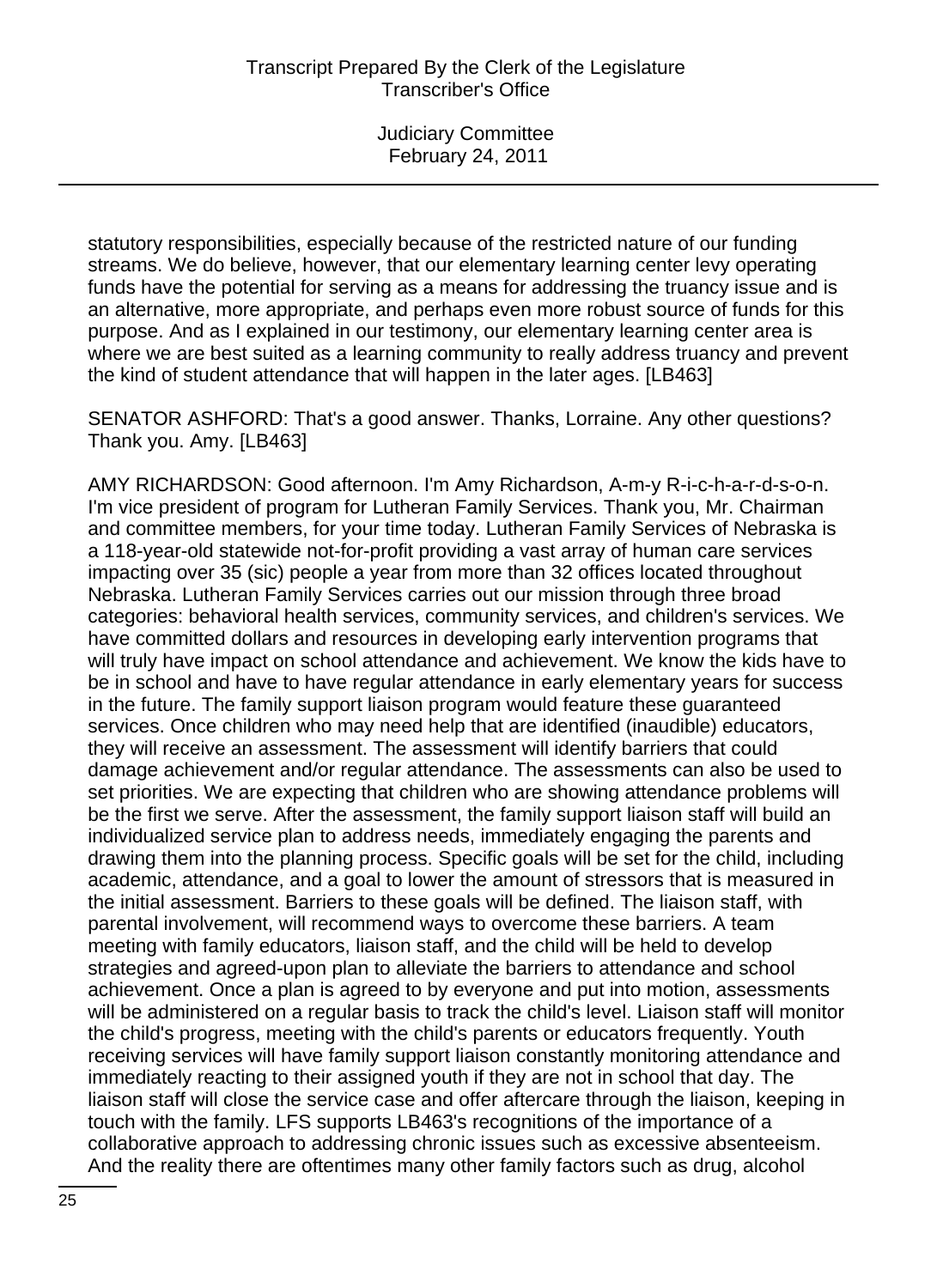abuse, parents that had poor school experience, trauma, or child abuse that is really causing this attendance problem. LFS is currently engaged with over 160 pregnant and parenting teens in Omaha and almost all had attendance problems early on in their elementary school. We understand how important being in school is. We look forward to working with the Learning Community school districts in what we feel is a proactive approach by allowing family support liaisons to work with school staff at the elementary level before student attendance issues become chronic or reach the level of truancies or dropout. Thank you. [LB463]

SENATOR ASHFORD: Thanks, Amy. How many children are you serving? I didn't catch it. [LB463]

AMY RICHARDSON: We have 35,000 families right now that we're serving. And then in our north Omaha office we have 160 teens that are either teen parents or are pregnant. [LB463]

SENATOR ASHFORD: But the truancy part of this is... [LB463]

AMY RICHARDSON: That one we will serve...I'm not sure what our projected number is. I think maybe (inaudible) can answer that. They'll carry caseloads of up to 20 in each of the schools that are identified. [LB463]

SENATOR ASHFORD: Okay. Thanks, Amy, very much. Thank you. [LB463]

AMY RICHARDSON: Thank you. [LB463]

SENATOR ASHFORD: Any other proponents? [LB463]

JERRY HOFFMAN: Chairman Ashford, committee members, my name is Jerry Hoffman, J-e-r-r-y H-o-f-f-m-a-n. I'm here representing the Nebraska State Education Association in favor of LB463. We were here last year in favor of LB800 and, of course, support any efforts that reduce the truancy of students and get them in schools as a way to not only better their lives but close the achievement gap as well. I'd be able to answer any questions that you might have. [LB463]

SENATOR ASHFORD: Any questions of Jerry? No. Thank you. Thanks for all your support last year. [LB463]

JERRY HOFFMAN: Thank you for your work. [LB463]

SENATOR ASHFORD: Okay. Katie. [LB463]

KATIE ZULKOSKI: Good afternoon, Chairman Ashford and members of the Judiciary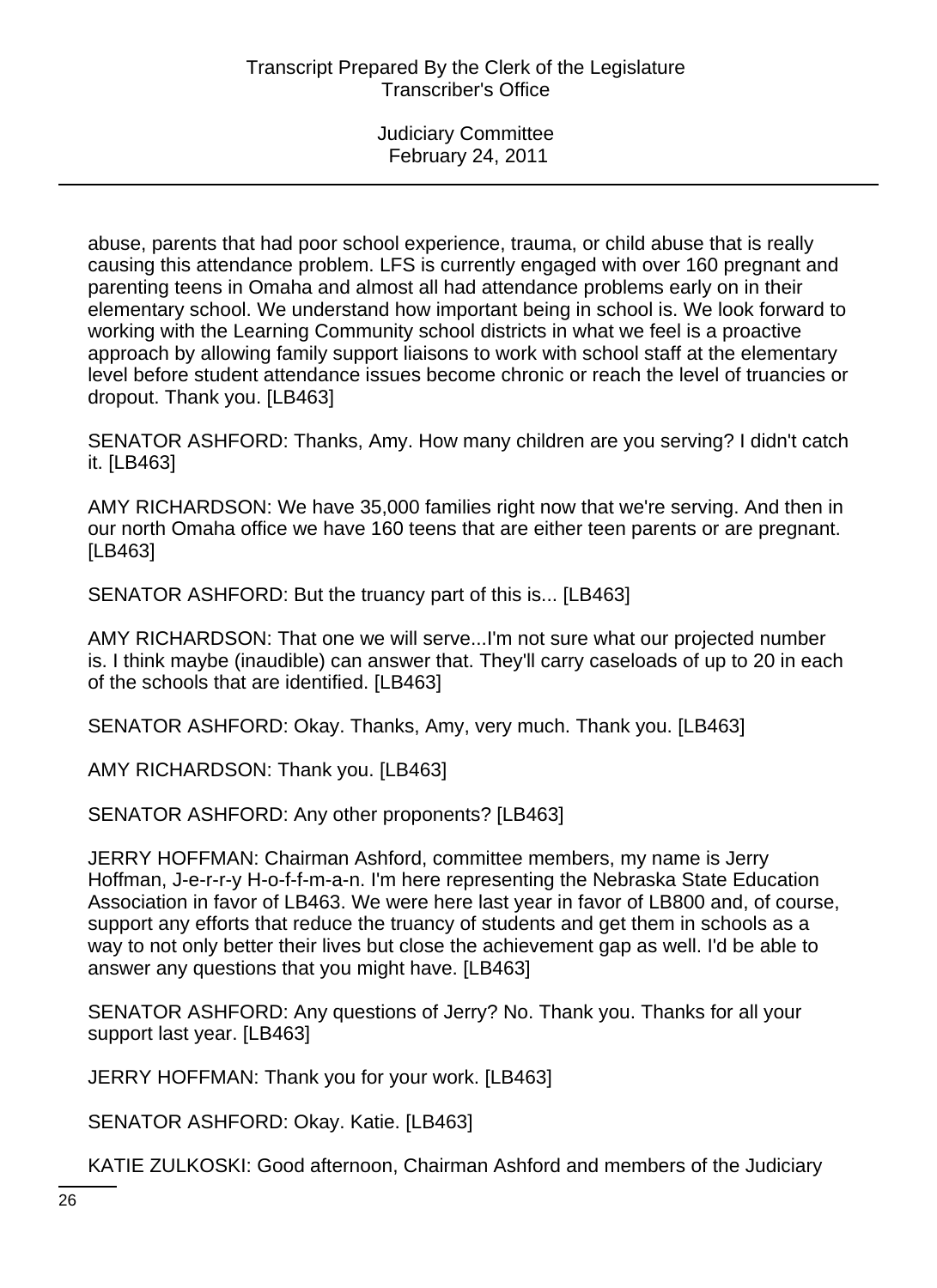Committee. My name is Katie Zulkoski, Z-u-l-k-o-s-k-i, testifying today on behalf of the Millard Public Schools. And I do want to congratulate the committee. The first thing I want to point out is LB800 has helped to improve student attendance at Millard Public Schools and we are thankful for your efforts on that front. Second of all, we do appreciate that the changes in LB463 would allow considerations for the medical-related absences and we think that is an important change. Thirdly, we do think also that the sharing of information between the different groups will really help in these efforts. And finally, superintendents have had extensive input into these plans and so they appreciate the proposed amendments that would allow them to continue working. [LB463]

SENATOR ASHFORD: Thank you, Katie. Thanks for your comments. Any other questions of Katie? Seeing none, thanks. Any other proponents? Opponents? Do we have people who don't like this? Come on up. Don't like my bill (laugh). Welcome. [LB463]

AUTUMN COOK: (Exhibit 8) Chairman Ashford, members of the committee, my name is Autumn Cook. I am the mother of four children, and I live in Millard Public School District. It's really intimidating to come up here after that big long list of state agencies, and I have to wonder did you guys talk to the parents about how they felt about this? I have a number of concerns with the bill. I have a number of friends, as you can see, with me here and we have a lot of friends who feel the same. I haven't talked...I talked to 15 or 20 parents specifically about this, and only 1 said, oh, I think that might be okay. She's an attendance secretary so the rest of us are thinking this is a bit scary to us. I'll share with you my feelings on the legal consequences this bill requires to be used against students and, therefore, against parents after ten days' absence in a school year. I feel the consequences are too severe for the offense and they will overburden county resources and most importantly they will burden families and expose us to undeserved and inappropriate scrutiny. Some of my concerns may arise because I don't fully understand the legalese that's contained in some of this bill, so perhaps you can clear that up for me if it's warranted after I tell you my thoughts. As I understand it, this bill opens families up to investigation after only ten days of absences in a school year. This is too high of standards. My own children have exceeded ten days of absence in the past due to my taking them out of school for an extra day of recuperation after illness, after the birth of a sibling, to take an educational family field trip, and for a family wedding. They all add up to more than ten days, but they've never struggled in school. At page 25, line 2 it reads, "Nothing in this section shall preclude a county attorney from being involved at any stage in the process" and here's a spot I may not understand and it's not new to the statute, it's old language, but it bothers me in light of the new truancy standard. If we should have occasion to take our children out, my husband and I, for more than ten days in the future, would we be opening ourselves to investigation and referral to Health and Human Services? That's what I'm wondering. Chief Justice Heavican recently warned against a heavy-handed approach to improving truancy rates.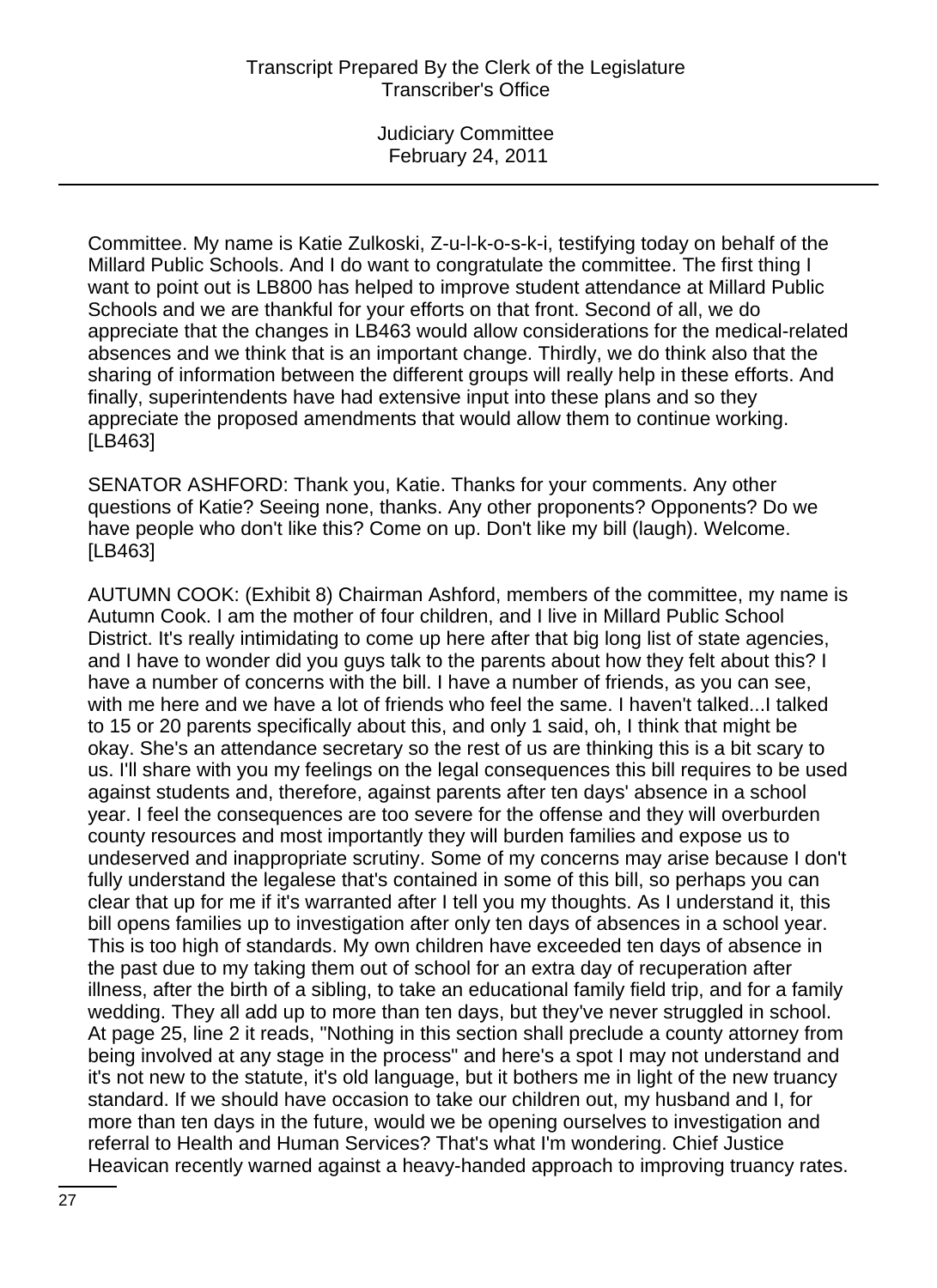Judiciary Committee February 24, 2011

He said...he was quoted in the World-Herald saying "courts cannot handle a continued flood of cases" and perhaps this bill is actually meant to stem that. And as I listened, maybe that's kind of the approach. I'm not sure. But I completely and earnestly agree with him that we need to offer innovative diversion programs. To really help students whose academic performance suffers in connection with their absenteeism, you've got to take a relationship-based approach, not a punitive approach. There's a fabulous article in the World-Herald, you guys probably all read it, a couple three weeks ago talking about a program being used at Omaha Northwest High School. And Judge Crnkovich was quoted as saying, "Confrontation doesn't translate into problem-solving and helping these kids change." I agree with her and I would add relationship-based approaches protect families from inappropriate and undeserved scrutiny--to have to account for our personal choices when our children aren't struggling when we're taking them out for good reasons for our family. So I'd ask you to please consider the effect that this bill would have on families and whether efforts to help students with real problems might be better spent on organizing and encouraging more of these relation-based intervention programs. Thank you. [LB463]

SENATOR ASHFORD: That was great testimony. [LB463]

SENATOR McGILL: It was, it was. [LB463]

SENATOR ASHFORD: I think you hit a great point and we're...this committee has been in LB800 and continue to be focused on intervention with at-risk children as early as possible so that they don't get into the juvenile justice system. And as we write these bills and think about how we're going to best do that and get help to those, as you suggest, those young people that need the help, that's our goal. And so...and we have...we are...we continue to work on language that addresses your concerns. [LB463]

AUTUMN COOK: Yeah. Because the one thing that I picture from my... [LB463]

SENATOR ASHFORD: And the Chief Justice, we agree with the Chief Justice as well in the eyes of the children, through the children initiative, which we also support. So you're right on. Go ahead. [LB463]

AUTUMN COOK: I was going to say what I picture coming, you know, my neck of the woods and the problems that my kids face or the type of situation we have in our school district or our area is, you know, we're humans. And the attendance secretary that has a vendetta against a perfectly fine mother but decides her kids missed 11 days. I'm going to see what I can do about this. You know what I'm saying? And you just don't want to leave that open. [LB463]

SENATOR ASHFORD: I do because I have a 13-year-old and I...I have a 13-year-old and I get calls from the Westside Middle School attendance officer from time to time and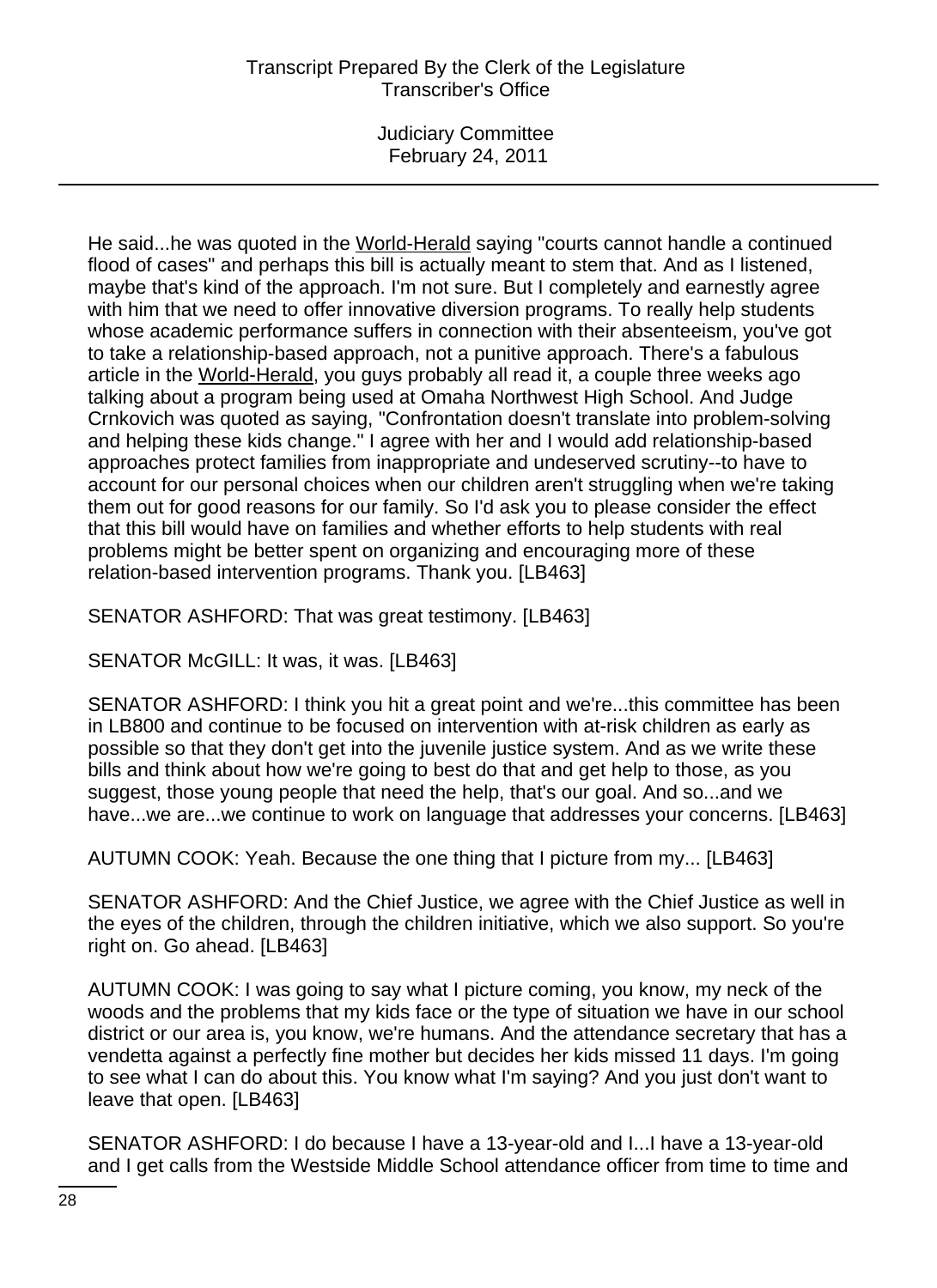it...I certainly get your point and it's very well taken and thoughtful. And we will...we're going to address your concerns. [LB463]

AUTUMN COOK: Thank you. And then a few other points. Go ahead. [LB463]

SENATOR McGILL: Yeah. I would just, you know, elaborate on that a little bit further. You know, we know, as you've heard, that truancy tends to be just a beginning for a lot of kids to end up dropping out. And we're trying to get to that population as quickly as we can to discourage them from missing school, but we are perhaps casting a net so broad that we're catching... [LB463]

AUTUMN COOK: That's my fear, we'll get pulled up into it, yeah. [LB463]

SENATOR McGILL: And go Millard. I'm a Millard grad so (laugh). [LB463]

AUTUMN COOK: Woo-hoo. Thank you. [LB463]

SENATOR ASHFORD: Thanks, Autumn, very much. Next opponent. [LB463]

BETH MEYER: (Exhibits 12 and 13) Hi. My name is Beth Meyer. I'm a parent. I'm really nervous so bear with me. Okay. I'm not totally against the law. I do understand it's needed. My point is that you have legitimate children who have legitimate excuses that shouldn't be involved in this. My daughter, unfortunately, is one of those who hits the 20 days due to illness. I just don't feel...she's not a high-risk student. She has no behavioral issues, no issues with school. Teachers love her. But, you know, we're in that category of the truant child and technically she's not really truant. And I don't think we should have to go to court. Maybe if the bill could give the schools the decision to maybe decide if they really need to go to court. [LB463]

SENATOR ASHFORD: And that's what our... [LB463]

SENATOR McGILL: Can you tell me why she was truant that long? Was she sick? [LB463]

BETH MEYER: Illness. Illness. [LB463]

SENATOR McGILL: Okay. [LB463]

SENATOR ASHFORD: In our bill with the amendments we'll address that and give to the school districts the authority to make those rules so that's what it will specifically do. [LB463]

BETH MEYER: And then one other thing I'd like to address that I don't think anybody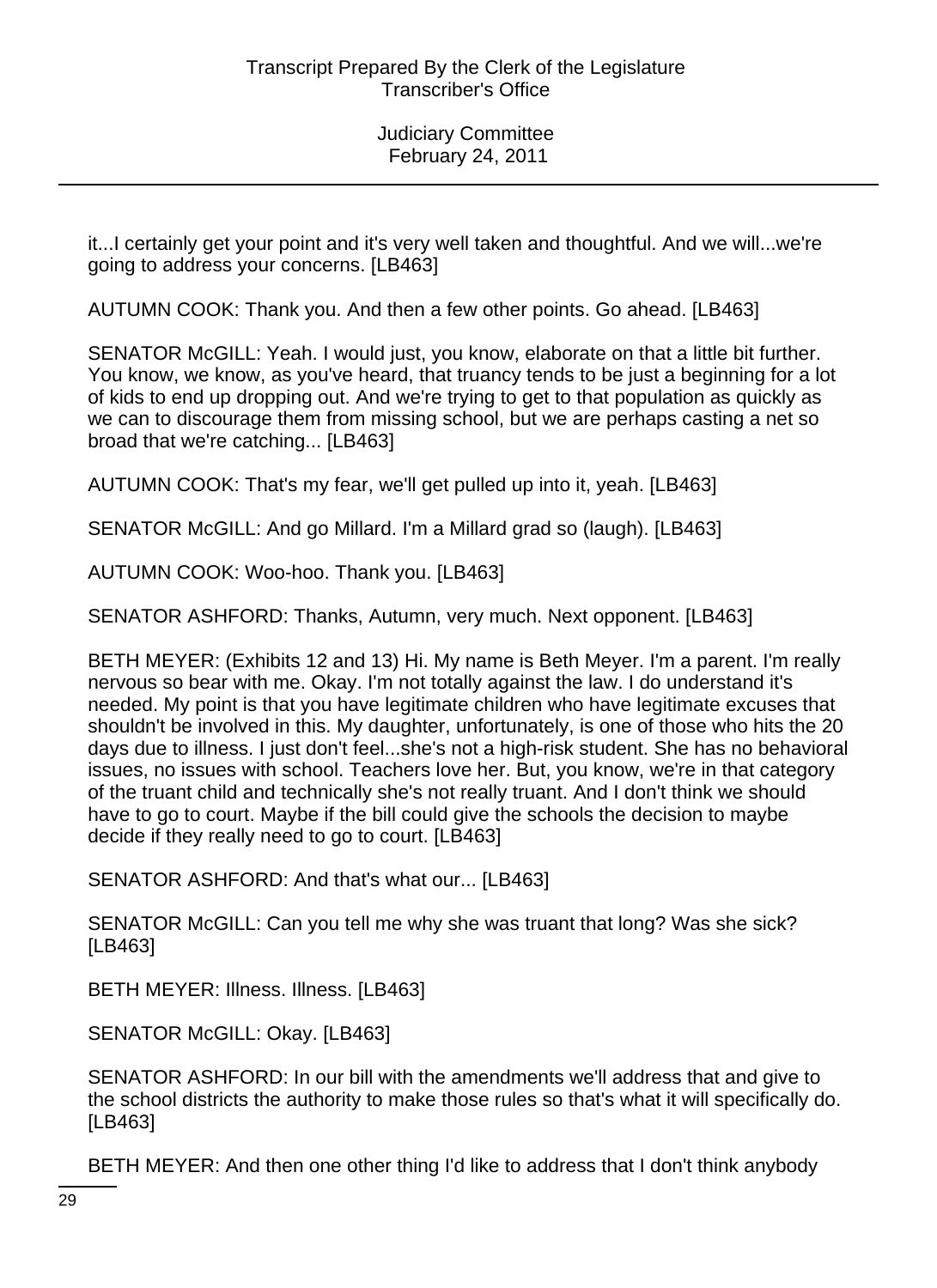ever takes into consideration, what are the schools doing? In my case alone, we've been...this is her third year of missing 20 days. We have never once met any school official regarding her attendance. We've never had a meeting, nothing. So what are the schools doing on their part? [LB463]

SENATOR McGILL: So you never got a...you got a call from the county attorney's office and not the school or... [LB463]

BETH MEYER: I got a letter from the school district. [LB463]

SENATOR McGILL: Okay. [LB463]

BETH MEYER: And then the... [LB463]

SENATOR McGILL: But the school itself never called you or reached out. [LB463]

BETH MEYER: No, no. [LB463]

SENATOR McGILL: Okay. [LB463]

BETH MEYER: No. So I think there should be more done on the school side too. [LB463]

SENATOR ASHFORD: I think you're right and that's why we're all here, I think, to address those needs that you're expressing. They're... [LB463]

BETH MEYER: I haven't heard those addressed yet so. [LB463]

SENATOR ASHFORD: Well, I think the collaboration is intended to address those needs where the school district will address these problems when they occur. [LB463]

BETH MEYER: I'm not saying it's going on in any school district. It's on my personal basis. [LB463]

SENATOR ASHFORD: Right, right. No, I think it goes on and I think we have to correct all these things and move forward. There's no question. [LB463]

BETH MEYER: And then on the five days I think that's a little too soon. Example, my daughter had the flu two weeks ago. She was out five days. Am I going to be turned over to court for that? [LB463]

SENATOR ASHFORD: I understand. Thank you. [LB463]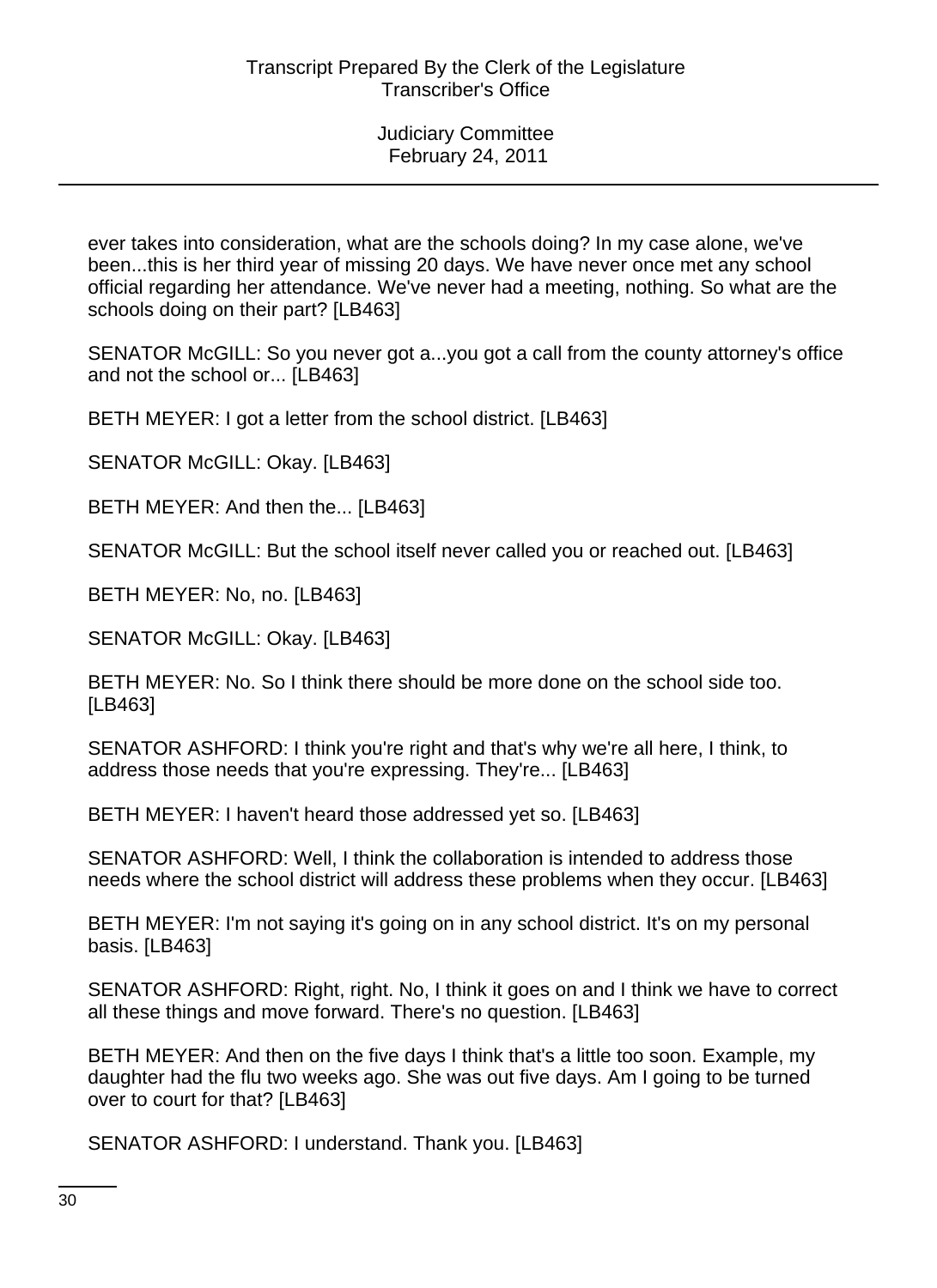BETH MEYER: Thank you. [LB463]

SENATOR McGILL: Thank you for coming. [LB463]

STEPHANIE MORGAN: (Exhibit 9) Good afternoon. [LB463]

SENATOR ASHFORD: Good afternoon. [LB463]

STEPHANIE MORGAN: Senator Ashford and members of the committee, my name is Stephanie Morgan. I am a mother of two children and I live in the Millard School District in Omaha, Nebraska. I have some serious concerns about this bill and specifically I'm going to address some related to Section 8. It's just the funding mandate in this bill. The funding mandate and you again can correct me if I'm wrong. I've read the bill like dozens of times trying to make sure I understand as much as I can about it. I'm not a lawyer. That the funding mandate requires 50 percent of state Learning Community funds to be used only for truancy intervention until the truancy rate is reduced by 50 percent. And then after the truancy rate is reduced by 50 percent, it then has a long list of uses for that money already appropriated for that money afterwards. It seems to me that this section micromanages a large portion of the Learning Community budget and holds this portion of the budget in reserve until the school district aggressively enforces a steep mandate to reduce truancy by 50 percent. Even after the reduction of truancy is reached, these funds are then still restricted for prescribed uses. It is this control from the Legislature over our local schools that concerns me. This section takes decisions away from our local boards, I believe, and usurps the role that we elected them to fulfill, and it diminishes my influence as a parent. As a parent, it's far easier for me to advocate for my child's education when I can simply attend my local school board meetings rather than driving all the way down here to Lincoln in a snowstorm. When these policies are managed here in Lincoln, the government...it becomes very cumbersome for us parents when we have a problem like we do today. So I would prefer that these types of decisions be made at the local level. I would ask you to consider the importance of keeping it that way because I believe that's how it's been traditionally. If Section 8, which is mainly the funding I've been talking about, is not removed from the bill, I believe it will lead to the aggressive prosecution of this new tougher truancy policy and result in harassment of functional families and average students. The bill states that for purposes of Section 8 "truancy means the students who are absent for more than ten days in a school year." I believe this is what it is saying, that truancy means that students are absent for more than ten days in a school year and then requires that the annual rate of truancy be reduced by 50 percent based on that new higher standard, increasing the number that has to be reduced sharply. With approximately 22,000 Nebraska students reported absent more than 20 days last year, which represents 8 percent of the total student population, but when you apply the higher standard of 10 absences a year, the percentage of students considered truant will rise significantly, which I don't have exact numbers. This requirement that the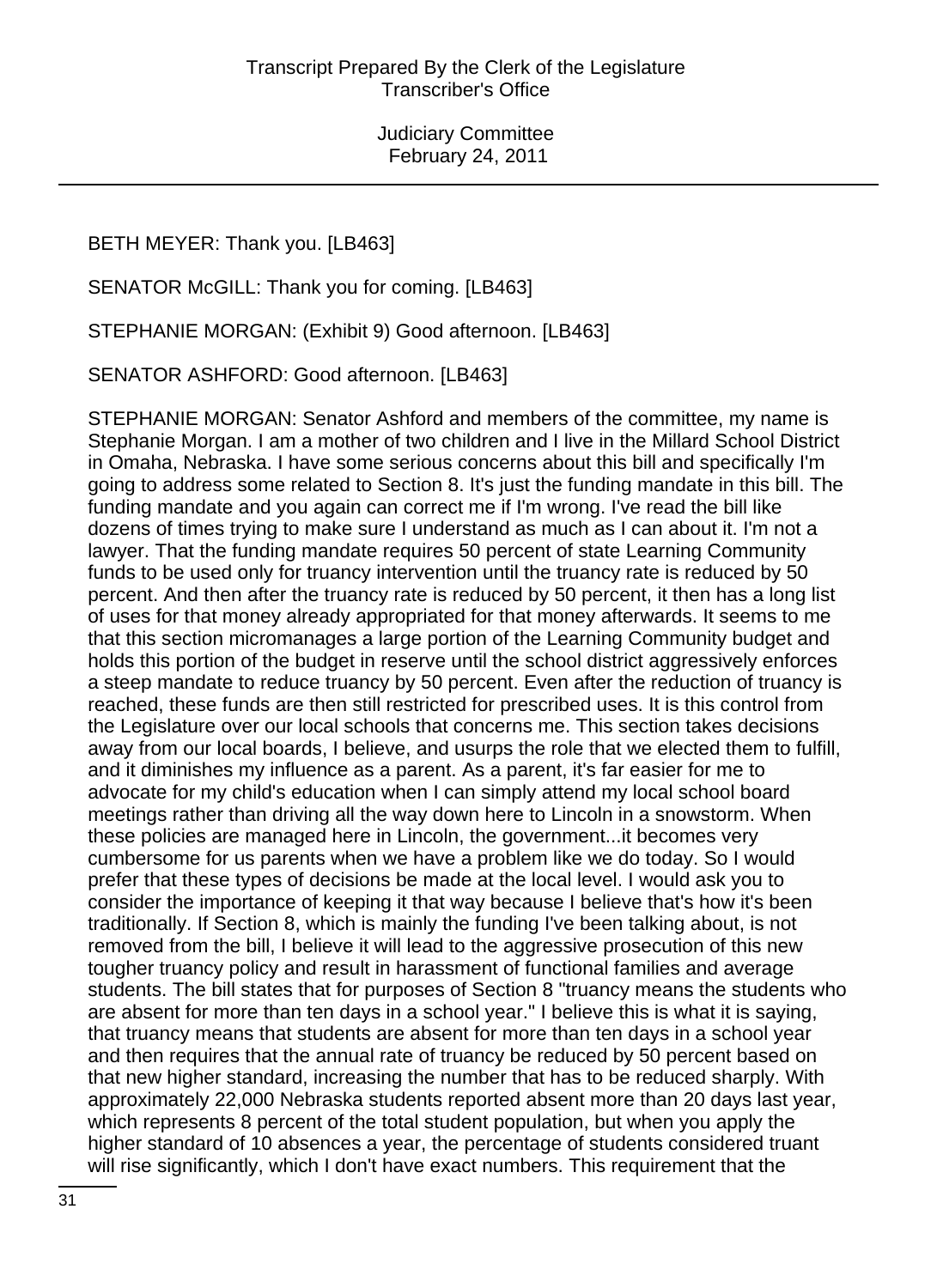truancy rate be reduced by 50 percent based on ten absences in my estimation will result in schools pressuring with aggressive investigation of students and their families after only five absences, which is also in the bill. And I'm concerned that it will put significant pressure on mothers and fathers to curtail their responsible choices and make ordinary parents the undeserved object of scrutiny. [LB463]

SENATOR ASHFORD: Thank you, Stephanie. Any comments? [LB463]

STEPHANIE MORGAN: I'm sorry. [LB463]

SENATOR ASHFORD: No, the bill...we'll talk, we can talk about it later and if you have some time we can talk on the phone but certainly that's not the intent of the bill and it has changed dramatically since that language and we should be getting...you should have had better opportunities to see the changes before the... [LB463]

STEPHANIE MORGAN: It has changed... [LB463]

SENATOR ASHFORD: Yeah. [LB463]

STEPHANIE MORGAN: ...compared to what's on-line this morning? [LB463]

SENATOR ASHFORD: Uh-huh. [LB463]

STEPHANIE MORGAN: Okay. [LB463]

SENATOR ASHFORD: But we'll talk...but we'll going to talk to you, but I'd like to spend time with you and explain it to you because you raise great issues and you need to have that ability to talk to us and sorry you didn't have the information. [LB463]

SENATOR McGILL: Now I just want to say, since we do have such a great turnout of everyday people, because this doesn't always happen so I really appreciate all of you mothers coming down because we don't get to hear from people like you enough. [LB463]

STEPHANIE MORGAN: Well, I have dozens of friends who are glad I'm here today. [LB463]

SENATOR McGILL: I'm sure you do. Exactly, and what happens is on-line they have the original bill that we introduced, but we, as senators, often work on amendments in between when we introduce them and when we have a hearing like this, and unfortunately those amendments don't get put on-line, and maybe that's something, if an introducer is seriously thinking about should be put out there,... [LB463]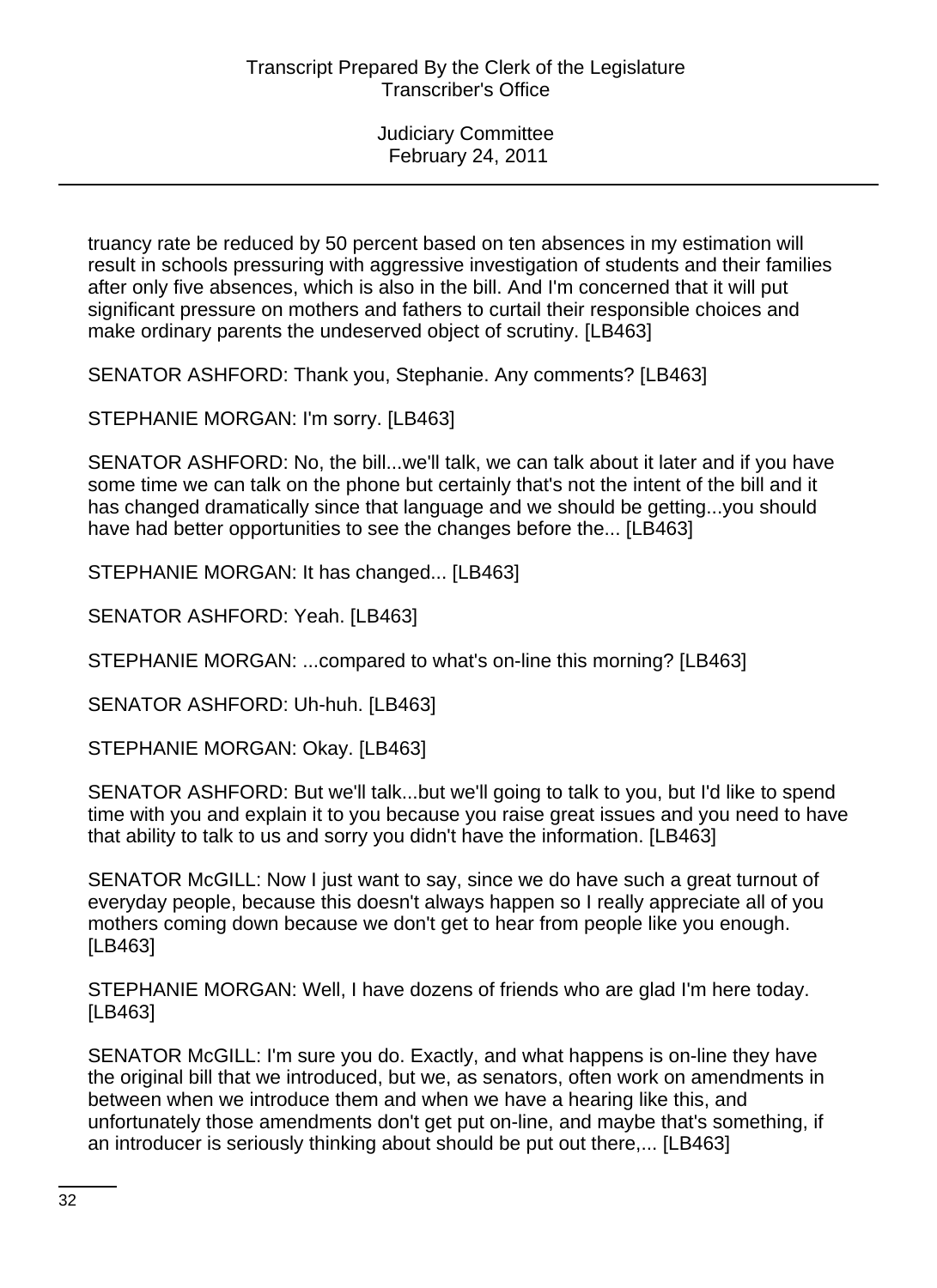STEPHANIE MORGAN: It would help. (Laugh) [LB463]

SENATOR McGILL: ...because we, you know, we're aware of some of these concerns and try to fix them. But you all have brought to light some other things, too, which I appreciate. [LB463]

STEPHANIE MORGAN: Okay. Thank you. [LB463]

SENATOR ASHFORD: Good points. Thanks, Stephanie. Any other opponents? [LB463]

CHRISTY HALL: (Exhibit 10) It's not every day you get to be in this seat, I'm sure. Easier for you to sit there than me here, but I really just wanted to take the opportunity to, like my fellow parents here, stand in the place where a lot of moms can't come to be because they're home with their kids. So, Senator Ashford, members of the committee, my name is Christy Hall, H-a-l-l. I am the mother of six children and I do live in the Millard School District. I share the other concerns that have been and will be voiced today. I would like to share one of the two major concerns that I have with Section 6 of the bill, specifically, the consequences mandated after only five absences. I believe they are much too stringent and that they place an unnecessary burden on school administrators and attendance offices but, most importantly, they carry the potential for invasive action against ordinary families whose students are not struggling in school. The bill requires that after a student reaches five absences, they must meet with school...parents must meet with schools to investigate the absences and the causes for them and educationally evaluating and counseling the student. I know that these measures are aimed at students from families with real problems and I like that this bill aims to help them sooner than the current system does. But I am concerned that there is not adequate protection for the ordinary family. It does not seem right to burden my principal or the attendance secretary, not to mention myself, with a meeting where I've already been in communication with them about the child's absence. I would ask you to take a close look at how the language in Section 6, combined with the pressures of 7 and 8, will affect the application of this law in ordinary homes like mine. I'm concerned that parents and students will become subject to inappropriate and maybe undeserved scrutiny. On page 23 it reads, "School districts may use excused and unexcused absences for purposes of the policy." This seems to provide that leeway that you had mentioned that will be given to the school district in how they implement this lower bar of only five absences. As far as I can see, the mandate in Section 8, which aims to reduce the truancy rate to ten days per year, is the only way to meet this steep reduction is to prosecute every absence, both excused and not excused. The law would vastly be improved by changing the line at the top of page 23 which reads "Such services shall include" to "Such services may include." This change will ensure that truancy policy after five absences would be drafted at the district level. Please consider the effect this bill, as currently written, will have on regular families in Nebraska and oppose it unless amended to protect us from undeserved scrutiny. Thank you. [LB463]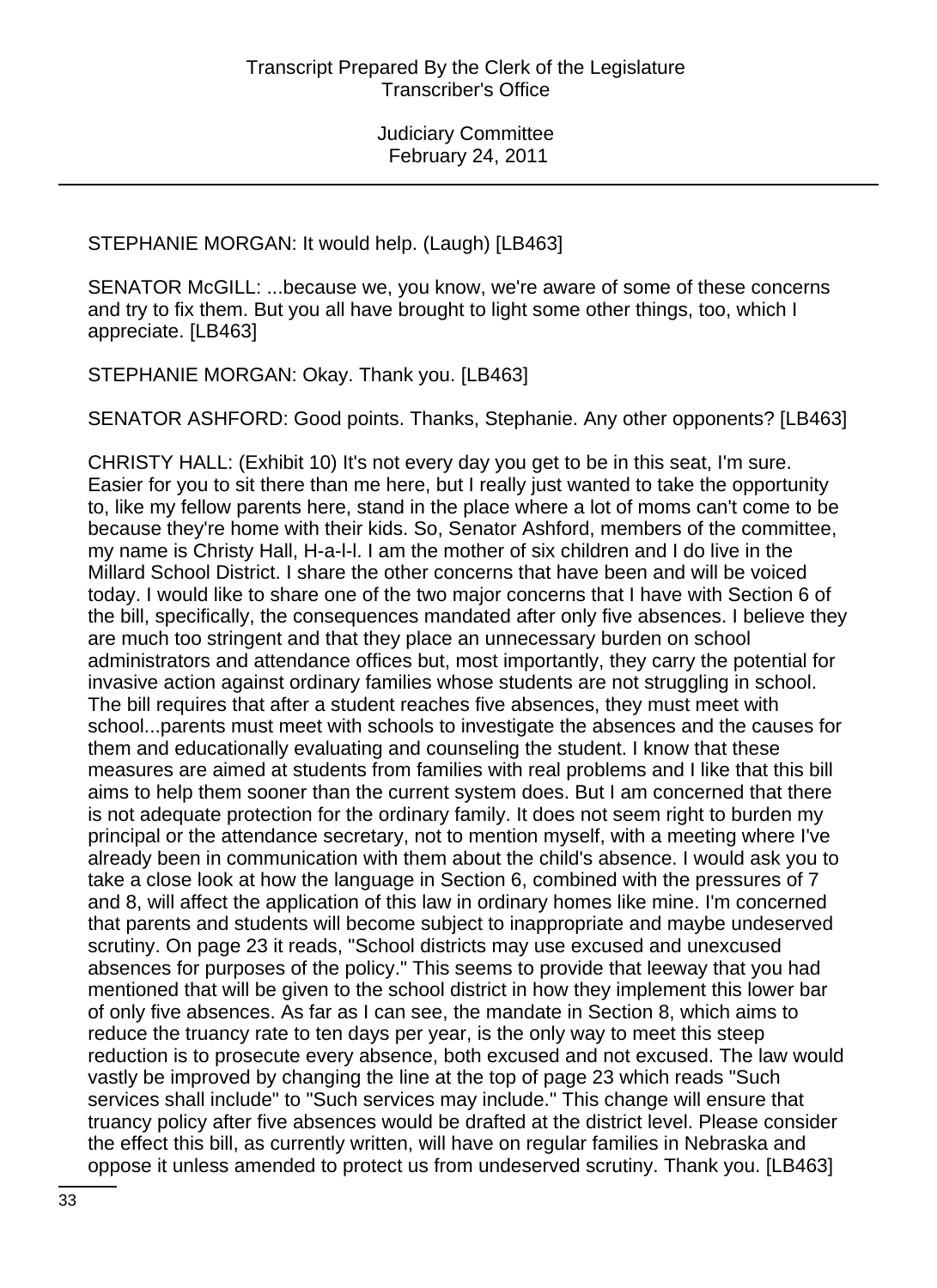SENATOR ASHFORD: Thank you, Christy. And just so you know, the language you're talking about is the law as it existed prior to last year's passage of LB800. So...but it is still in the law and, as we take a look at changes going forward in this bill, we will think about those comments. But that was the way the law was before we passed LB800. [LB463]

SENATOR McGILL: It just wasn't probably being followed and so... [LB463]

SENATOR ASHFORD: It wasn't being followed so I think...and I think that's really part of why we got into the issue in the first...but you've raised great points and we will definitely consider them. Thanks. [LB463]

CHRISTY HALL: Thank you. [LB463]

SENATOR ASHFORD: Yeah. [LB463]

CRYSTAL YOUNG: (Exhibit 11) I'm Crystal Young, C-r-y-s-t-a-l Y-o-u-n-g. I live at 7191 South 240th Street in Gretna, Nebraska, and I'm the honored mother of ten lovely children ages 21 years to 20 months. Thank you for allowing me to come and speak at this hearing of LB463. I am pleased to make your acquaintance. [LB463]

SENATOR McGILL: Well, it's nice to meet you. [LB463]

CRYSTAL YOUNG: At the best parent teacher conference that I ever attended, the teacher informed me that my child had not mastered one of the required sight words for that grade level. In the exchange, I came to understand that it was my responsibility to see that my child learned that word at home. The teacher's lesson has not been forgotten. Educational systems that support the parent as an ultimate authority boast the highest test scores. For evidence, look at any Asian community. In contrast, communities where the family unit is weakened, test scores are lower. For example, Omaha Public School District has higher test scores in the western schools and lower test scores in the eastern end of the district. The district employs the same talented teachers and uses the same curriculum in both areas. The difference is in the east. In the east, the fathers have been subsidized out of the home by a government welfare check, and the mothers are quickly being replaced by breakfast at school and a snack pack program providing kid-friendly foods over the weekend. Family responsibilities to feed, house, and educate their children have been overtaken by the government and well-intentioned entities. The children have lost their parents and parents have lost the chief motivation to model education which is...provides food and shelter for their children. Similarly, this legislation undermines family authority. Here are two of many case studies available to substantiate this point. One, a family experienced the death of a baby during a late term pregnancy. In the difficult days following the tragedy, while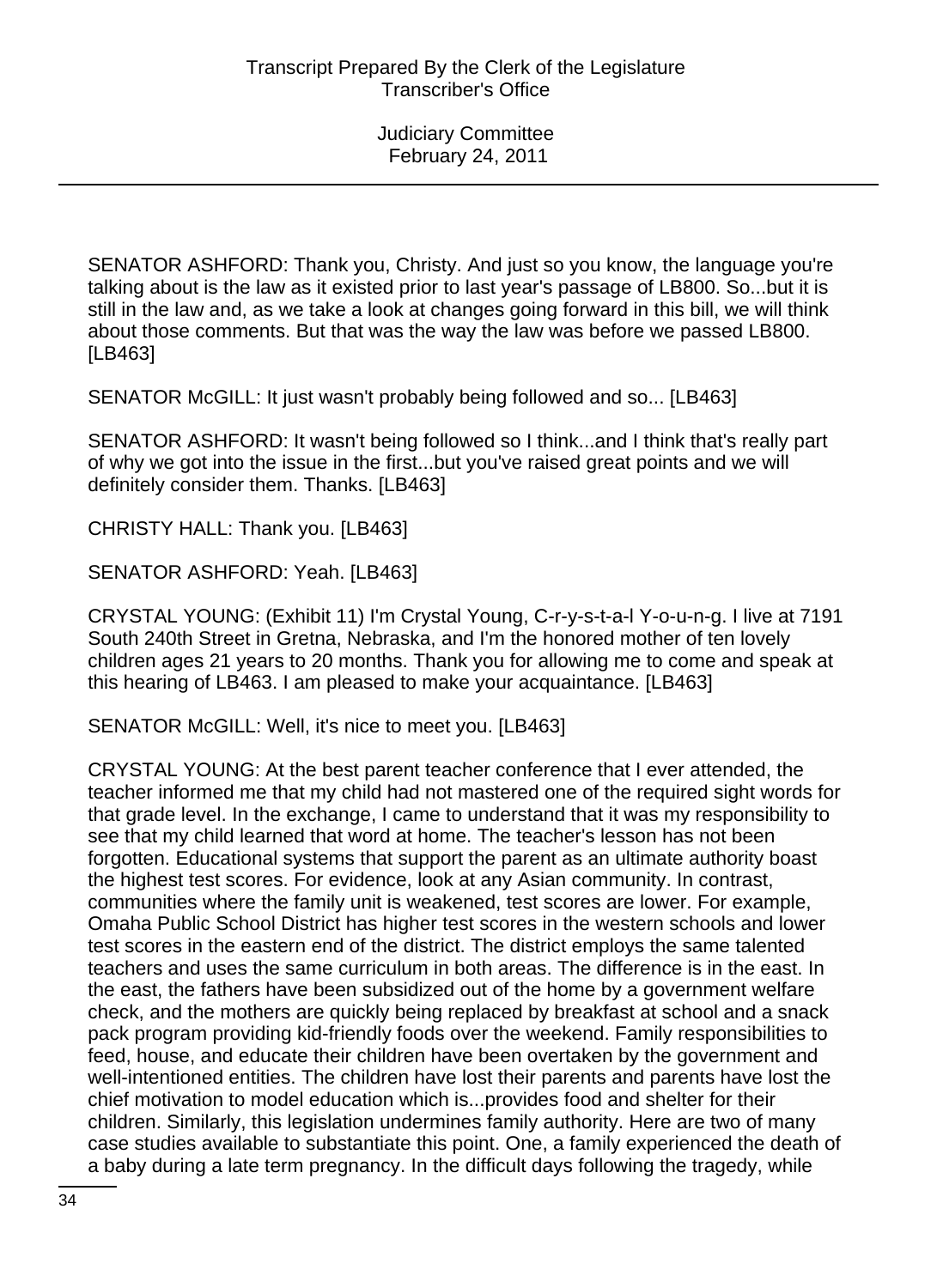Judiciary Committee February 24, 2011

making funeral arrangements, waiting for grandparents to arrive and grieving their loss, the mother kept her young daughter home from school. This warranted a truancy letter which added insult to their pain. Secondly, a little girl with an inoperable heart condition has missed several days of school due to illness and then a grandmother's death followed by a preplanned family vacation. She is well over the 20 days absence allowed. This child is excelling in her studies and yet this grieve-ridden mother will have to defend her parenting decisions that protected her child and their family unit. It is impractical and irresponsible for the State Board of Education to override parental discretion, even in poor homes. It is my hope that this committee will seek to strengthen the family and to the end of protecting educational excellence by respecting and encouraging the parent's responsibility to educate their children in or out of the classroom. It's my opinion that LB463 does not strengthen the family and thereby weakens education in all strata of our society. Thank you for your attention, and does anyone have any questions? [LB463]

SENATOR ASHFORD: Thanks, Crystal. No, thank you though for your thoughtful comments. Any other opponents to this bill? Neutral? Matt. [LB463]

MATT RAY: Thank you, Senator Ashford and Senators, for giving me this opportunity to provide testimony regarding LB463. My name is Matt Ray, and that's R-a-y. I currently serve as the director of student community services with the Omaha Public Schools. I'm speaking neutrally regarding LB463 today and want to emphasize the current superintendents' plan, the goals plan. I had an opportunity last year...and a lot of this is an echo of what Don Kleine and Kevin Riley spoke of. Last year I had an opportunity to work with Nicole Goaley, the Juvenile Assessment Center, HHS regarding those numbers of truancies, referrals that were referred to earlier, and a multidisciplinary team approach to addressing excessing absenteeism. The superintendents' plan mirrors that approach that's currently going on in Douglas County. It allows schools, families intervention before the 20-day mark. It will allow an evaluation of what works and maybe doesn't work. The goals plan empowers schools to continue to be proactive by engaging the entire community to meet the needs of kids. As part of LB463, an at-risk students is defined, as it has been defined several other times in this testimony, for one aspect of that is any student that has been absent from school for more than ten days per year or the hourly equivalent for reasons other than serious illness. We must be cautious that we do not rely solely on a ten-day milestone. Some students come to school at risk. Some students will not be at risk at ten days of absence, and I believe that was some of the references that were made recently from the Millard parents as well. We must consider the totality of the issues facing students, not solely on a ten-day marker or milestone. OPS is committed to working with the committee on efforts to address excessive absenteeism and believe that the goals effort and the goals plan will allow the continued multidisciplinary approach on a case-by-case basis. [LB463]

SENATOR ASHFORD: Thanks, Matt. Matt, does OPS...what is OPS's position on using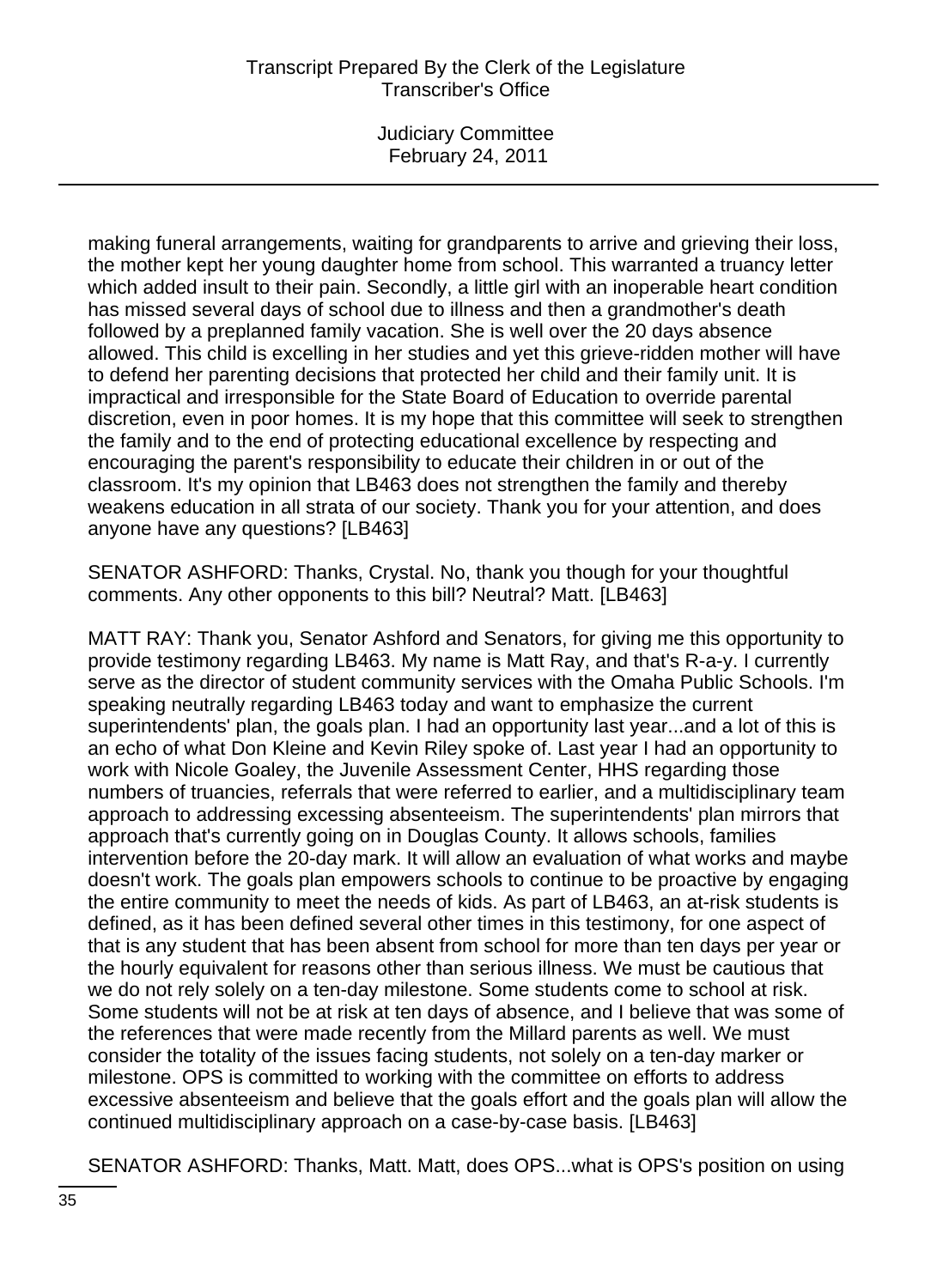ten days as a trigger to access information in the information loop that we've been talking about? [LB463]

MATT RAY: Well, it's similar to what I just referred to, is I hate to rely strictly on a ten-day milestone. I mean there was some testimony earlier that ten days doesn't necessarily mean that you're at risk. You can be at... [LB463]

SENATOR ASHFORD: Right. But I mean I agree that there are many ten-day absences where the children are not at risk, but what we've been working on with OPS all summer and fall is using ten days as a trigger to at least access data to get the at-risk information or get information on children who are at risk so that we can have early intervention. What is OPS's position on that? [LB463]

MATT RAY: Well, currently, what we use is the release that we get from, well, previously was JAIBG and at this point, you know, that would be an excellent starting point to start with that group where they qualify more under these other criteria that you establish, not strictly on the ten-day equivalence. [LB463]

SENATOR ASHFORD: So OPS would suggest that...right now OPS puts names into the NCJIS database through NDEN. [LB463]

MATT RAY: Uh-huh. [LB463]

SENATOR ASHFORD: Correct? [LB463]

MATT RAY: Correct. [LB463]

SENATOR ASHFORD: And is there...is OPS saying that matching that data at ten days of absence with current juvenile justice, probation, and HHS information and sending that back to OPS in the form of an alert, that that's problematic for you? [LB463]

MATT RAY: With the students that are already involved with those? [LB463]

SENATOR ASHFORD: Right. [LB463]

MATT RAY: No, it's not problematic. [LB463]

SENATOR ASHFORD: Okay. So if we... [LB463]

MATT RAY: But the 50,000 or whatever kids within the district that may not be involved within the system would probably be problematic. [LB463]

SENATOR ASHFORD: But there aren't 50,000 kids that are... [LB463]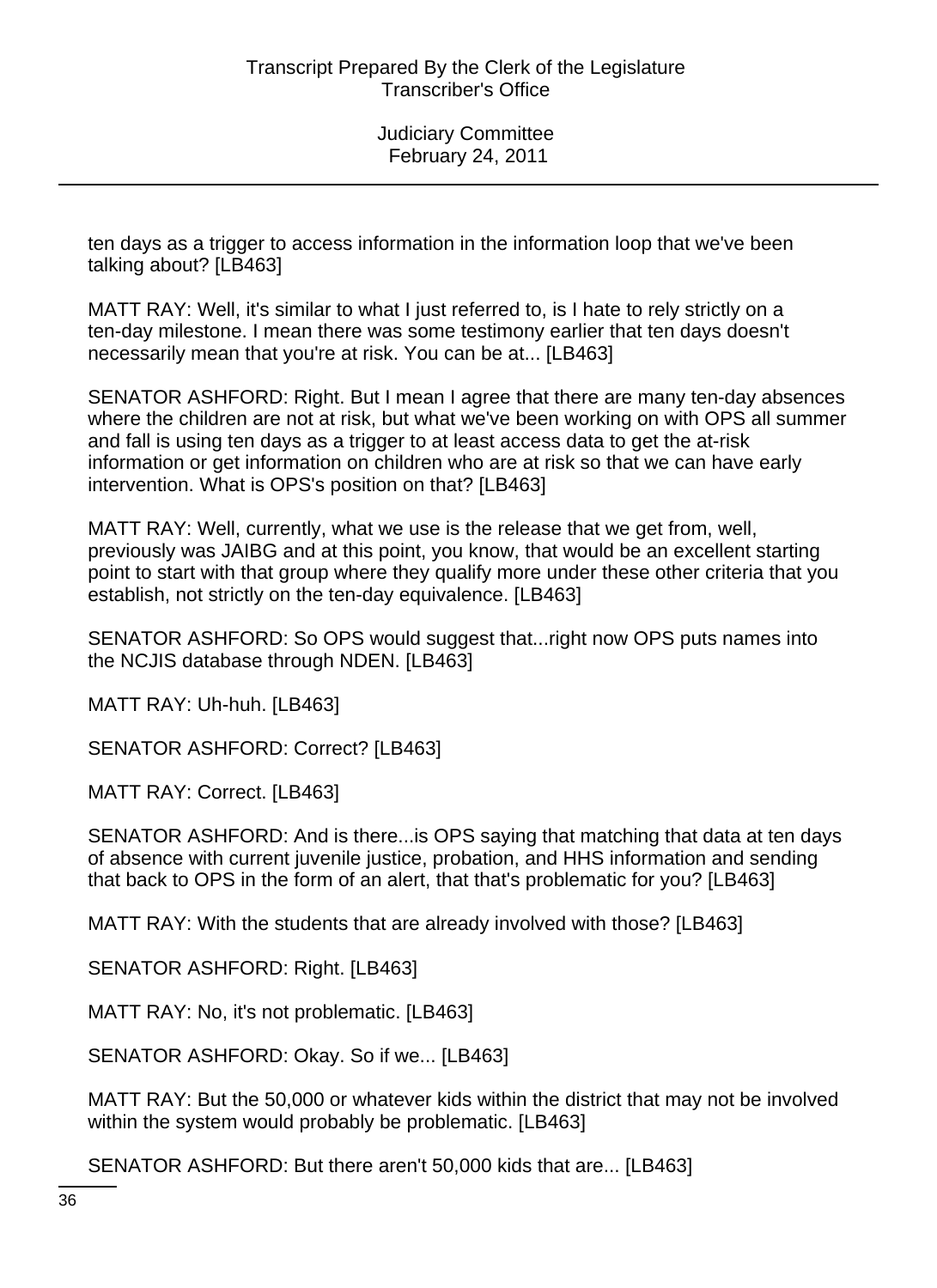MATT RAY: No, I'm sorry, 50,000 was the total population, but all students that meet ten days shouldn't necessarily be part of that system. [LB463]

SENATOR ASHFORD: So you're putting all the names into the NCJIS system. [LB463]

MATT RAY: Currently, no. [LB463]

SENATOR ASHFORD: What are you putting into... [LB463]

MATT RAY: We're putting...well, we are putting all students names with school,... [LB463]

SENATOR ASHFORD: Directory information. [LB463]

MATT RAY: ...with school information, what school they're attending. The ones with the releases signed we're putting more details in right now. [LB463]

SENATOR ASHFORD: But the absence information is getting into NCJIS through NDEN. [LB463]

MATT RAY: With the releases, yes. [LB463]

SENATOR ASHFORD: Okay. So...but...so you don't see a benefit then, or I'm putting words in your mouth. At ten days there's a trigger, that the way the information sharing initiative we've been working on suggests that at ten days there should be a trigger wherein that will alert the school district to theoretically alert the school district or practically alert the school district when there is someone who is in the system at the ten-day point. You're saying that does not necessarily help you, is that what you're suggesting? [LB463]

MATT RAY: If a student is involved in the system, yes, I think it's helpful to know that. [LB463]

SENATOR ASHFORD: It is. Okay. But your point is that if it...the ten days of absence, in and of itself, or those individuals with ten days of absence should not necessarily be matched up with the juvenile justice information in order to trigger some kind of a response? If we take all of the...if the...it's my understanding that the school plan--this is not a gotcha question--the school plan is going to design some sort of common definition of what an absence is... [LB463]

MATT RAY: Correct. [LB463]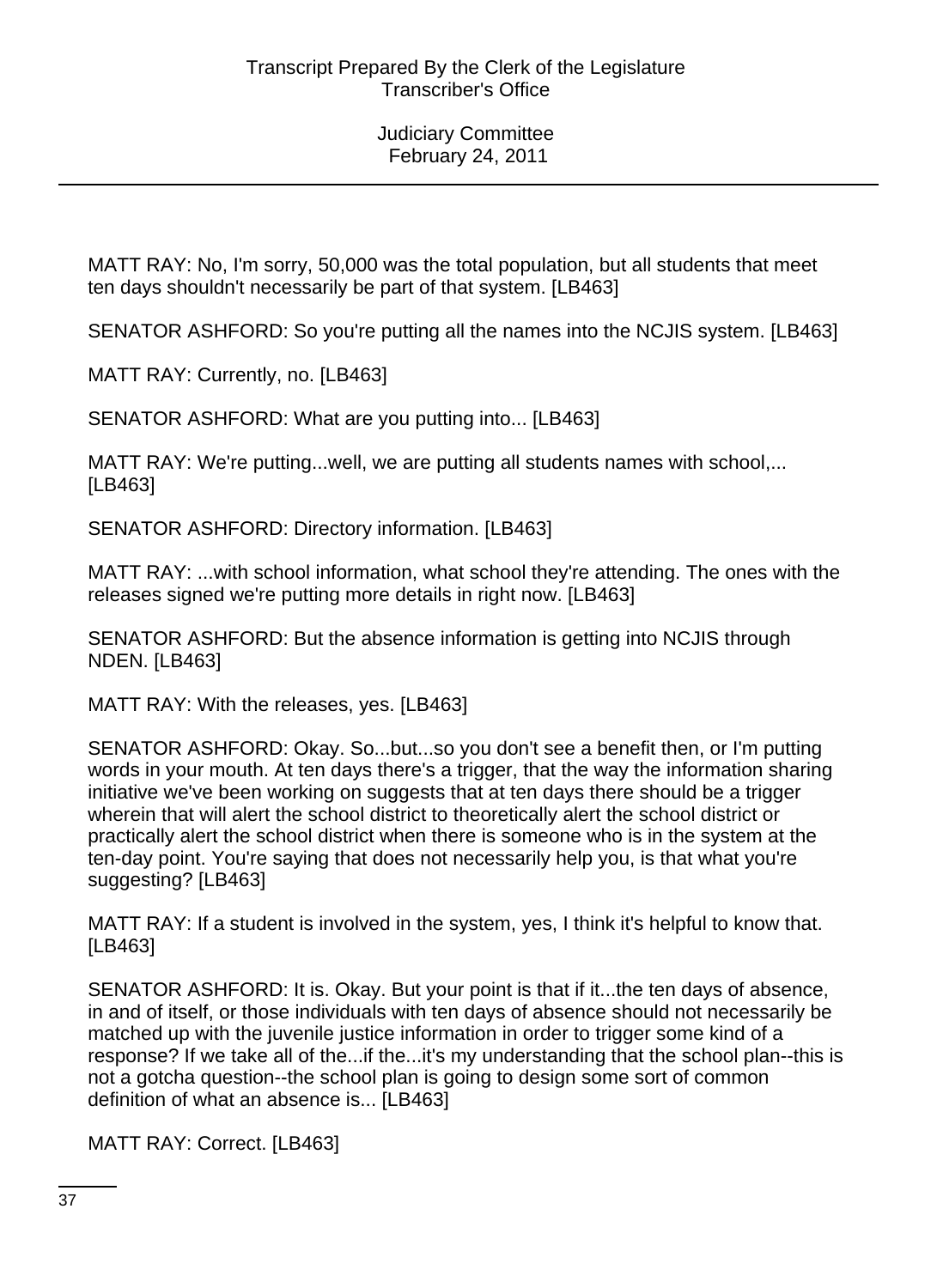SENATOR ASHFORD: ...and that if the information sharing initiative is based upon some commonality, ten days of absence or whatever other common standard is used by the superintendents, that that can then be matched by NCJIS with children who are at risk because of certain risk factors, juvenile justice or whatever it is, and then alert, the school district is alerted at ten days. Is that problematic to you? [LB463]

MATT RAY: Well, I would believe if it was all the assistant superintendents or whatever majority is needed, if they agreed to that I don't believe it would be, as a learning community,... [LB463]

SENATOR ASHFORD: Okay. [LB463]

MATT RAY: ...a problem. [LB463]

SENATOR ASHFORD: Okay, but that would be something that...that's what we've been talking about all summer. [LB463]

MATT RAY: Uh-huh. [LB463]

SENATOR ASHFORD: But you...generally that's okay as long as the superintendents have a plan that guides that system. Is that... [LB463]

MATT RAY: I wouldn't...I'd hate to speak for all superintendents but it would seem to me that... [LB463]

SENATOR ASHFORD: Well, for you then. [LB463]

MATT RAY: ...it would seem to me that if all the superintendents agreed to that as part of the goals initiative or the issue to address truancy then I would believe that would be acceptable. [LB463]

SENATOR ASHFORD: Okay. Okay. I think I get the difference. [LB463]

MATT RAY: Uh-huh. [LB463]

SENATOR ASHFORD: Thanks, Matt. [LB301]

MATT RAY: Uh-huh. [LB463]

SENATOR ASHFORD: Any other questions of Matt? Thank you. Thanks, Matt. [LB463]

MATT RAY: Uh-huh. [LB463]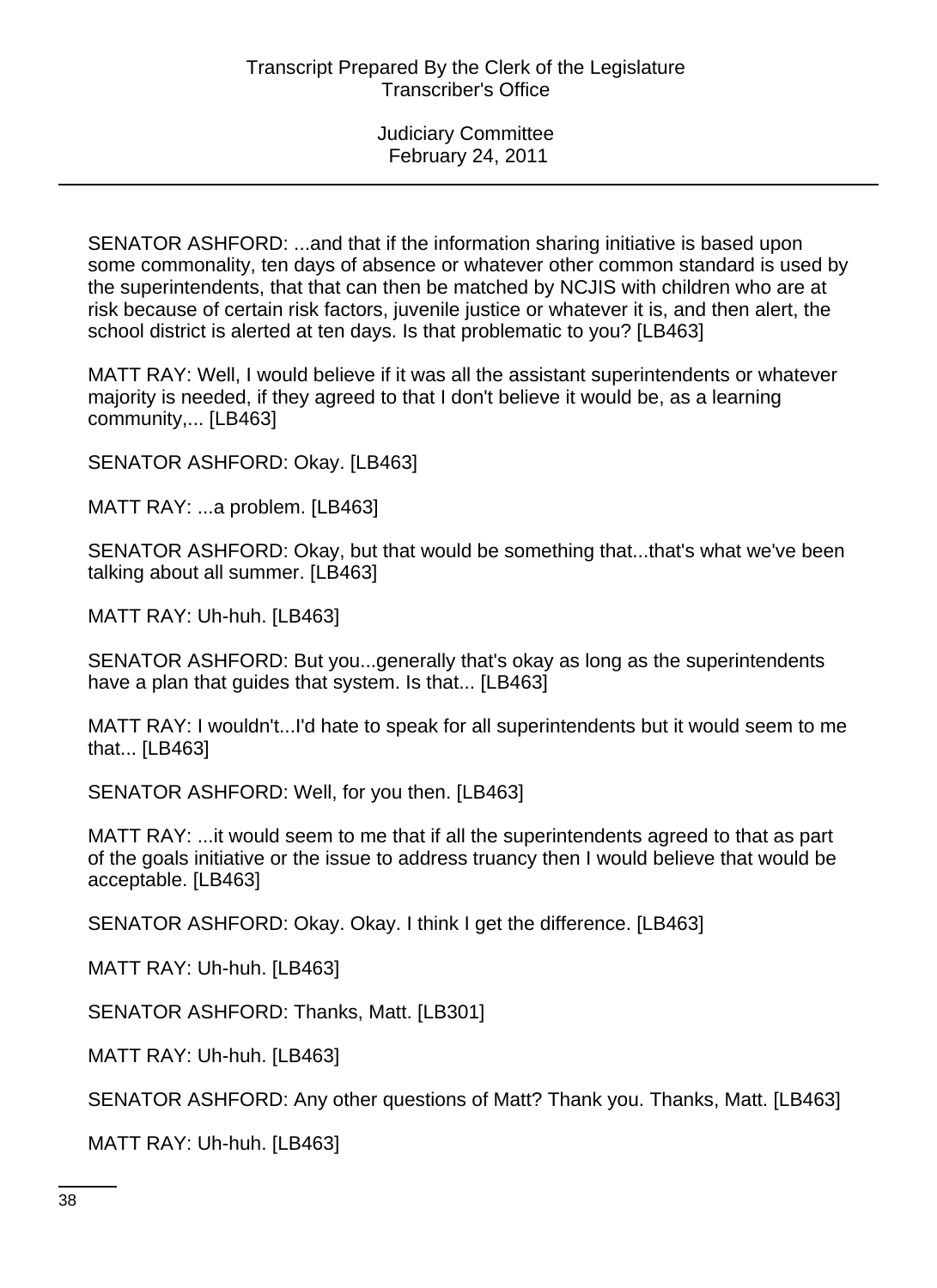SENATOR ASHFORD: Thanks for all your work on this. [LB463]

MATT RAY: Thank you. [LB463]

SENATOR ASHFORD: Any other neutral testifiers? Okay, I think I'll just introduce...conclude, and we have one last bill to do today. What is the number on it? LB301. So thank you. Brad Ashford, Legislative District 20, and I'm here to introduce LB301. [LB463]

SENATOR LATHROP: Welcome. [LB301]

SENATOR ASHFORD: Thank you. It's great to be here, Mr. Vice Chair. The real Vice Chair is here. [LB301]

SENATOR LATHROP: The real Vice Chair. [LB301]

SENATOR ASHFORD: Senator Larson. LB301 is a cleanup bill to address the process for sealing juvenile records. The Judiciary...and this is a bill, a companion bill, to the other bills involving sealing of the records. The Judiciary Committee held hearings in Omaha and in Grand Island on the implementation of LB800 from 2010. Much of the testimony at the hearings was directed at technical problems with the implementation of these provisions. LB301 would provide the following changes. It removes the age 17 trigger for the automatic initiation of the sealing process. It initially did that but then, upon further discussions, it was suggested that we put it back in. So actually, this amendment, though it takes it out, we're putting it back in again eventually. It provides for juvenile records to be sealed where a juvenile was taken into custody or arrested and charges were filed but later dismissed. It extends the time frame for hearings on a motion to seal the record from 30 days to 60 days. It limits the agencies and treatment providers to which notice of the sealed record must be sent, which has been an issue that has been identified to us on many occasions as a problem; provides that when a case has been transferred to a separate court notice of the sealed record must be sent to the transferring court. It expands the instances in which a sealed juvenile record may be accessed and it requires the Office of Juvenile Services to provide notice to the committing court when a juvenile is discharged from its care and custody or is discharged from parole. And again, I don't know if Liz Neeley is here, but as I've done so many times thanking her and the Minority Justice Committee for their work on this matter and other matters. [LB301]

SENATOR LATHROP: Terrific. Any questions for Senator Chairman Ashford? Seeing none, first proponent of LB301. Your Honor, good to have you here. Looks like we got a little gun power or fire power from Sarpy County today. [LB301]

JOHN IRWIN: Yes. (Laugh) Good afternoon and thank you for allowing me to be here.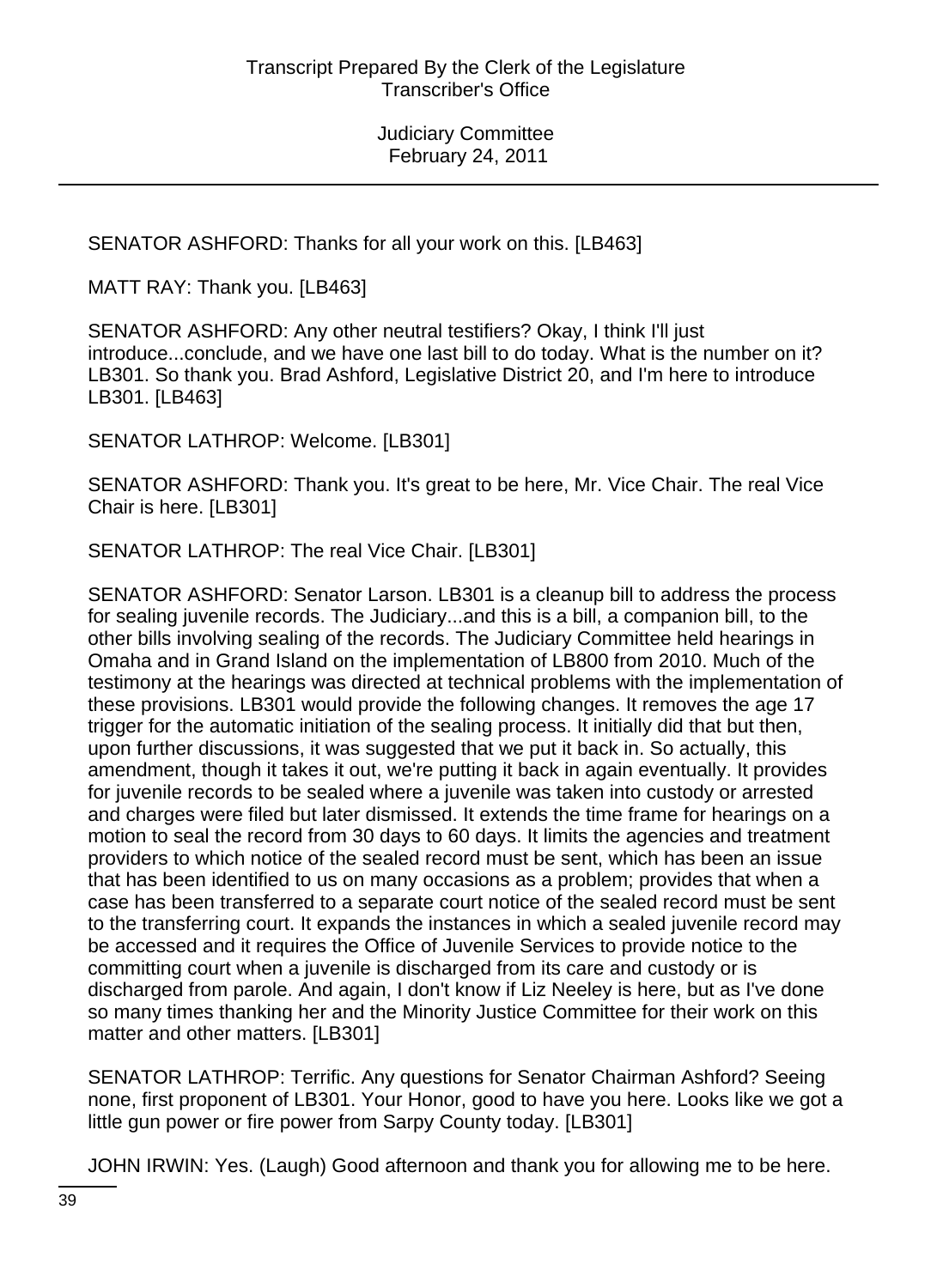Judiciary Committee February 24, 2011

My name is John Irwin, I-r-w-i-n. I come today to speak on behalf of the Minority Justice Committee. I was here last year when LB800 was being discussed and there was a much bigger crowd here, as I recall. But that's the way things go. First thing I would like to say is that words are important to you. I know they're certainly important to me. And I think one thing that needs to be...if not corrected but highlighted, this is not an automatic sealing bill. This bill is about an automatic notification process, because not being notified created huge problems, these unintended consequences. So that's what's going on. It's a very rigorous process, in the legislation as it currently stands, that a juvenile must comply with and go through before being allowed to have his or her record sealed. And I think I would jump off with Judge Gendler's earlier remark and that is these folks, these young folks who made mistakes, they did make mistakes, they've been asked to do some very serious things. They have to do them successfully before they can ever be allowed to apply for a sealing process. And I come here today to, I guess, just remind us all, and I know we're all well-intentioned here, what this is about is helping juveniles avoid those collateral and unintended consequences later in life. The record from last year on LB800 is full of examples. They're not here today, but I would just refer back to that record. And in a nutshell, I think what my observation is, is this; that whenever you have new legislation there's always a capacity issue. People have to deal with the statute, and I understand that. I think I have some...if I have any value to add to the conversation, I would remind the attorneys in the group. As they know, I was one of six original appointees to the Court of Appeals. We built a court. I have been there ever since. I know what it is to run a court. I was a chief deputy, as was Judge Gendler at one time, so I know what these things are about. I think what needs to be done and is being done, I'm sure, but needs to be focused on is how can we make this work as opposed to why can't it work. I think we need to think about new strategies, new ways of doing things. That's what's going on all around us. And I know everyone here appreciates that and wants to do that, but I just encourage folks to keep that in mind that there are ways to do things with the capacity we have. That's just the way it is nowadays and we can't change that. So I would ask again that we government, we the courts keep our promises to those young people that work so hard to do what we ask them to do and they want to be good citizens and avoid those consequences that we all know too well can happen in an unintended fashion. If there's any questions, I'd be happy to answer. [LB301]

SENATOR LATHROP: Great. Thanks, Judge. I see no one with questions. You must have been perfectly clear. [LB301]

JOHN IRWIN: Okay. Thank you. [LB301]

LARRY GENDLER: (Exhibit 15) Larry Gendler, juvenile judge, Sarpy County. I'll be brief here. Echo everything that John...Judge Irwin has said. Judge Irwin, Liz Neeley and others have done great work on this bill last year and this year. These proposed changes I think are important and helpful. What I really want to talk to you about is the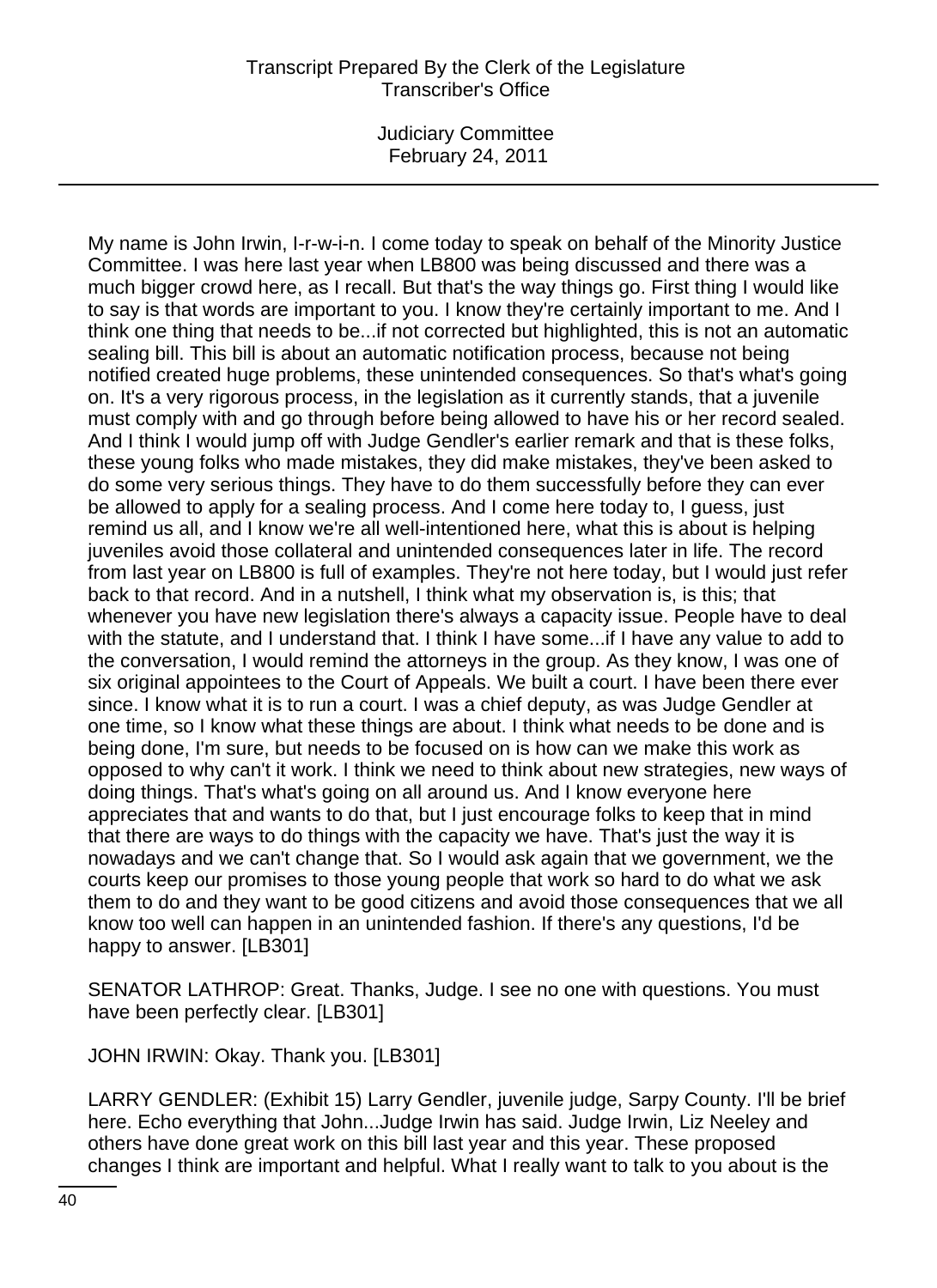Judiciary Committee February 24, 2011

perspective in Sarpy County of how this process has worked, and it's worked well. Going to leave you just a couple examples. We had a youngster named Jonathan this week who came through court. He failed outpatient treatment. He failed inpatient...intensive outpatient treatment with electronic monitoring. We eventually got him in residential care. As he sits here today in my courtroom he has a 3.8 grade point average. His prior average was roughly 2.0. He's got scholarship applications pending. I did six sealings Tuesday morning. Every one of those youngsters is either going on to college or going into the work force. This bill makes a difference. It works. The process in Sarpy County has been fairly seamless. We haven't had that many issues implementing this bill. So I thank this committee for supporting this bill last year. I encourage you to support the amendments that have been proposed in this legislation, LB301, and I'm happy to answer any questions you might have. [LB301]

SENATOR LATHROP: Judge, I don't know that we ever have anybody come in and say something like that, so...you know, tell us that we've done...we did a great job on something. Usually people are coming back going, you know that thing you passed last year, no, you missed something. (Laughter) So it's good to have you come back and reaffirm what we're doing here and certainly Senator Ashford has been committed to this concept of closing records or sealing records to give juveniles a second chance as they go into adulthood. So any questions for Judge Gendler? I see none. Thanks. [LB301]

LARRY GENDLER: Thank you. [LB301]

SENATOR LATHROP: Good to see you again. Any other proponents? [LB301]

NICOLE GOALEY: Nicole Goaley with the Douglas County Attorney's Office, Juvenile Division. We have worked hard in Douglas County. We have a few more complications, it hasn't been seamless, with the volume that we have and the different agencies that we've been working with, but all the agencies have come together to try to make sure that we're following the statute as closely as possible. We work on a daily basis with our law enforcement data review to make sure that the right charges are being sealed. We often have juveniles who may have ten counts on one petition, and perhaps it's five different incidences that were put together on one position (sic) to save the cost of additional filing fees. And we've had to look at some other ideas, for instance, filing five different petitions as opposed to one, to help the clerk's office or the court administrator's office keep straight exactly what it is to be sealed. We worked closely with law enforcement's data review to make sure that cases that have been transferred back and forth from other counties that we're not able to view exactly what the charges were, that we contact those counties and ask them to provide information so that our law enforcement's data review, again, are clear. This does take up much time on a daily basis to keep this all straight. There are well over 3,000 open dockets in Douglas County Juvenile Court and they are routinely being sealed. In addition, we've been